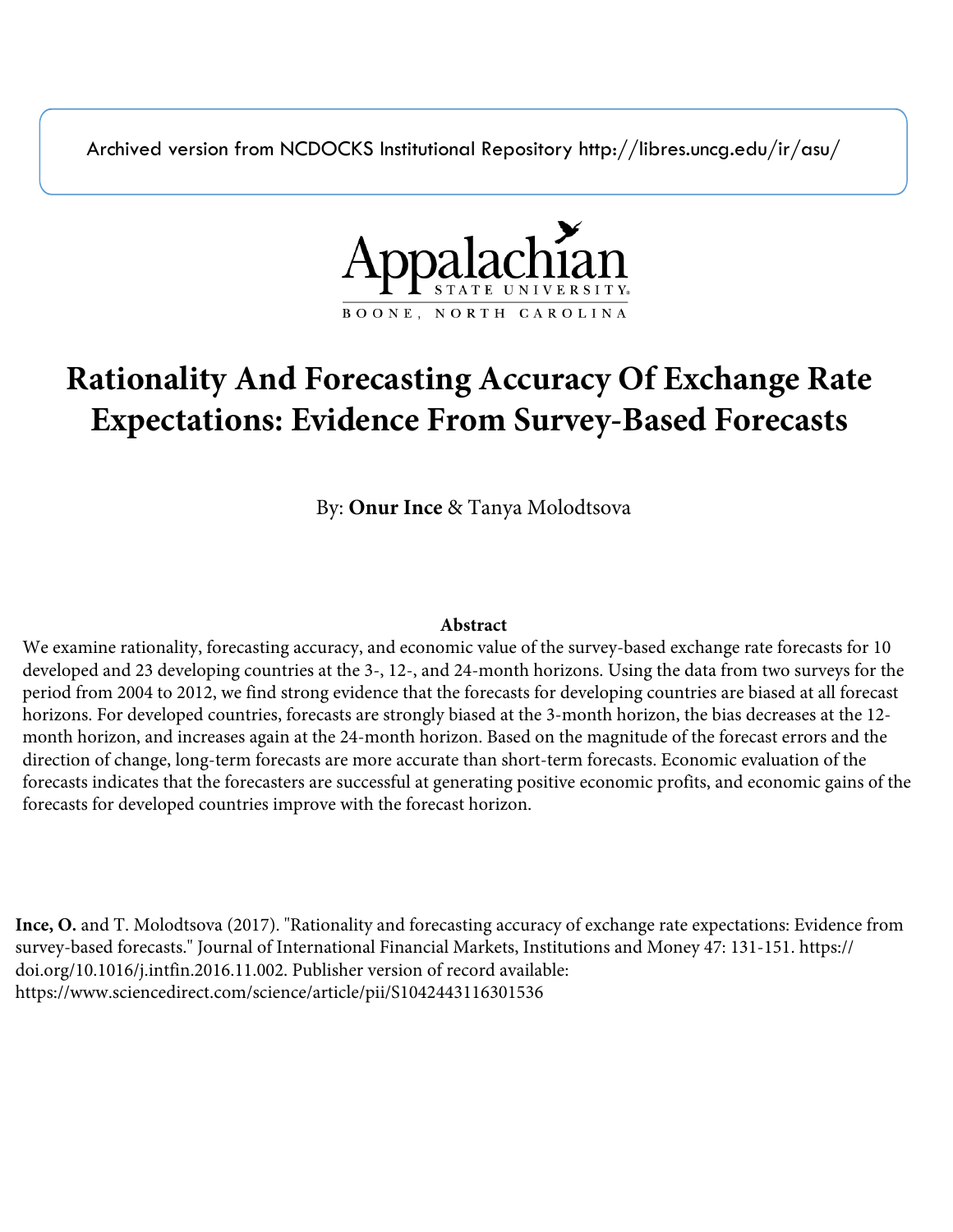# Rationality and forecasting accuracy of exchange rate expectations: Evidence from survey-based forecasts

### Onur Ince, Tanya Molodtsova  $*$

Department of Economics, Appalachian State University, Boone, NC 28608, United States

#### **ABSTRACT**

We examine rationality, forecasting accuracy, and economic value of the survey-based exchange rate forecasts for 10 developed and 23 developing countries at the 3-, 12-, and 24-month horizons. Using the data from two surveys for the period from 2004 to 2012, we find strong evidence that the forecasts for developing countries are biased at all forecast horizons. For developed countries, forecasts are strongly biased at the 3-month horizon, the bias decreases at the 12-month horizon, and increases again at the 24-month horizon. Based on the magnitude of the forecast errors and the direction of change, long-term forecasts are more accurate than short-term forecasts. Economic evaluation of the forecasts indicates that the forecasters are successful at generating positive economic profits, and economic gains of the forecasts for developed countries improve with the forecast horizon.

#### 1. Introduction

Exchange rate expectations play an important role in the literature on exchange rate determination. Understanding how exchange rate expectations are formed is crucial for both academic analysis and decision-making of practitioners and policymakers. Models of exchange rate determination in open-economy macroeconomics often rely on the assumption of the rationality of expectations.<sup>1</sup> In the absence of survey-based expectations, it is practically impossible to test the implications of theoretical exchange rate models, without running into a problem of joint hypothesis testing. For example, the uncovered interest parity (UIP), the condition that the expected exchange rate depreciation must equal the interest rate differential between the two countries, is typically tested assuming rational expectations because the expected exchange rate changes are unobservable. In the absence of survey-based expectations, the expected exchange rate depreciation is typically replaced with actual ex-post realizations of the exchange rate. Thus, testing the uncovered interest parity involves testing the combined assumption of no risk premium (or the validity of the UIP) and rational expectations.<sup>2</sup> Testing the rationality of market expectations helps to assess the validity of the rational expectations hypothesis and accurately interpret empirical results in similar

<sup>1</sup> [Engel \(1996\)](#page-20-0) and [Lewis \(1995\)](#page-21-0) survey the literature on studies that examine puzzles in foreign exchange rate markets assuming rational expectations.

 $^2$  This joint hypothesis, sometimes referred to as the risk-neutral efficient-markets hypothesis (RNEMH), is reviewed and tested with and without surveybased data in [Chinn \(2006\).](#page-20-0)

<sup>\*</sup> Corresponding author.

E-mail addresses: [inceo@appstate.edu](mailto:inceo@appstate.edu) (O. Ince), [molodtsovat@appstate.edu](mailto:molodtsovat@appstate.edu) (T. Molodtsova).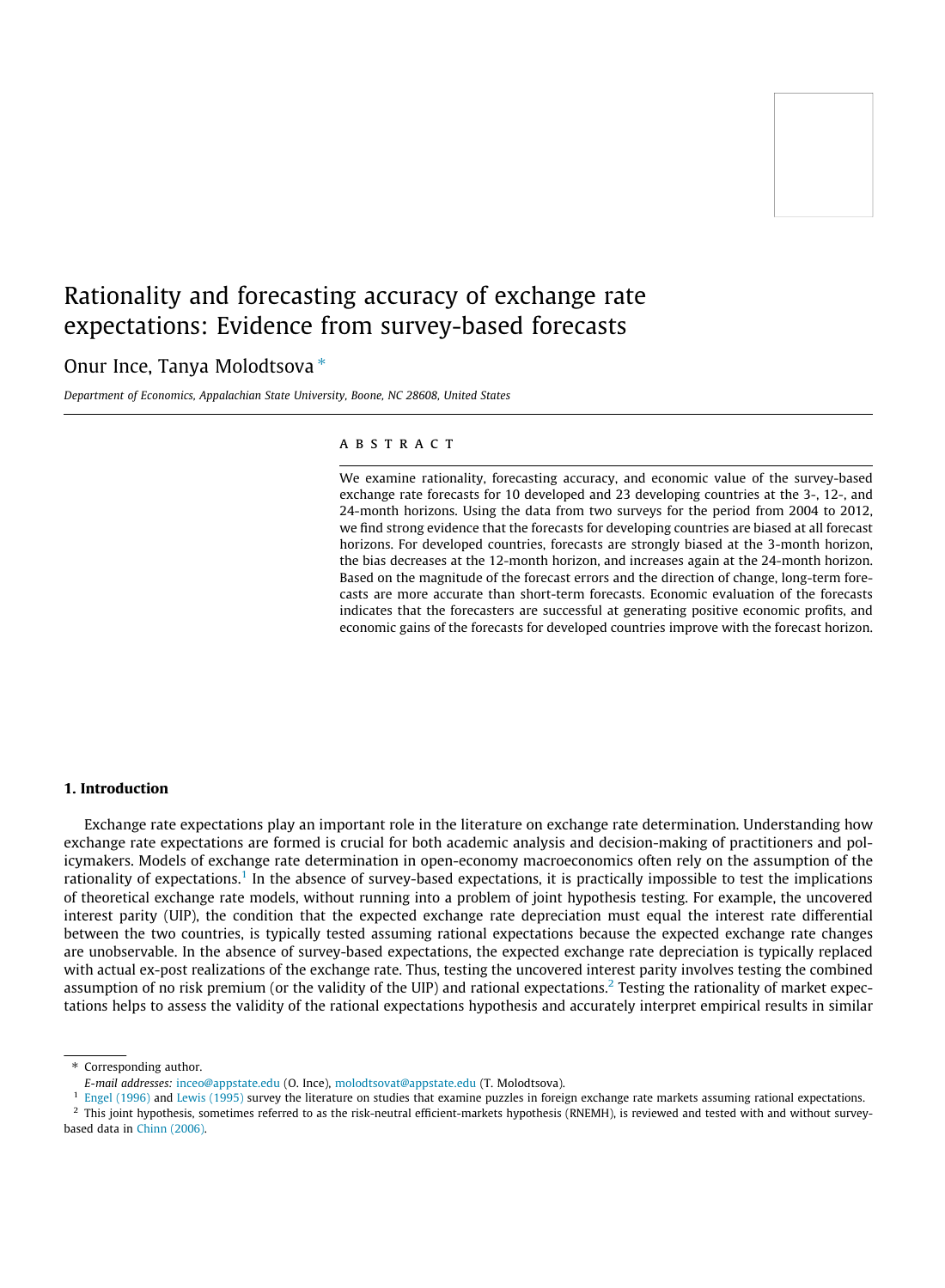studies. In addition, it has been shown that the rationality assumption can have serious implications for evaluating the effectiveness of macroeconomic policies.

While the forecasts of macroeconomic variables have been studied for at least sixty years, the literature on survey-based exchange rate expectations goes back only to the late 1980s. Limited data availability and proprietary nature of the data are mainly responsible for short history of research on professional exchange rate forecasts. Following [Dominguez \(1986\)](#page-20-0) and [Frankel and Froot \(1987\),](#page-21-0) other studies have examined the nature of exchange rate expectations using survey data. [Jongen et al. \(2008\)](#page-21-0) highlight five main issues in the literature on the role of exchange rate expectations: the forward discount puzzle, rationality of expectations, time-varying risk premium, heterogeneity of expectations, and forecasting accuracy of professional forecasters. In this paper, we focus our analysis on the rationality, predictive accuracy, and economic evaluation of survey-based exchange rate forecasts.

The rationality of exchange rate expectations is typically tested empirically by verifying whether the unbiasedness and orthogonality conditions are met.<sup>3</sup> Overall, previous studies tend to find evidence of irrationality and no predictive ability of professional exchange rate forecasts. For example, [Dominguez \(1986\), Frankel and Froot \(1987\), Avraham et al. \(1987\),](#page-20-0) [Cavaglia et al. \(1993\), Chinn and Frankel \(1994\), MacDonald and Marsh \(1994\),](#page-20-0) and more recently [Cavusoglu and Neveu](#page-20-0) [\(2015\)](#page-20-0) test whether survey-based exchange rate expectations are biased in a regression of the actual depreciation on the expected depreciation. In a review article, [Jongen et al. \(2008\)](#page-21-0) conclude that the hypothesis of unbiasedness is rejected ''for nearly all currencies and forecast horizons". [Takagi \(1991\), MacDonald \(2000\)](#page-21-0), and [Jongen et al. \(2008\)](#page-21-0) summarize the literature on survey-based expectations and report that exchange rate expectations are not rational and have low forecasting ability.

Previous studies on the rationality of exchange rate expectations focus almost exclusively on the developed countries. The exceptions are [Frankel and Chinn \(1993\),](#page-21-0) who use 3- and 12-month forecasts from Currency Forecasters' Digest for 17 countries (15 of which are developed) to study the relative role of time-varying risk premium and rational expectations for the forward discount bias, and [Chinn and Frankel \(1994, 2002\),](#page-20-0) who study survey-based expectations for a set of 24 countries (that includes 14 advanced economies) at the same forecast horizons as [Frankel and Chinn \(1993\)](#page-21-0), and find less bias for minor currencies than for major currencies.<sup>4</sup>

There are three main differences between our approach to testing for rationality of exchange rate expectations and that of the earlier studies. First, we substantially expand the list of emerging economies in our sample. Using survey data on 23 emerging countries and 10 developed countries, we identify new patterns in the behavior of exchange rate forecasts for the two groups of countries that have considerable volatility differences. Another notable difference is that our sample includes the Euro/U.S. dollar forecasts instead of the European Monetary System (EMS) countries individually. Second, in addition to Currency Forecasters' Digest, currently known as FX4Casts, we analyze survey-based expectations for the same 33 countries from Consensus Economics dataset. Third, we estimate the regressions for 3-, 12-, and 24-month ahead forecasts country-by-country instead of pooling forecasts across a diverse group of countries as in many earlier studies. We focus on the period between January 2004 and December 2012. Using the longest available sample period for all currencies and all forecast horizons in both datasets, we compare the results between different forecast horizons, different currencies, and two data providers.<sup>5</sup>

Using two datasets allows us to study two sets of forecasts that are produced by different samples of respondents. While Consensus Economics surveys a wider sample of respondents that includes investment banks, large non-financial enterprises, consulting firms, and university economists, FX4Casts sample includes only large financial institutions that might have stronger incentives to provide accurate forecasts and, thus, could provide a superior representation of the behavior of market participants. Thus, we are able to assess the robustness of the results and extract additional insights into the behavior of market participants.

In order to assess the rationality of exchange rate expectations, we use conventional tests for unbiasedness and orthogonality. Overall, we find the evidence that the null of unbiasedness is strongly rejected at all three forecast horizons for developing countries. For developed countries, we find that the forecast bias has a nonlinear relationship with the forecast horizon. Survey forecasts for developed countries are strongly biased at the 3-month horizon, the forecast bias decreases at the 12-month horizon, and increases again at the 24-month horizon. [Cavusoglu and Neveu \(2015\)](#page-20-0) consider 5 major currencies in FX4Casts and find that the forecasts mostly appear to be unbiased in the long run, but are biased in the short run. Our results confirm their findings in the short run, but show that the forecast bias increases substantially at longer forecast horizons. We also test for the orthogonality of forecast errors using 2 different criteria, to analyze the efficiency of exchange rate forecasts. Orthogonality tests reveal that professional forecasters in FX4Casts are very efficient at the short forecast horizon.

<sup>&</sup>lt;sup>3</sup> [Pesaran \(1987\)](#page-21-0) specifies four conditions of rationality: unbiasedness, orthogonality of the forecast errors to variables in the information set available to market participants, serial correlation in the forecast errors only up to order  $h-1$ , and orthogonality of the forecast errors to past variables that are expected to form the expectations. We focus on the former two conditions, which are conventionally tested in the literature. Since we use aggregate forecasts, we cannot test the serial correlation condition because we are unable to control for heterogeneity across forecasters, which might introduce serial correlation in the forecast errors. The last condition requires the knowledge of the information set of survey participants, which we do not have.

 $4$  [Frankel and Poonawala \(2010\)](#page-21-0) replace exchange rate expectations with realized exchange rates for 21 developed and 14 developing countries from 1996 to 2004 and confirm that the forward rate is a less biased predictor of the future exchange rate in emerging market currencies than in advanced economies. [Bansal](#page-20-0) [and Dahlquist \(2000\)](#page-20-0) find that the uncovered interest parity puzzle is limited only to developed countries and the situations where the interest rate differential is positive.

The results using the longest sample period for each individual country are available from the authors upon request.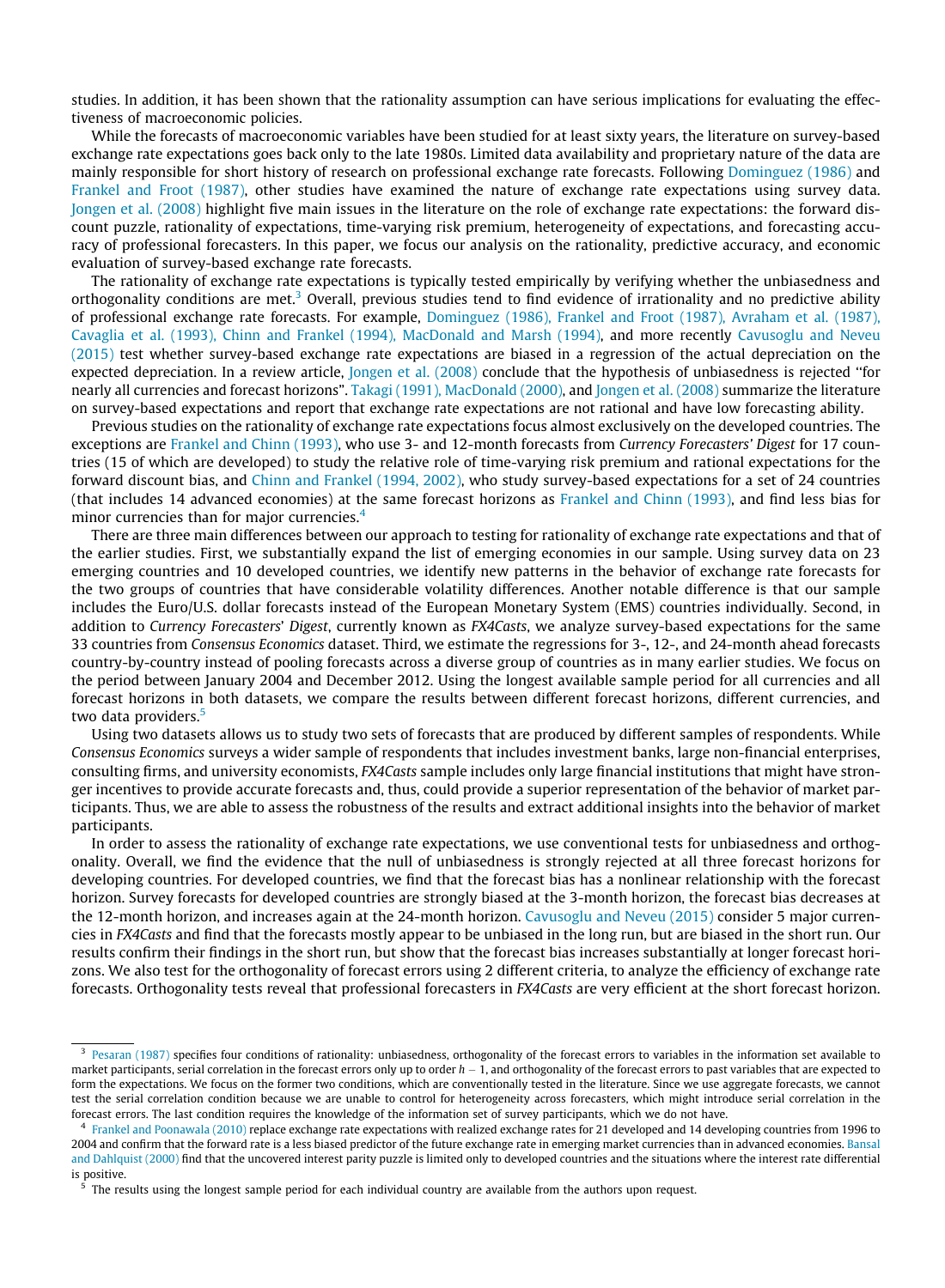As the horizon increases to 12 months, the forecast efficiency is strongly rejected for developed countries, while the forecasts for developing countries are relatively more efficient.

After testing the rationality of survey-based forecasts, we evaluate the forecasting performance of professional forecasters. This is the first paper that studies the predictive accuracy of survey-based exchange rate expectations for developing and advanced countries. Those few studies that assess the accuracy of professional exchange rate forecasts, in general, find no evidence that the expectations can outperform the random walk, or a naïve no-change forecast. For example, [MacDonald](#page-21-0) [and Marsh \(1994, 1996\)](#page-21-0) calculate the root mean squared errors (RMSEs) for 30 individual forecasters of the British pound, the Deutsche mark, and the Japanese yen vis-a-vis the U.S. dollar for the period 1989–1991 and find that only 2 out of 30 forecasters outperform the random walk. [Mitchell and Pearce \(2007\)](#page-21-0) confirm this finding for the WSJ forecasts of the Yen/U.S. dollar exchange rate.

We apply two statistical evaluation methods to assess the forecasting ability of survey-based exchange rate forecasts at different forecast horizons for the two groups of countries. The first approach is based on the differences between the mean squared prediction errors (MSPEs) of the forecasts and the random walk, and the second is focused on the direction-ofchange comparison, where the forecasts are evaluated based on their ability to correctly predict the direction of the exchange rate movements. Since developing countries are more likely to suffer from short spells of high inflation and interest rates, political instabilities, and capital flights, their currencies are prone to sudden changes in one direction. As a result, it might be easier for professional forecasters to predict the direction of exchange rate change for developing than for developed countries.<sup>6</sup>

We use the [Diebold and Mariano \(1995\)](#page-20-0) and [West \(1996\)](#page-21-0) tests (henceforth, DMW tests) for equal forecasting ability of survey forecasts and the random walk without drift to examine the predictive accuracy of exchange rate forecasts based on the MSPE comparisons.<sup>7</sup> In addition to the MSPE-based tests, we use [Pesaran and Timmermann \(1992\)](#page-21-0) test for the directional forecast accuracy to evaluate the ability of the forecasters to correctly predict the direction of exchange rate movements. Another advantage of using the direction of change tests is that they do not impose any restrictions on the functional form of the forecasting model and allow for non-linearities.<sup>8</sup> The results of the forecasting accuracy tests indicate that the performance of survey-based forecasts improves with the forecast horizon for both groups of countries. While the evidence of forecasting ability is weak at the 3-month horizon, it improves significantly at the 12 and 24-month horizons for both groups of countries.

To determine whether the forecasters are successful at generating positive economic gains, we assess the economic value of survey-based forecasts based on the Directional Value statistic developed by [Blaskowitz and Herwartz \(2011\)](#page-20-0) and the Sharpe ratio. The former allows us to take into account both directional accuracy and predictive accuracy when evaluating economic gains of the forecasts, while the latter calculates the risk-adjusted excess returns. Overall, the results indicate that the forecasters are successful at generating positive economic profits. The mean Directional Value statistic is larger for developing than for developed countries at all forecast horizons. As with the evidence of forecasting accuracy, both economic value statistics for developed countries increase on average with the forecast horizon. Overall, the survey-based forecasts are more successful based on the economic evaluation than the statistical evaluation of their performance.

#### 2. Survey data

We use the data on professional exchange rate forecasts from two data sources: FX4Casts, which was previously known as The Financial Times Currency Forecaster and Currency Forecasters' Digest, and Consensus Economics. Both datasets contain exchange rate forecasts for the same 9 developed countries (Australia, Canada, Denmark, Japan, New Zealand, Norway, Sweden, Switzerland, and the U.K.) plus the Euro Area. In addition to 10 advanced economies, both datasets include the exchange rate forecasts for 23 emerging markets. The survey data cover the period from January 2004 to December 2012. This is the longest available sample period for all currencies and all forecast horizons in both datasets, which allows us to achieve comparability of the results between different forecast horizons, different currencies, and the two data providers.

We have excluded from the analysis some countries with tightly fixed exchange rates. Following [Frankel and Poonawala](#page-21-0) [\(2010\),](#page-21-0) we did not exclude currencies that have relatively stable exchange rates or operate under capital controls. Although some of the included currencies operate under de jure stabilizing arrangement relative to one currency or a basket of currencies, a sufficient amount of movement is allowed for all of the included currencies.

Monthly forecasts in the survey data are the geometric mean of the individual responses, which minimizes the effect of the extreme forecasts. Unfortunately, individual forecasts of each respondent are not available, which makes it impossible for us to test for heterogeneity of forecasts and explore other characteristics of individual forecasters. [Bonham and Cohen](#page-20-0) [\(2001\)](#page-20-0) show that the use of consensus forecasts may lead to false acceptance of the unbiasedness hypothesis in the presence

 $6$  Since a random walk forecast is a no-change forecast, sudden movements in the exchange rates increase the prediction error of the random walk and lead to more rejections of the null of equal forecasting ability.

Since [Meese and Rogoff \(1983\)](#page-21-0), evaluating exchange rate forecasts relative to the random walk benchmark has become a standard in the literature. We choose a more conservative benchmark of a random walk without drift that is more difficult to outperform, in order to reduce the possibility of finding spurious evidence of forecasting power.

<sup>8</sup> See for example, [Keane and Runkle \(1990\)](#page-21-0) and [Bonham and Cohen \(2001\)](#page-20-0).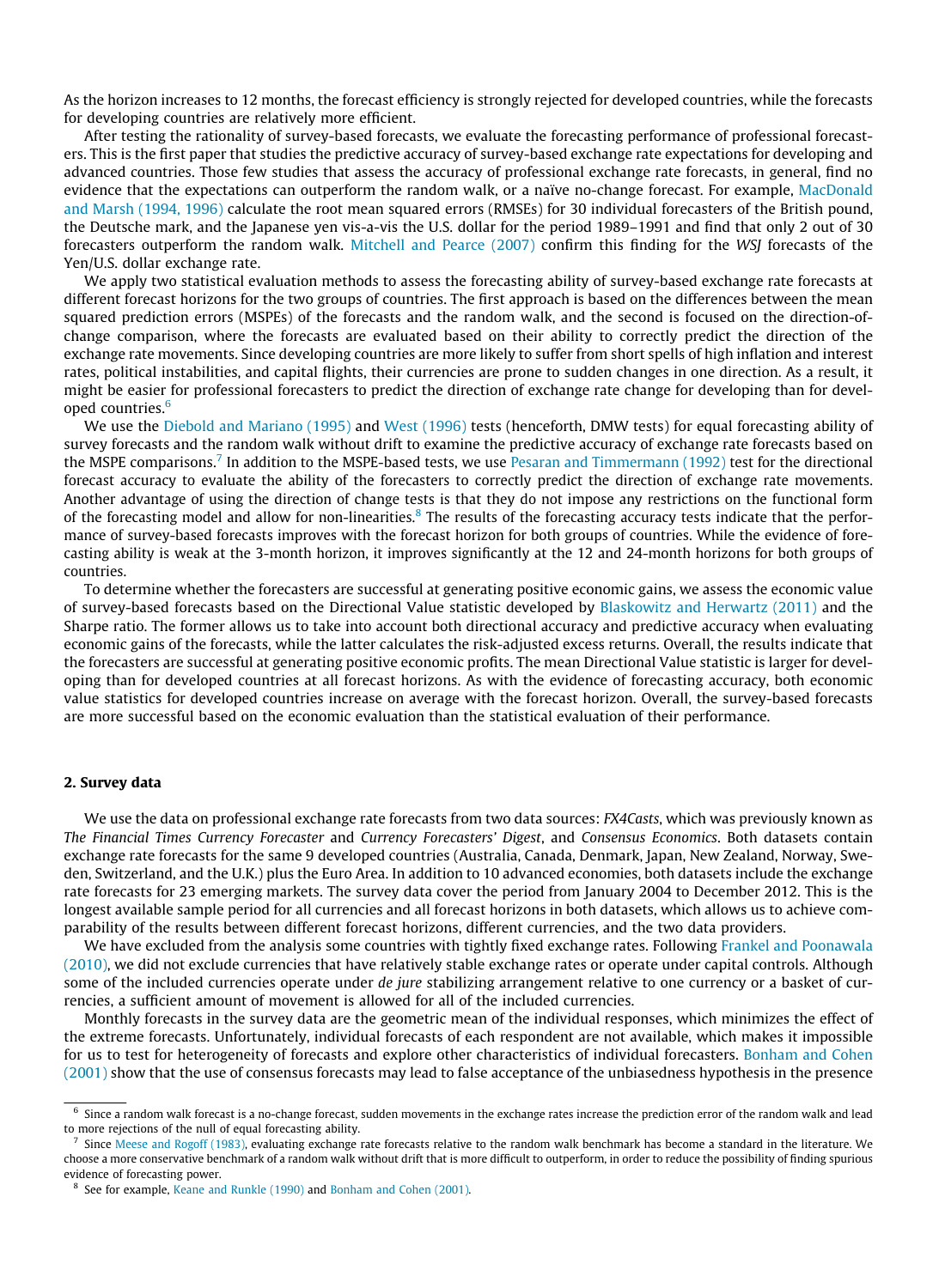of heterogeneity. Therefore, in addition to the unbiasedness tests, we use two alternative rationality tests that are based on the orthogonality conditions to obtain more robust inference.<sup>9</sup>

Consensus Economics dataset contains 3-, 12-, and 24-month ahead exchange rate forecasts that are produced via a monthly survey of over 250 forecasters. The number of responders (typically around 30) varies across currencies and time periods.<sup>10</sup> The sample of forecasters includes investment banks, large non-financial enterprises, consulting firms, and university economists. The survey is usually conducted on the second Monday of every month. In addition to the forecasts of the exchange rate change at the 3, 12, and 24 months ahead horizon, Consensus Economics reports the level of the spot exchange rate on the date of the forecast, or a nowcast. We include 24-month ahead exchange rate forecasts that are only available in Consensus Economics dataset for our sample period, because previous studies have rarely considered forecasts beyond 12-month horizon.

In addition to Consensus Economics dataset, we use 3- and 12-month ahead forecasts of the same 33 currencies vis-à-vis the U.S. dollar from FX4Casts. Consensus Economics dataset provides a comprehensive coverage of developed and developing countries, and has not been extensively studied in the literature yet. However, the sample of its respondents includes business firms and academicians, who might not have strong incentives to provide accurate forecasts. To mitigate this issue, we include FX4Casts dataset that focuses exclusively on the financial markets. Although the dataset contains forecasts for other developing countries, we have restricted the sample to the countries that are common in both datasets. FX4Casts puts an emphasis on the reliability of their forecasts by surveying 45 large financial institutions.<sup>11</sup> The survey is usually conducted on the last Thursday of each month by email (or fax), with the responses being returned during Friday and the following Monday and Tuesday. As Consensus Economics, FX4Casts also provides the current level of the spot exchange rate.

#### 3. Summary statistics

We start by examining summary statistics of the actual depreciation, expected exchange rate depreciation, and forecast errors for 3-, 12-, and 24-month ahead forecasts in both datasets. [Tables 1 and 2](#page-5-0) contain the mean and standard deviation of the actual and expected exchange rate depreciation of the foreign currency relative to the U.S. dollar. [Table 3](#page-7-0) reports the mean and standard deviation of the forecast errors. In all tables, Panel A reports the statistics for 10 developed countries, and Panel B provides the results for 23 developing countries. Overall, four main patterns are apparent from the results.

First, the absolute value of the mean of expected depreciation in [Table 2](#page-6-0) increases with the forecast horizon. This empirical finding is consistent with the results reported by [Dominguez \(1986\), Frankel and Froot \(1987\),](#page-20-0) and [MacDonald and](#page-21-0) [Torrance \(1990\).](#page-21-0) The number of departures from this empirical regularity is larger for developed than developing countries. Among the developing countries, only India exhibits a declining mean of expected depreciation at the 24-month horizon in Consensus Economics dataset and only Bolivia at the 12-month horizon in FX4Casts. For developed countries, the pattern is violated for 4 out of 10 countries in Consensus Economics forecasts (for Japan, and the U.K. at the 12-month horizon, and for Norway and Switzerland at the 24-month horizon), and for 2 out of 10 countries in FX4Casts data (for Australia and Denmark at the 12-month horizon). Thus, the forecasters do not believe that the exchange rates follow a mean-reverting process. If survey respondents believed in the validity of the hypothesis that the nominal exchange rate returns to its fundamental value within 24 months as in [Mark \(1995\)](#page-21-0), the absolute value of the mean of expected depreciation would decrease with the forecast horizon. The mean of the actual depreciation in [Table 1](#page-5-0) also increases with the forecast horizon, supporting the forecasters' expectations. This result is consistent with the idea that it takes longer than 24 months for the exchange rate to display mean-reversion. For example, [Mark \(1995\), Engel et al. \(2008\),](#page-21-0) and [Ince \(2014\)](#page-21-0) find strong evidence of exchange rate predictability with conventional exchange rate models only at the 16-quarter horizon.

Second, the standard deviation of the expected and actual depreciation in [Tables 1 and 2](#page-5-0) increases with the forecast horizon as well. For expected depreciation, this pattern is violated only for 24-month ahead forecasts from Consensus Economics for Mexico and Singapore. For the actual depreciation, the exceptions are for Canada, Norway, Switzerland, Colombia, Peru, and Uruguay at the 24-month ahead forecast horizon. Third, both the absolute mean and standard deviation of the forecast errors reported in [Table 3](#page-7-0) increase with the forecast horizon.<sup>12</sup> This result is in accord with [Dominguez \(1986\)](#page-20-0), who finds that 1-week and 2-week ahead forecasts of major currencies have smaller standard deviations than 1-month and 3-month ahead forecasts. Similarly, [Frankel and Froot \(1987\)](#page-21-0) report the same empirical finding for 3-, 6-, and 12-month ahead major currency expectations from the Economist survey.

Fourth, comparing the results in [Tables 1 and 2](#page-5-0), we can see that in general the standard deviation of the actual depreciation is larger than that of the expected depreciation, while the pattern for the absolute value of the mean actual depreci-

<sup>&</sup>lt;sup>9</sup> While one could argue that individual forecasts are preferable when testing for rationality, [Aiolfi et al. \(2011\)](#page-20-0) show that aggregating individual forecasts could generate more accurate forecasts.

<sup>&</sup>lt;sup>10</sup> Total number of survey respondents and the number of forecasters are taken from the Consensus Economics website: [http://www.consensuseco](http://www.consensuseconomics.com/forex_major.htm)[nomics.com/forex\\_major.htm](http://www.consensuseconomics.com/forex_major.htm).

<sup>&</sup>lt;sup>11</sup> Total number of participating institutions and respondents are taken from FX4Casts website: [http://www.FX4Casts.com.](http://www.FX4Casts.com)

<sup>&</sup>lt;sup>12</sup> For the mean, the pattern is violated at the 12-month horizon for Bangladesh and Mexico, and at the 24-month horizon for Sweden, Argentina, India, and Indonesia. All the forecast errors at the 12-month horizon in both datasets have higher standard deviation than the forecast errors at the 3-month horizon. Exceptions are Australia, Canada, Denmark, Euro Area, New Zealand, Norway, Sweden, Switzerland, Chile, Colombia, Indonesia, Peru, Singapore, and Thailand at the 24-month horizon. All exceptions come from Consensus Economics survey.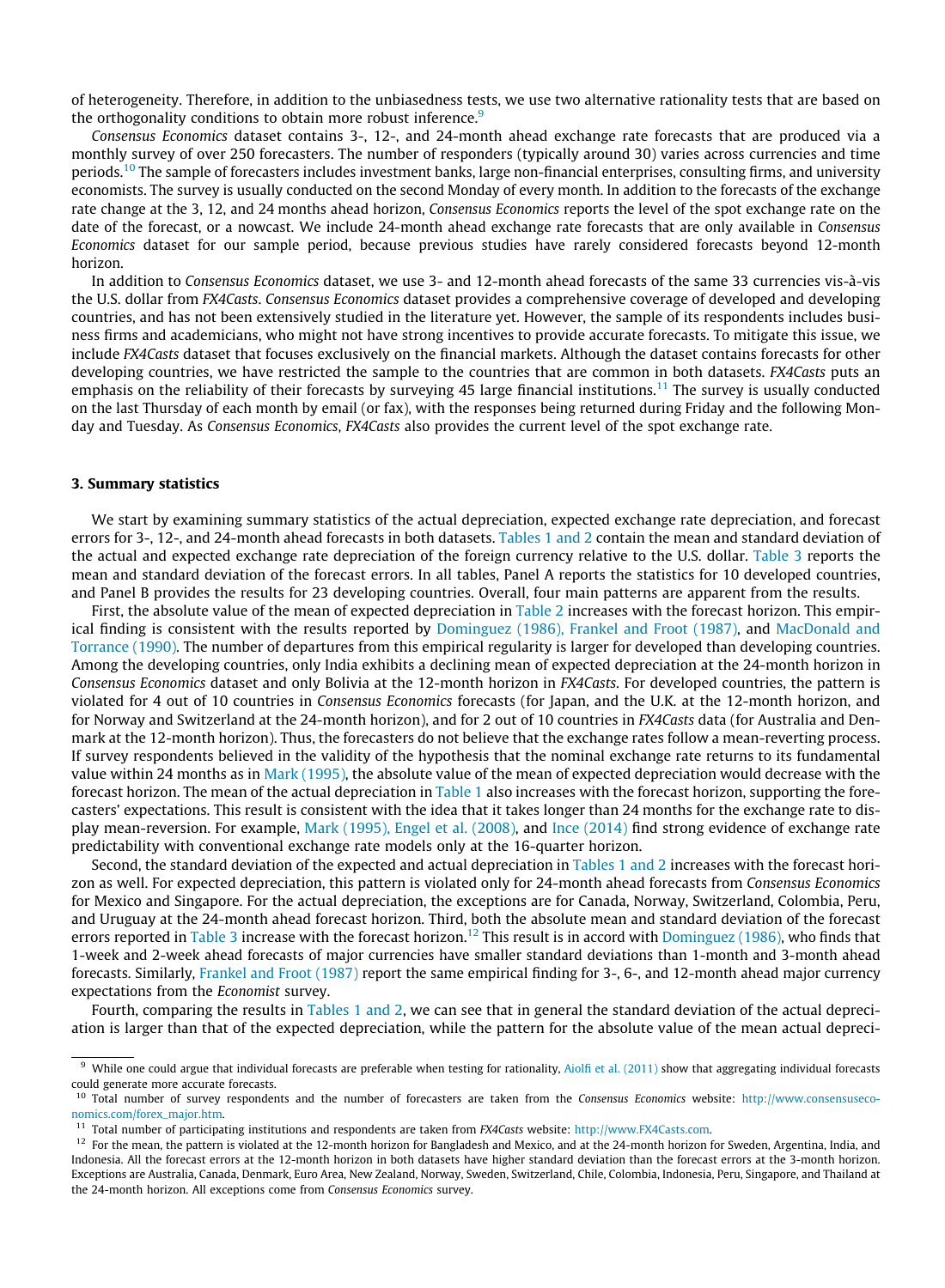## <span id="page-5-0"></span>Table 1

Summary statistics of actual depreciation:  $s_{t+h} - s_t$ .

| Forecast horizon $h = 3$       |           |      |          |      | $h = 12$  |       |          |       | $h = 24$  |       |  |
|--------------------------------|-----------|------|----------|------|-----------|-------|----------|-------|-----------|-------|--|
|                                | Consensus |      | FX4Casts |      | Consensus |       | FX4Casts |       | Consensus |       |  |
| Country                        | Mean      | SD   | Mean     | SD   | Mean      | SD    | Mean     | SD    | Mean      | SD    |  |
| A. Developed countries         |           |      |          |      |           |       |          |       |           |       |  |
| Australia                      | 0.85      | 7.37 | 0.84     | 7.47 | 4.20      | 13.76 | 4.20     | 14.04 | 9.01      | 14.50 |  |
| Canada                         | $-0.80$   | 4.62 | $-0.80$  | 4.96 | $-3.25$   | 9.26  | $-3.24$  | 9.70  | $-6.55$   | 9.11  |  |
| Denmark                        | $-0.05$   | 5.25 | $-0.12$  | 5.18 | $-0.34$   | 9.39  | $-0.44$  | 9.26  | $-1.83$   | 10.35 |  |
| Euro Area                      | $-0.06$   | 5.28 | $-0.12$  | 5.21 | $-0.34$   | 9.40  | $-0.44$  | 9.39  | $-1.84$   | 10.38 |  |
| Japan                          | $-0.85$   | 4.78 | $-0.73$  | 4.88 | $-3.88$   | 7.74  | $-3.71$  | 7.84  | $-9.03$   | 12.05 |  |
| New Zealand                    | 0.53      | 7.18 | 0.54     | 7.22 | 2.40      | 14.64 | 2.46     | 14.78 | 4.28      | 14.96 |  |
| Norway                         | $-0.52$   | 6.30 | $-0.56$  | 6.54 | $-1.77$   | 12.04 | $-1.85$  | 11.90 | $-3.88$   | 11.51 |  |
| Sweden                         | $-0.22$   | 6.49 | $-0.29$  | 6.74 | $-0.92$   | 12.37 | $-1.02$  | 12.54 | $-2.88$   | 13.60 |  |
| Switzerland                    | $-0.81$   | 5.51 | $-0.84$  | 5.33 | $-3.45$   | 9.79  | $-3.52$  | 9.66  | $-8.68$   | 9.45  |  |
| U.K.                           | 0.42      | 5.03 | $-0.43$  | 5.37 | 1.89      | 10.38 | $-1.84$  | 10.82 | 4.04      | 13.65 |  |
| <b>B.</b> Developing countries |           |      |          |      |           |       |          |       |           |       |  |
| Argentina                      | 1.41      | 2.48 | 1.43     | 2.60 | 5.45      | 5.72  | 5.47     | 5.87  | 11.14     | 7.19  |  |
| Bangladesh                     | 0.93      | 1.96 | 0.93     | 2.12 | 4.05      | 4.43  | 4.08     | 4.35  | 6.65      | 6.58  |  |
| <b>Bolivia</b>                 | $-0.36$   | 0.98 | $-0.33$  | 1.19 | $-1.71$   | 3.12  | $-1.58$  | 3.25  | $-4.11$   | 4.70  |  |
| <b>Brazil</b>                  | $-0.97$   | 8.18 | $-0.99$  | 8.40 | $-5.07$   | 16.04 | $-5.00$  | 16.49 | $-11.08$  | 17.20 |  |
| Chile                          | $-0.61$   | 6.37 | $-0.54$  | 6.60 | $-2.91$   | 11.00 | $-2.75$  | 11.24 | $-5.43$   | 11.33 |  |
| Colombia                       | $-1.19$   | 6.81 | $-1.13$  | 6.75 | $-4.84$   | 11.20 | $-4.61$  | 11.74 | $-8.82$   | 10.88 |  |
| Egypt                          | $-0.03$   | 1.79 | $-0.03$  | 1.69 | $-0.31$   | 4.10  | $-0.28$  | 4.02  | $0.00\,$  | 5.84  |  |
| India                          | 0.50      | 4.49 | 0.52     | 4.53 | 2.10      | 10.20 | 2.08     | 10.47 | 3.16      | 10.70 |  |
| Indonesia                      | 0.38      | 4.97 | 0.38     | 5.52 | 0.68      | 9.70  | 0.60     | 10.43 | $-0.64$   | 11.11 |  |
| Israel                         | $-0.47$   | 4.21 | $-0.43$  | 4.46 | $-1.83$   | 8.74  | $-1.89$  | 9.00  | $-5.29$   | 9.66  |  |
| Mexico                         | 0.42      | 5.84 | 0.43     | 5.79 | 1.85      | 10.11 | 1.88     | 10.32 | 4.00      | 11.31 |  |
| Nigeria                        | 0.40      | 3.93 | 0.43     | 4.02 | 2.12      | 8.88  | 2.19     | 9.11  | 4.76      | 11.44 |  |
| Pakistan                       | 1.48      | 2.54 | 1.48     | 2.68 | 5.88      | 7.13  | 5.88     | 7.25  | 11.98     | 10.51 |  |
| Paraguay                       | $-0.94$   | 5.74 | $-0.91$  | 5.89 | $-3.79$   | 11.18 | $-3.72$  | 11.46 | $-9.85$   | 12.50 |  |
| Peru                           | $-0.85$   | 2.51 | $-0.84$  | 2.55 | $-3.28$   | 4.97  | $-3.24$  | 4.97  | $-6.32$   | 4.41  |  |
| Philippines                    | $-0.87$   | 3.23 | $-0.89$  | 3.22 | $-3.53$   | 6.99  | $-3.56$  | 7.15  | $-7.45$   | 8.80  |  |
| Singapore                      | $-0.93$   | 2.72 | $-0.94$  | 2.76 | $-3.74$   | 5.11  | $-3.79$  | 5.15  | $-8.24$   | 5.28  |  |
| South Africa                   | 0.71      | 8.37 | $-0.71$  | 7.97 | 3.03      | 14.67 | 3.09     | 14.29 | 5.25      | 17.45 |  |
| South Korea                    | $-0.20$   | 6.32 | $-0.24$  | 6.02 | $-0.18$   | 14.13 | $-0.20$  | 14.21 | 0.88      | 18.63 |  |
| Taiwan                         | $-0.39$   | 2.77 | $-0.39$  | 2.92 | $-1.50$   | 5.01  | $-1.52$  | 5.07  | $-2.98$   | 5.44  |  |
| Thailand                       | $-0.69$   | 3.24 | $-0.70$  | 3.79 | $-3.20$   | 5.92  | $-3.24$  | 8.17  | $-7.58$   | 7.26  |  |
| Uruguay                        | $-0.96$   | 5.96 | $-1.18$  | 5.48 | $-4.21$   | 10.90 | $-4.31$  | 10.82 | $-8.29$   | 8.95  |  |
| Vietnam                        | 0.81      | 1.64 | 0.81     | 1.62 | 3.54      | 3.57  | 3.53     | 3.57  | 7.83      | 5.83  |  |

Notes: The table reports the mean (Mean) and standard deviation (SD) of the actual exchange rate depreciation for 3-, 12-, and 24-month ahead exchange rate forecasts of the foreign currency relative to the U.S. dollar. The column ''Consensus" shows the summary statistics for Consensus Economics dataset, and the column "FX4Casts" contain the statistics for FX4Casts dataset. The sample covers the period from January 2004 to December 2012.

ation is mixed. [Frankel and Froot \(1987\), Dominguez \(1986\)](#page-21-0), and [Cavaglia et al. \(1993\)](#page-20-0) report the same finding for the standard deviation, while they find smaller absolute mean in expected exchange rate changes.

To illustrate the differences in expectations between Consensus Economics and FX4Casts, we plot 3- and 12-month forecast errors for four developed countries (the Euro Area, Japan, the U.K., and Australia) and four developing countries (Mexico, Singapore, South Korea, and South Africa) in [Figs. 1 and 2](#page-8-0). We have selected four countries from each group based on the highest foreign exchange market turnover in the 2013 [Bank for International Settlements \(BIS\)](#page-20-0) Triennial Central Bank Survey. For 3 month ahead forecasts, the forecast errors from the two datasets do not differ substantially. At the 12-month horizon, the discrepancies between the two sources of forecasts are more pronounced, with larger forecast errors generally observed for *FX4Casts*.<sup>13</sup>

#### 4. Rationality of survey-based expectations

Since [Muth's \(1961\)](#page-21-0) seminal paper, many definitions and tests of rationality have been proposed. Two conventional tests of the rationality of survey-based expectations include testing for the unbiasedness and orthogonality of forecasts. The tests of unbiasedness involve testing whether the expected exchange rate is an unbiased predictor of the future spot rate. The orthogonality condition assumes that professional forecasters fully incorporate all the available information at the time

<sup>&</sup>lt;sup>13</sup> We do not plot 24-month forecast errors from Consensus Economics, as they cannot be compared to their counterpart from FX4Casts. Although FX4Casts started collecting 24-month exchange rate forecasts in January 2008, we do not study them in this paper to prevent restricting the sample to only four years of data, two of which are dominated by the financial crisis of 2008–2009.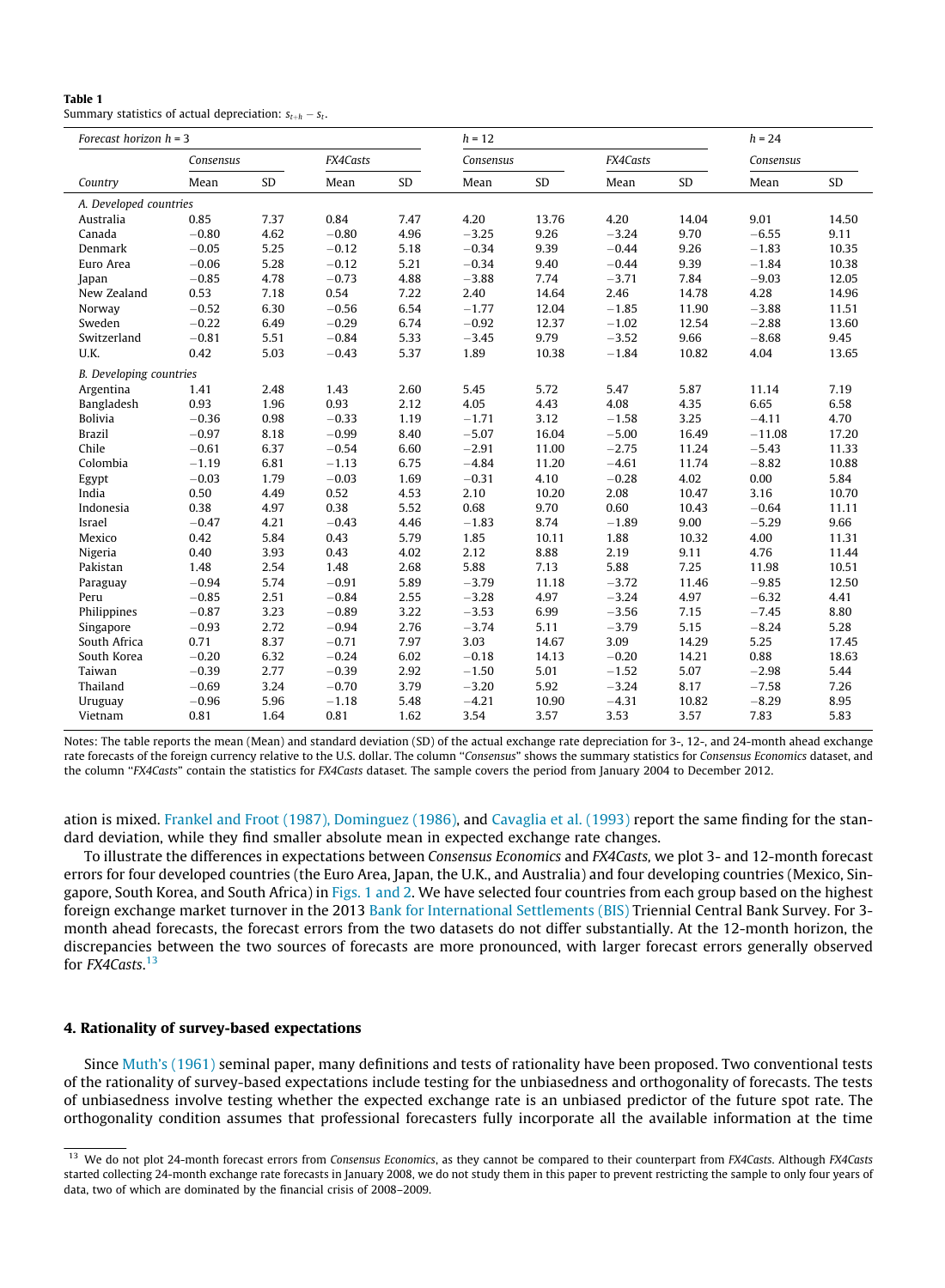#### <span id="page-6-0"></span>Table 2 Summary statistics of expected depreciation:  $s_{t+h,t}^e - s_t$ .

| Forecast Horizon $h = 3$       |           |      | $h = 12$ |      |           |      | $h = 24$ |      |           |      |
|--------------------------------|-----------|------|----------|------|-----------|------|----------|------|-----------|------|
|                                | Consensus |      | FX4Casts |      | Consensus |      | FX4Casts |      | Consensus |      |
| Country                        | Mean      | SD   | Mean     | SD   | Mean      | SD   | Mean     | SD   | Mean      | SD   |
| A. Developed countries         |           |      |          |      |           |      |          |      |           |      |
| Australia                      | $-1.05$   | 2.77 | $-0.12$  | 1.77 | $-2.73$   | 3.38 | $-0.12$  | 4.29 | $-4.48$   | 5.46 |
| Canada                         | 0.39      | 1.72 | $-0.20$  | 1.16 | 0.87      | 2.37 | $-0.43$  | 2.65 | 1.12      | 3.14 |
| Denmark                        | 0.23      | 1.93 | 0.10     | 1.65 | 0.54      | 3.41 | 0.02     | 3.86 | 1.61      | 4.70 |
| Euro Area                      | 0.22      | 1.93 | $-0.02$  | 1.63 | 0.52      | 3.40 | 0.05     | 3.91 | 1.61      | 4.69 |
| Japan                          | $-0.65$   | 2.81 | $-0.04$  | 1.80 | $-0.62$   | 6.66 | $-0.24$  | 4.93 | $-2.13$   | 8.39 |
| New Zealand                    | $-1.92$   | 2.77 | $-0.01$  | 1.97 | $-5.02$   | 3.96 | $-0.25$  | 4.21 | $-8.07$   | 6.15 |
| Norway                         | $-0.94$   | 2.26 | $-0.55$  | 1.21 | $-2.31$   | 3.66 | $-2.15$  | 3.05 | $-0.96$   | 5.16 |
| Sweden                         | $-1.01$   | 2.47 | $-0.55$  | 1.69 | $-2.97$   | 3.88 | $-2.21$  | 3.36 | $-3.65$   | 5.95 |
| Switzerland                    | 0.03      | 2.48 | $-0.05$  | 1.74 | 0.33      | 4.72 | 0.13     | 4.12 | $-0.10$   | 5.46 |
| U.K.                           | 0.62      | 1.66 | $-0.11$  | 1.46 | 0.56      | 2.78 | $-0.15$  | 3.43 | 1.25      | 4.28 |
| <b>B.</b> Developing countries |           |      |          |      |           |      |          |      |           |      |
| Argentina                      | 1.74      | 1.52 | 0.86     | 1.08 | 6.57      | 4.92 | 4.27     | 3.76 | 11.64     | 8.40 |
| Bangladesh                     | 1.59      | 1.22 | 0.91     | 1.05 | 4.39      | 1.87 | 3.07     | 2.28 | 7.06      | 2.57 |
| <b>Bolivia</b>                 | 0.77      | 0.57 | $-0.03$  | 0.43 | 2.43      | 1.96 | 0.01     | 2.01 | 5.76      | 3.56 |
| <b>Brazil</b>                  | 0.36      | 2.87 | $-0.08$  | 1.85 | 4.19      | 4.26 | 0.37     | 4.12 | 9.08      | 5.00 |
| Chile                          | 0.42      | 1.72 | $-0.10$  | 1.24 | 2.42      | 2.25 | $-1.22$  | 2.73 | 4.91      | 3.04 |
| Colombia                       | 1.20      | 2.91 | $-0.37$  | 1.34 | 4.26      | 4.22 | $-1.46$  | 2.82 | 8.30      | 4.62 |
| Egypt                          | 0.92      | 1.30 | 0.46     | 0.84 | 2.62      | 2.19 | 0.88     | 2.77 | 4.81      | 2.70 |
| India                          | $-0.59$   | 1.56 | $-0.48$  | 0.97 | $-1.86$   | 2.42 | $-2.89$  | 1.50 | $-0.71$   | 3.59 |
| Indonesia                      | $-0.19$   | 2.00 | $-0.58$  | 0.97 | $-1.30$   | 2.54 | $-2.29$  | 1.59 | $-1.80$   | 3.88 |
| Israel                         | 0.53      | 1.99 | 0.07     | 0.77 | 0.98      | 2.98 | 0.81     | 2.96 | 2.48      | 3.45 |
| Mexico                         | 0.18      | 2.40 | 0.04     | 1.34 | 1.96      | 3.31 | 0.40     | 2.74 | 4.79      | 3.30 |
| Nigeria                        | 1.45      | 2.89 | 0.67     | 1.04 | 4.76      | 3.66 | 2.16     | 3.43 | 11.05     | 7.62 |
| Pakistan                       | 1.74      | 1.25 | 0.87     | 0.85 | 4.84      | 2.10 | 2.96     | 2.62 | 8.14      | 2.69 |
| Paraguay                       | 2.89      | 3.06 | $-0.34$  | 0.94 | 6.82      | 3.93 | $-1.19$  | 3.23 | 11.37     | 4.62 |
| Peru                           | $-0.07$   | 1.41 | $-0.45$  | 0.82 | 0.36      | 1.78 | $-1.06$  | 2.36 | 1.65      | 2.18 |
| Philippines                    | 0.32      | 1.60 | $-0.32$  | 0.92 | $-0.52$   | 2.61 | $-1.54$  | 2.66 | 0.86      | 3.07 |
| Singapore                      | $-0.55$   | 1.44 | $-0.53$  | 0.75 | $-2.40$   | 1.77 | $-2.46$  | 1.33 | $-3.76$   | 1.54 |
| South Africa                   | 1.52      | 3.79 | 0.47     | 2.09 | 4.91      | 5.76 | 3.46     | 2.63 | 8.64      | 8.24 |
| South Korea                    | $-1.26$   | 1.88 | $-0.58$  | 1.09 | $-4.46$   | 3.89 | $-3.12$  | 1.75 | $-5.68$   | 6.14 |
| Taiwan                         | $-0.86$   | 1.21 | $-0.59$  | 0.68 | $-2.93$   | 1.47 | $-2.78$  | 1.44 | $-4.83$   | 1.74 |
| Thailand                       | $-0.39$   | 1.74 | $-0.10$  | 1.28 | $-1.56$   | 2.30 | $-0.99$  | 2.69 | $-1.91$   | 2.37 |
| Uruguay                        | 1.84      | 3.13 | $-0.34$  | 1.07 | 5.29      | 3.34 | $-0.74$  | 3.53 | 9.18      | 4.12 |
| Vietnam                        | 0.88      | 0.82 | 0.46     | 0.51 | 2.34      | 1.35 | 2.06     | 1.25 | 3.02      | 1.67 |
|                                |           |      |          |      |           |      |          |      |           |      |

Notes: The table reports the mean (Mean) and standard deviation (SD) of the expected exchange rate depreciation for 3-, 12-, and 24-month ahead exchange rate forecasts of the foreign currency relative to the U.S. dollar. The column "Consensus" shows the summary statistics for Consensus Economics dataset, and the column "FX4Casts" contain the summary statistics for FX4Casts dataset. The sample covers the period from January 2004 to December 2012.

when the forecasts are formed. Thus, the forecast error should be orthogonal to the variables in the information set of the forecasters.

#### 4.1. Unbiasedness of expectations

The unbiasedness of exchange rate expectations can be tested by regressing the actual exchange rate change on the expected change,

$$
s_{t+h} - s_t = \alpha + \beta (s_{t+h,t}^e - s_t) + u_{t+h}
$$
\n
$$
\tag{1}
$$

where  $s_t$  is the log of the U.S. dollar nominal exchange rate determined as the foreign price of unit of domestic currency, so that an increase in  $s_t$  is an appreciation of the dollar,  $s_{t+h,t}^e$  is the survey-based expectation made at period t of the spot exchange rate at period  $t+h$ , and  $u_{t+h}$  is the white noise error term. Testing for the unbiasedness of exchange rate expectations involves testing a joint null hypothesis that  $\alpha = 0$  and  $\beta = 1$  in Eq. (1). We estimate Eq. (1) using OLS for h = 3, 12, and 24 months with Consensus Economics data, and for  $h = 3$  and 12 months with FX4Casts data.

However, a rejection of the unbiasedness hypothesis does not necessarily imply that the exchange rate expectations are formed irrationally. As previous studies have shown, biased expectations can still be rational in the presence of the peso problem, adaptive learning, or heterogeneous expectations. Therefore, the finding that the expected exchange rate depreciation is a biased estimate of the actual depreciation does not constitute direct evidence of irrationality. From the point of view of statistical inference, [Bonham and Cohen \(2001\)](#page-20-0) demonstrate that when micro-homogeneity of expectations does not hold, the use of consensus forecasts may lead to false acceptance of the unbiasedness hypothesis. Unfortunately, we cannot test exchange rate forecasts for heterogeneity, because individual forecasts are not available in both datasets. Since the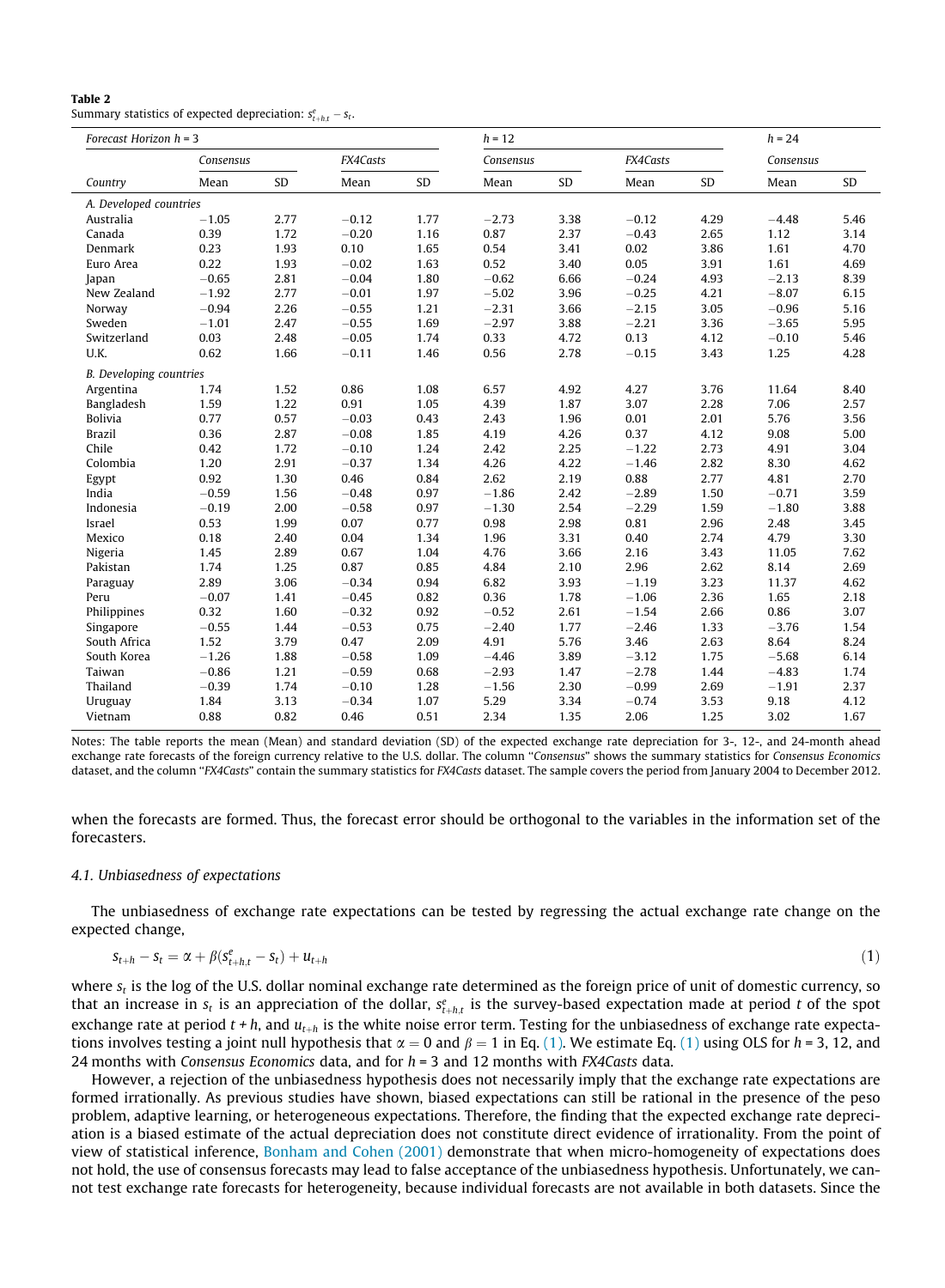#### <span id="page-7-0"></span>Table 3 Summary statistics of forecast errors:  $s_{t+h} - s_{t+h,t}^e$ .

| Forecast horizon $h = 3$       |           |      |          |      | $h = 12$  |       |          | $h = 24$ |           |       |
|--------------------------------|-----------|------|----------|------|-----------|-------|----------|----------|-----------|-------|
|                                | Consensus |      | FX4Casts |      | Consensus |       | FX4Casts |          | Consensus |       |
| Country                        | Mean      | SD   | Mean     | SD   | Mean      | SD    | Mean     | SD       | Mean      | SD    |
| A. Developed countries         |           |      |          |      |           |       |          |          |           |       |
| Australia                      | 1.90      | 8.16 | 0.92     | 7.61 | 6.92      | 12.47 | 4.01     | 13.88    | 13.49     | 11.16 |
| Canada                         | $-1.20$   | 4.98 | $-0.62$  | 5.13 | $-4.12$   | 7.97  | $-2.98$  | 8.83     | $-7.67$   | 7.42  |
| Denmark                        | $-0.29$   | 5.49 | $-0.20$  | 5.44 | $-0.88$   | 8.28  | $-0.38$  | 8.96     | $-3.44$   | 6.84  |
| Euro Area                      | $-0.28$   | 5.53 | 0.11     | 5.38 | $-0.86$   | 8.29  | 0.30     | 9.05     | $-3.44$   | 6.88  |
| Japan                          | $-0.20$   | 5.68 | $-0.66$  | 5.36 | $-3.26$   | 11.44 | $-3.09$  | 10.50    | $-6.90$   | 15.26 |
| New Zealand                    | 2.45      | 7.85 | 0.51     | 7.54 | 7.42      | 13.40 | 2.41     | 14.85    | 12.35     | 10.46 |
| Norway                         | 0.42      | 6.71 | 0.00     | 6.63 | 0.54      | 9.87  | 0.21     | 11.16    | $-2.92$   | 8.65  |
| Sweden                         | 0.79      | 6.98 | 0.27     | 6.95 | 2.05      | 10.38 | 1.09     | 11.72    | 0.77      | 9.38  |
| Switzerland                    | $-0.84$   | 5.93 | $-0.77$  | 5.62 | $-3.78$   | 9.74  | $-3.57$  | 10.45    | $-8.57$   | 9.70  |
| U.K.                           | $-0.20$   | 5.24 | $-0.34$  | 5.51 | 1.33      | 8.81  | $-1.70$  | 9.60     | 2.80      | 11.13 |
| <b>B.</b> Developing countries |           |      |          |      |           |       |          |          |           |       |
| Argentina                      | $-0.33$   | 2.23 | 0.64     | 2.64 | $-1.12$   | 6.11  | 2.11     | 6.30     | $-0.50$   | 9.51  |
| Bangladesh                     | $-0.66$   | 2.59 | 0.04     | 2.17 | $-0.35$   | 5.41  | 1.34     | 4.66     | $-0.41$   | 6.48  |
| <b>Bolivia</b>                 | $-1.13$   | 1.14 | $-0.31$  | 1.14 | $-4.15$   | 3.26  | $-1.80$  | 2.84     | $-9.87$   | 5.44  |
| <b>Brazil</b>                  | $-1.33$   | 8.99 | $-0.94$  | 8.64 | $-9.26$   | 16.58 | $-5.83$  | 18.06    | $-20.16$  | 18.75 |
| Chile                          | $-1.03$   | 6.36 | $-0.42$  | 6.44 | $-5.33$   | 10.02 | $-1.41$  | 11.31    | $-10.33$  | 9.77  |
| Colombia                       | $-2.39$   | 7.49 | $-0.74$  | 6.87 | $-9.10$   | 10.89 | $-3.02$  | 12.58    | $-17.12$  | 10.29 |
| Egypt                          | $-0.94$   | 2.25 | $-0.45$  | 1.70 | $-2.94$   | 4.66  | $-0.92$  | 4.92     | $-4.81$   | 6.40  |
| India                          | 1.09      | 4.77 | 1.00     | 4.60 | 3.95      | 10.70 | 4.99     | 10.60    | 3.87      | 11.54 |
| Indonesia                      | 0.57      | 5.62 | 0.97     | 5.70 | 1.97      | 9.26  | 2.83     | 10.70    | 1.17      | 8.80  |
| Israel                         | $-0.92$   | 4.67 | $-0.47$  | 4.63 | $-2.81$   | 8.48  | $-2.23$  | 10.31    | $-7.77$   | 8.98  |
| Mexico                         | 0.25      | 6.26 | 0.38     | 6.11 | $-0.11$   | 9.93  | 1.09     | 10.32    | $-0.79$   | 11.14 |
| Nigeria                        | $-1.05$   | 5.12 | $-0.22$  | 4.13 | $-2.64$   | 10.22 | 0.16     | 10.43    | $-6.29$   | 15.45 |
| Pakistan                       | $-0.27$   | 2.86 | 0.67     | 2.78 | 1.04      | 7.63  | 3.28     | 7.35     | 3.84      | 10.87 |
| Paraguay                       | $-3.83$   | 6.09 | $-0.55$  | 5.93 | $-10.61$  | 10.12 | $-2.32$  | 12.49    | $-21.22$  | 11.42 |
| Peru                           | $-0.78$   | 3.26 | $-0.42$  | 2.67 | $-3.64$   | 5.97  | $-2.44$  | 5.99     | $-7.96$   | 5.50  |
| Philippines                    | $-1.19$   | 3.56 | $-0.58$  | 3.26 | $-3.01$   | 8.06  | $-1.65$  | 7.68     | $-8.31$   | 9.72  |
| Singapore                      | $-0.37$   | 3.17 | $-0.41$  | 3.01 | $-1.33$   | 5.65  | $-2.17$  | 7.77     | $-4.48$   | 5.61  |
| South Africa                   | $-0.80$   | 9.21 | 0.25     | 8.14 | $-1.87$   | 14.26 | $-0.51$  | 14.11    | $-3.39$   | 15.15 |
| South Korea                    | 1.06      | 6.13 | 0.34     | 6.12 | 4.28      | 12.99 | 2.92     | 14.35    | 6.56      | 16.53 |
| Taiwan                         | 0.47      | 3.14 | 0.21     | 3.12 | 1.43      | 4.85  | 1.35     | 5.44     | 1.85      | 5.32  |
| Thailand                       | $-0.31$   | 3.78 | $-0.61$  | 4.29 | $-1.64$   | 7.02  | $-2.44$  | 8.18     | $-5.67$   | 7.09  |
| Uruguay                        | $-2.80$   | 6.72 | $-0.86$  | 5.79 | $-9.50$   | 11.32 | $-3.58$  | 13.17    | $-17.48$  | 10.02 |
| Vietnam                        | $-0.07$   | 1.75 | 0.35     | 1.62 | 1.20      | 3.94  | 1.25     | 3.58     | 4.81      | 7.06  |

Notes: The table reports the mean (Mean) and standard deviation (SD) of the forecast errors for 3-, 12-, and 24-month ahead exchange rate forecasts of the foreign currency relative to the U.S. dollar. The column ''Consensus" shows the summary statistics for Consensus Economics dataset, and the column ''FX4Casts" contain the summary statistics for FX4Casts dataset. The sample covers the period from January 2004 to December 2012.

previous studies, such as [Frankel and Froot \(1987\), Ito \(1990\), Takagi \(1991\), Elliott and Ito \(1999\), Bénassy-Quéré et al.](#page-21-0) [\(2003\),](#page-21-0) and [Dreger and Stadtmann \(2008\)](#page-20-0) present overwhelming evidence of heterogeneity in exchange rate expectations, we further examine the rationality of forecasts with orthogonality tests.

[Table 4](#page-10-0) reports the results of estimating Eq. [\(1\)](#page-6-0) for 3-, 12-, and 24-month ahead forecasts from both datasets. Since the overlapping nature of the exchange rate expectations leads to serial correlation of order  $h-1$  in the error terms of Eq. [\(1\)](#page-6-0), the statistical significance of the estimated coefficients is determined based on the Newey-West standard errors. For each forecast horizon, we report the p-values for the joint null that  $\alpha = 0$  and  $\beta = 1$ . At the 3-month horizon, we find strong evidence against the unbiasedness hypothesis with both datasets. Using Consensus Economics data, the joint null hypothesis of unbiasedness is rejected for all 10 developed countries, and for 19 out of 23 developing countries at least at the 10 percent significance level. Similarly, the joint null of unbiasedness is rejected for 9 out of 10 developed countries, and for 18 out of 24 developing countries in FX4Casts dataset.

As the forecast horizon increases to 12 months, the bias in the forecasts for developed countries' currencies decreases drastically. This finding is consistent with the results in [Cavaglia et al. \(1993\)](#page-20-0) for 10 developed countries' currencies visà-vis the U.S. dollar from 1986 to 1990 at the 3-, 6-, and 12-month horizon. At the 12-month horizon, the joint null hypothesis of unbiasedness is rejected for 5 out of 10 developed countries (Australia, Canada, Japan, New Zealand, and Switzerland) in Consensus Economics data, and for 3 out of 10 developed countries (Canada, Japan, and Switzerland) in FX4Casts data.

However, the bias in the forecasts for developing countries does not decrease with the forecast horizon. At the 12-month horizon, the joint null of unbiasedness is still rejected for 17 out of 23 developing countries in Consensus Economics data, and for 15 out of 23 developing countries in FX4Casts data. As we expand the forecast horizon to 24 months, the joint null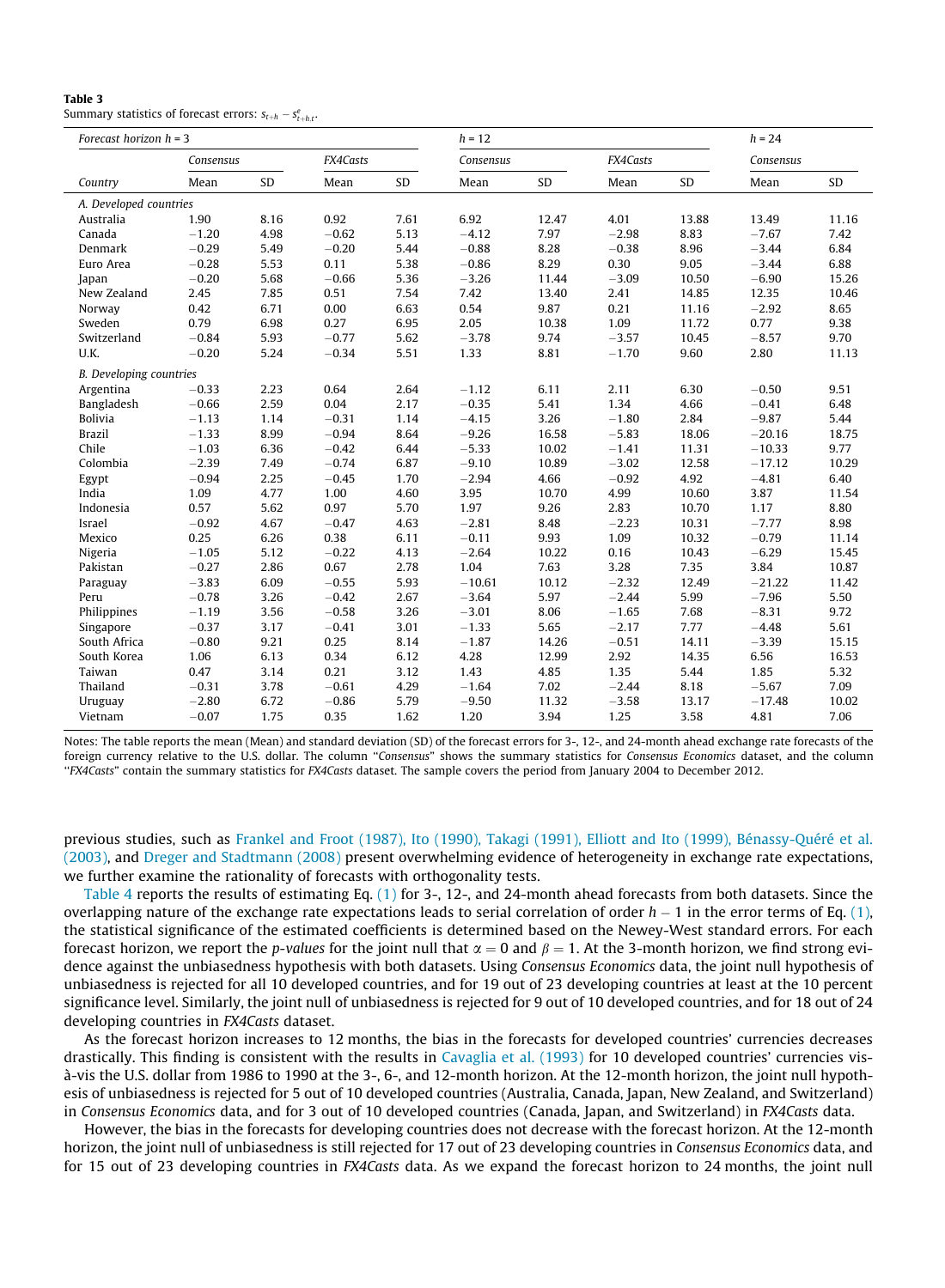<span id="page-8-0"></span>

D. Australia

Fig. 1. Forecast errors for selected developed countries.

hypothesis of unbiasedness is again rejected for all developed countries, except the U.K., and for 18 out of 23 developing countries Consensus Economics data.

Overall, the evidence of forecast rationality is stronger at the 12-month forecast horizon than at the 3- and 24-month horizon. Forecasts for both developed and developing countries are biased for the majority of countries at the 3-month horizon. As the forecast horizon increases to 12 months, the bias in the exchange rate forecasts sharply decreases for developed countries, but does not decline significantly for developing countries. This improvement in the unbiasedness of the forecasts for developed countries disappears at the 24-month horizon.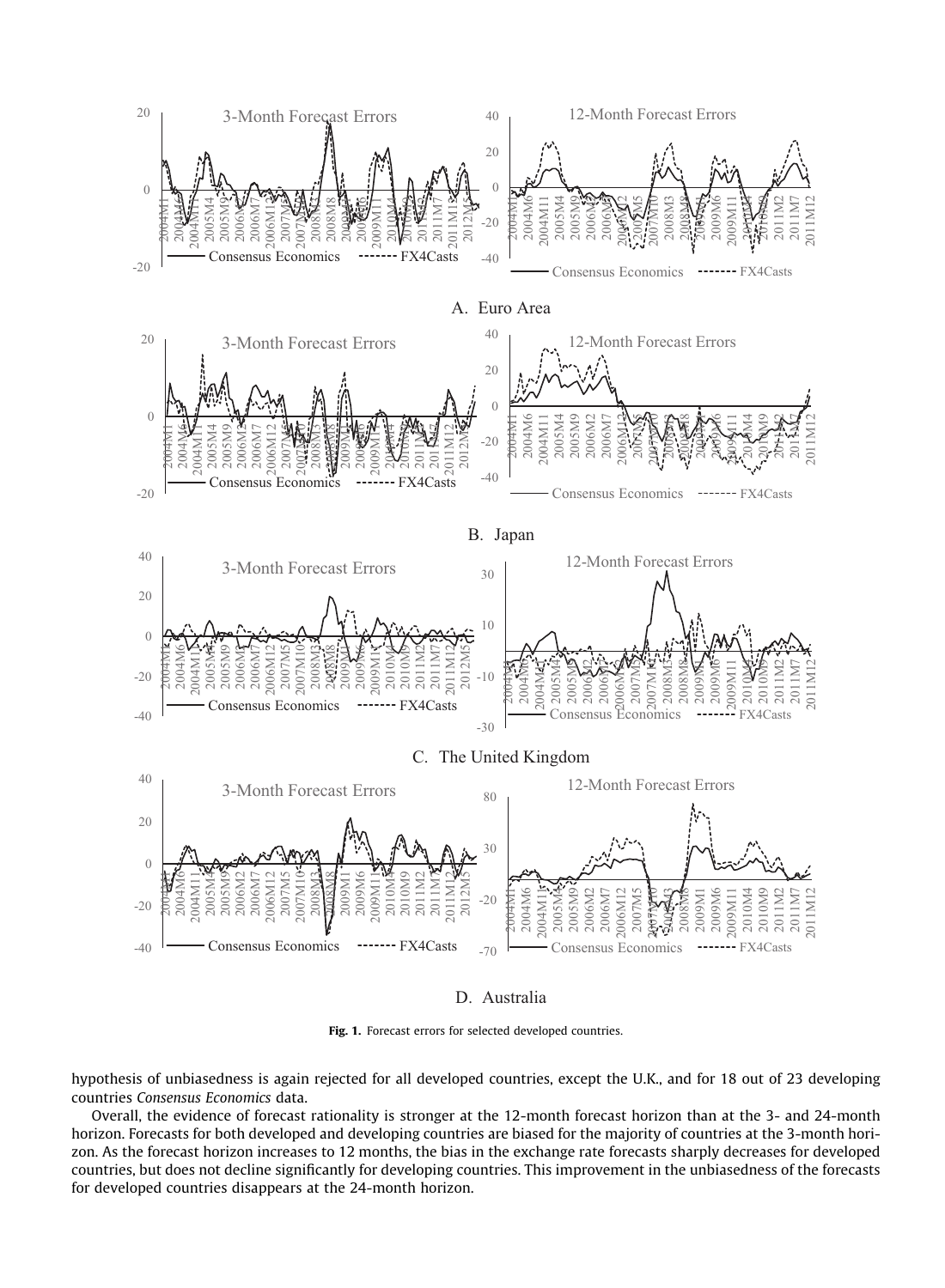

D. South Africa

Fig. 2. Forecast errors for selected developing countries.

#### 4.2. Orthogonality of expectations

The second test of the rationality of exchange rate expectations is concerned with the efficient use of information available to market participants at the time they form their forecasts. If professional forecasters fully incorporate the information that is available to them at the time they make their predictions, any variable that belongs to their information set should be orthogonal to the forecast error.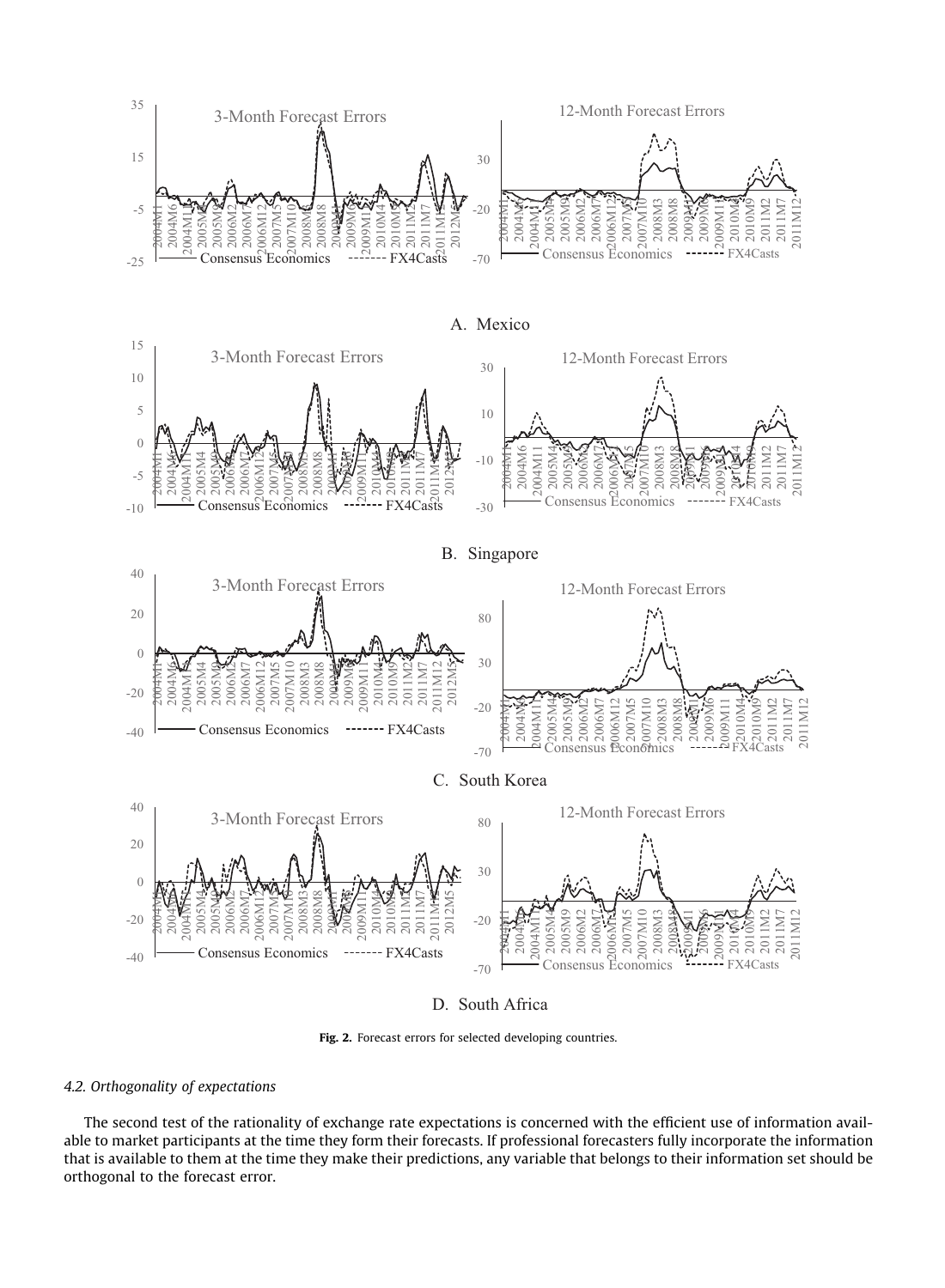<span id="page-10-0"></span>

| Table 4                                                                              |  |
|--------------------------------------------------------------------------------------|--|
| Tests of unbiasedness: $s_{t+h} - s_t = \alpha + \beta(s_{t+h}^e - s_t) + u_{t+h}$ . |  |

| Forecast horizon $h = 3$       |                     |                         | $h = 12$             |                      |                      |             | $h = 24$            |                         |                     |                         |
|--------------------------------|---------------------|-------------------------|----------------------|----------------------|----------------------|-------------|---------------------|-------------------------|---------------------|-------------------------|
|                                | Consensus           |                         | FX4Casts             |                      | Consensus            |             | FX4Casts            |                         | Consensus           |                         |
| Country                        | $\hat{\beta}$       | F-stat                  | $\hat{\beta}$        | F-stat               | $\hat{\beta}$        | F-stat      | $\hat{\beta}$       | F-stat                  | $\hat{\beta}$       | F-stat                  |
| A. Developed countries         |                     |                         |                      |                      |                      |             |                     |                         |                     |                         |
| Australia                      | $-0.29$             | $0.000***$              | 0.16                 | $0.036**$            | $1.99***$            | $0.005***$  | 0.61                | 0.469                   | $1.94***$           | $0.000***$              |
| Canada                         | $-0.08$             | $0.000*$                | $-0.11$              | $0.001$ ***          | 2.48                 | $0.000*$    | $1.61$ <sup>*</sup> | $0.000$ ***             | $1.92$ ***          | $0.000$ **              |
| Denmark                        | 0.15                | $0.029$ **              | $-0.00$              | $0.000***$           | $1.35***$            | 0.546       | $0.67$ <sup>*</sup> | 0.665                   | $1.87***$           | $0.000***$              |
| Euro Area                      | 0.14                | $0.026$ **              | 0.17                 | $0.019***$           | $1.36***$            | 0.525       | 0.69"               | 0.713                   | $1.87***$           | $0.000***$              |
| Japan                          | $-0.10$             | $0.000***$              | $-0.25$              | $0.002***$           | $-0.30$              | $0.000***$  | $-0.44$             | $0.000***$              | $-0.12$             | $0.000***$              |
| New Zealand                    | $-0.15$             | $0.000\overset{***}{ }$ | $-0.09$              | $0.013$ **           | $1.61$ <sup>*</sup>  | $0.002***$  | 0.44                | 0.727                   | $2.01***$           | $0.000\overset{***}{ }$ |
| Norway                         | $-0.03$             | $0.006***$              | 0.09                 | 0.140                | $2.27***$            | 0.075       | 1.34                | 0.912                   | $1.58***$           | $0.001***$              |
| Sweden                         | $-0.04$             | $0.003$ ****            | 0.02                 | $0.001***$           | $2.00***$            | 0.278       | 1.31                | 0.897                   | $1.87***$           | $0.000***$              |
| Switzerland                    | 0.11                | 0.030                   | $-0.03$              | $0.003$ ***          | 0.52                 | 0.223       | 0.07                | 0.076                   | $0.43$ <sup>*</sup> | 0.006                   |
| U.K.                           | 0.11                | $0.029$ **              | 0.14                 | $0.072$ <sup>*</sup> | $2.45***$            | 0.171       | 1.46                | 0.730                   | $2.20***$           | 0.117                   |
| <b>B.</b> Developing countries |                     |                         |                      |                      |                      |             |                     |                         |                     |                         |
| Argentina                      | $0.76$ ***          | 0.263                   | 0.39                 | 0.179                | $0.41$ **            | $0.004***$  | 0.14                | 0.352                   | 0.23                | $0.000***$              |
| Bangladesh                     | $-0.47$ **          | $0.000***$              | 0.41                 | $0.089$ <sup>*</sup> | $-0.88$              | $0.002$ *** | 0.20                | $0.037$ **              | 0.60                | 0.771                   |
| <b>Bolivia</b>                 | 0.01                | $0.000***$              | 0.84                 | $0.001$ ***          | $0.39^{*}$           | $0.000$ *** | $0.80***$           | $0.000***$              | 0.21                | $0.000$ ***             |
| <b>Brazil</b>                  | $-0.35$             | $0.000***$              | 0.08                 | $0.004$ ***          | 0.02                 | $0.032$ **  | $-1.11$             | $0.001***$              | $-0.62$             | $0.000$ ***             |
| Chile                          | 0.52                | 0.138                   | $1.13$ <sup>**</sup> | 0.769                | 2.52                 | $0.000*$    | 0.39                | 0.670                   | $2.28$ **           | $0.000***$              |
| Colombia                       | $-0.07$             | $0.000***$              | 0.05                 | 0.190                | 0.69                 | $0.003***$  | $-0.77$             | $0.002***$              | 0.79                | $0.000***$              |
| Egypt                          | $-0.04$             | $0.000***$              | $0.47$ **            | $0.004***$           | $-0.01$              | $0.000***$  | $-0.01$             | $0.022$ **              | 0.03                | $0.000***$              |
| India                          | $-0.03$             | $0.020$ **              | 0.17                 | $0.021$ **           | $-0.39$              | $0.037**$   | $-0.05$             | 0.101                   | $-0.22$             | $0.054*$                |
| Indonesia                      | $-0.37$             | $0.000***$              | $-0.52$              | $0.000***$           | $1.15$ <sup>*</sup>  | 0.703       | $-0.52$             | $0.076*$                | $2.03***$           | $0.018$ **              |
| Israel                         | $-0.02$             | $0.000$ ***             | $-0.85$              | $0.009$ ***          | 0.75                 | 0.450       | $-1.15$ **          | $0.000$ ***             | $1.03$ **           | $0.036$ **              |
| Mexico                         | 0.06                | 0.048                   | $-0.52$ <sup>*</sup> | $0.000***$           | $0.67$ **            | 0.483       | 0.51                | 0.513                   | 0.68                | 0.917                   |
| Nigeria                        | $-0.15$             | $0.000***$              | 0.09                 | $0.014$ **           | $-0.46$ <sup>*</sup> | $0.000^*$   | $-0.49$             | $0.000***$              | $-0.43$ ***         | $0.000$ ***             |
| Pakistan                       | $-0.05$             | $0.006***$              | 0.06                 | $0.006***$           | $-0.33$              | $0.001***$  | 0.38                | $0.039$ **              | $-0.03$             | $0.001***$              |
| Paraguay                       | 0.28                | $0.000***$              | 0.19                 | 0.193                | 1.23                 | $0.000***$  | $-0.75$             | $0.000***$              | $1.10$ **           | $0.000***$              |
| Peru                           | $-0.60$ **          | $0.000***$              | 0.03                 | $0.007***$           | $-1.21$ ***          | $0.000*$    | $-0.49$ **          | $0.000***$              | $-0.64$ **          | $0.000$ ***             |
| Philippines                    | 0.07                | $0.000***$              | 0.32                 | 0.132                | $-0.68$              | $0.000$ *** | $-0.10$             | $0.000***$              | $-0.40$             | $0.030$ **              |
| Singapore                      | $-0.15$             | 0.000"                  | $-0.77$ **           | $0.000$ ***          | $-0.44$              | $0.000^*$   | $-0.37$             | $0.001$ <sup>****</sup> | $-0.26$             | $0.001$ ***             |
| South Africa                   | $-0.02$             | $0.000***$              | 0.19                 | $0.000***$           | 0.68                 | 0.629       | 0.86                | 0.979                   | 1.05                | 0.739                   |
| South Korea                    | $0.84$ <sup>*</sup> | 0.468                   | 0.03                 | $0.043$ **           | $1.52***$            | 0.526       | $-0.09$             | 0.476                   | $1.48$ **           | 0.359                   |
| Taiwan                         | $-0.25$             | $0.000***$              | $-0.76*$             | $0.000***$           | 0.86                 | 0.467       | $-0.37$             | $0.007***$              | $0.71$ <sup>*</sup> | 0.500                   |
| Thailand                       | $-0.13$             | $0.000***$              | $-0.72$ ***          | $0.000***$           | $-0.84$ ***          | $0.000***$  | 0.48                | 0.466                   | 0.72                | $0.015$ **              |
| Uruguay                        | 0.00                | $0.000***$              | $-0.97$ <sup>*</sup> | $0.000***$           | 0.07                 | 0.001       | $-1.58$ ***         | 0.000                   | $-0.10$             | $0.000***$              |
| Vietnam                        | 0.23                | 0.110                   | 0.51                 | $0.018$ **           | $-0.26$              | $0.026$ **  | 0.44                | 0.466                   | $-2.35$ ***         | $0.000***$              |
|                                |                     |                         |                      |                      |                      |             |                     |                         |                     |                         |

Notes: The OLS estimates of the slope coefficient in Eq. [\(1\)](#page-6-0) are reported in column called  $\hat{\beta}$ . Newey-West standard errors are used to determine the significance level. The column called F-stat reports the p-values for the joint null hypothesis that  $\alpha = 0$  and  $\beta = 1$  in Eq. [\(1\).](#page-6-0) The column "Consensus" shows the results for Consensus Economics dataset, and the column "FX4Casts" contain the results for FX4Casts dataset. The sample covers the period from January 2004 to December 2012.

Significance at the 10% significance level, respectively.

Significance at the 5% significance level, respectively.

\*\*\* Significance at the 1% significance level, respectively.

#### 4.2.1. Orthogonality of expectations to lagged forecast errors

The first orthogonality test that we use involves regressing the forecast error on its lagged value:

$$
s_{t+h} - s_{t+h,t}^e = \alpha + \beta(s_t - s_{t,t-h}^e) + u_{t+h}
$$
\n(2)

If the forecast errors are orthogonal to previous period forecast errors, the null of rationality (or orthogonality) implies that  $\alpha = 0$  and  $\beta = 0$  in Eq. (2).

[Table 5](#page-11-0) reports the results of estimating Eq. (2) for 3-, 12-, and 24-month ahead forecasts from both datasets. For each forecast horizon, the table reports the *p*-values for the joint test of  $\alpha = 0$  and  $\beta = 0$ . At the 3-month ahead forecast horizon, we find strong evidence in favor of orthogonality of survey expectations for developed countries in both datasets. The evidence is mixed for developing countries. Using Consensus Economics data, the joint null hypothesis of orthogonality is rejected for 3 out of 10 developed countries (Australia, Canada, and New Zealand), and for 16 out of 23 developing countries at least at the 10 percent significance level. Using FX4Casts data, the joint null of orthogonality is rejected for 1 out of 10 developed countries (Australia), and for only 2 out of 23 developing countries (Argentina and Brazil). While there is strong evidence in favor of orthogonality of the forecast errors for developed countries in both datasets, there is much more evidence in favor of orthogonality for developing countries in FX4Casts dataset than Consensus Economics. Since the former dataset samples exclusively financial institutions, while the latter surveys a broader range of professionals, including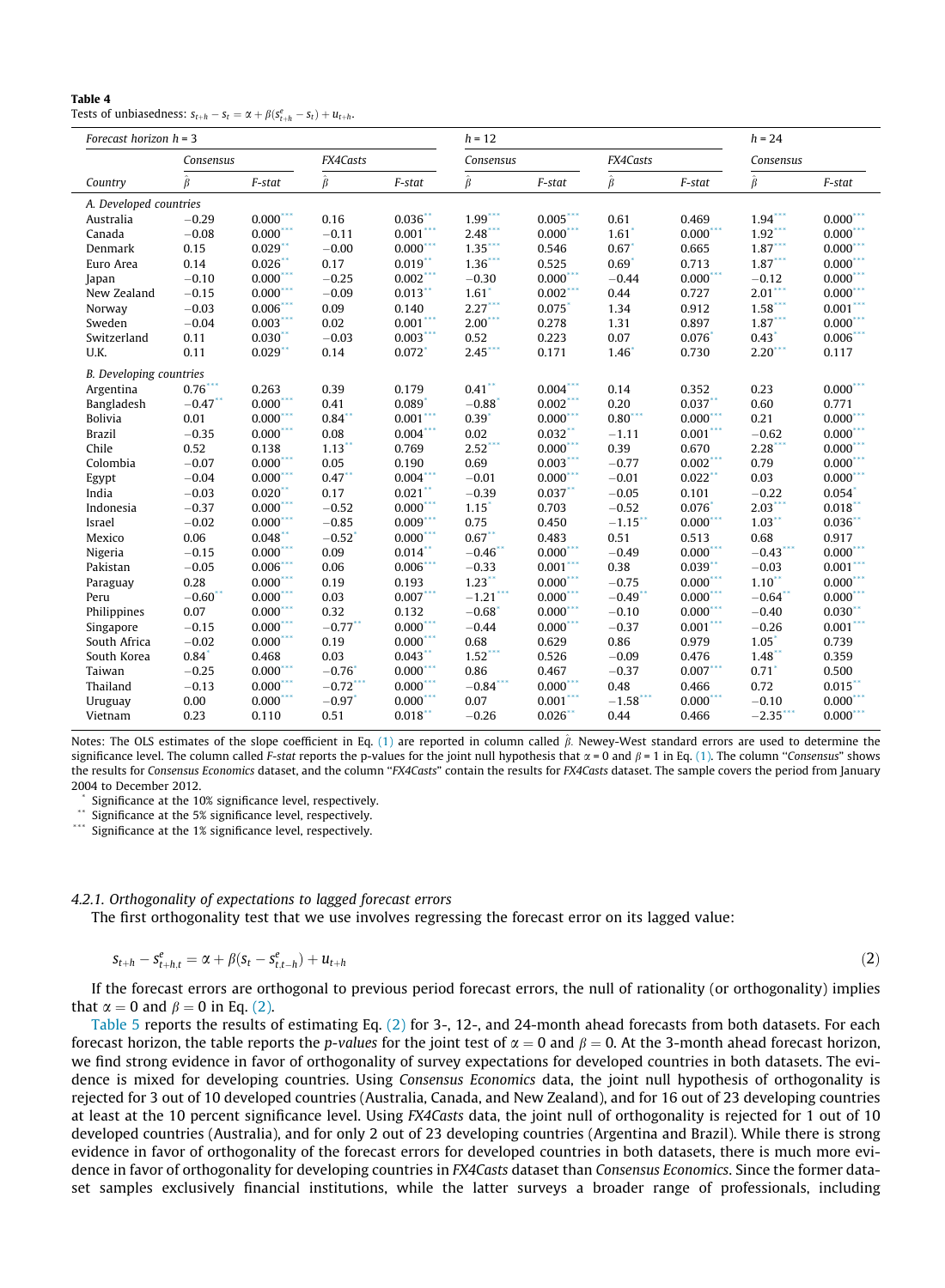<span id="page-11-0"></span>

| Table 5 |                                                                                                                           |
|---------|---------------------------------------------------------------------------------------------------------------------------|
|         | Tests of orthogonality to lagged forecast errors: $s_{t+h} - s_{t+h,t}^e = \alpha + \beta(s_t - s_{t,t-h}^e) + u_{t+h}$ . |

| FX4Casts<br>FX4Casts<br>Consensus<br>Consensus<br>Consensus<br>$\hat{\beta}$<br>$\hat{\beta}$<br>$\hat{\beta}$<br>$\hat{\beta}$<br>$\hat{\beta}$<br>$F$ -stat<br>F-stat<br>$F$ -stat<br>F-stat<br>F-stat<br>Country |  |
|---------------------------------------------------------------------------------------------------------------------------------------------------------------------------------------------------------------------|--|
|                                                                                                                                                                                                                     |  |
|                                                                                                                                                                                                                     |  |
| A. Developed countries                                                                                                                                                                                              |  |
| $-0.58***$<br>$0.000***$<br>$0.000***$<br>0.065<br>0.20<br>$0.072$ <sup>*</sup><br>$-0.48$<br>0.016<br>$0.19^{\degree}$<br>$-0.50$ <sup>*</sup><br>Australia                                                        |  |
| $0.28$ <sup>*</sup><br>$0.004$ <sup>*</sup><br>0.15<br>$-0.55$ <sup>*</sup><br>$0.000^*$<br>$-0.64$ <sup>*</sup><br>0.000<br>Canada<br>0.111<br>$-0.20$<br>$0.000*$                                                 |  |
| $-0.46$ ***<br>0.390<br>$0.46$ ***<br>$0.001***$<br>0.09<br>0.692<br>0.14<br>$0.000***$<br>$-0.17$<br>Denmark<br>0.225                                                                                              |  |
| $-0.46$ ***<br>$0.000***$<br>$0.001***$<br>0.08<br>0.13<br>$-0.46$ ***<br>$-0.17$<br>0.709<br>0.463<br>0.234<br>Euro Area                                                                                           |  |
| $0.001***$<br>0.26<br>$-0.02$<br>$0.56***$<br>$0.42$ **<br>$0.013$ **<br>0.471<br>0.126<br>0.677<br>0.01<br>Japan                                                                                                   |  |
| $-0.56$ ***<br>$-0.54$ ***<br>$-0.48$ ***<br>$0.000***$<br>$0.000***$<br>$0.000$ **<br>$0.27$ <sup>*</sup><br>$0.016$ <sup>**</sup><br>0.24<br>0.162<br>New Zealand                                                 |  |
| $-0.63$ ***<br>$0.007***$<br>0.07<br>0.14<br>0.547<br>0.837<br>$-0.58$<br>$0.012$ <sup>**</sup><br>$-0.08$<br>0.166<br>Norway                                                                                       |  |
| 0.22<br>$-0.33$ ***<br>0.116<br>0.18<br>0.297<br>$-0.42$ <sup>**</sup><br>0.044<br>$-0.46$ <sup>*</sup><br>$0.022$ **<br>$0.010$ ***<br>Sweden                                                                      |  |
| 0.363<br>0.16<br>0.431<br>0.08<br>0.564<br>$-0.11$<br>0.341<br>$-0.19$<br>$-0.32$<br>0.022<br>Switzerland                                                                                                           |  |
| 0.22"<br>0.20<br>$-0.17$<br>0.342<br>$-0.29$ **<br>$0.044$ **<br>$-0.03$<br>U.K.<br>0.104<br>0.462<br>0.511                                                                                                         |  |
| <b>B.</b> Developing countries                                                                                                                                                                                      |  |
| 0.07<br>0.594<br>0.18<br>0.095<br>$-0.28$<br>0.141<br>$-0.29$ <sup>*</sup><br>0.151<br>$-0.06$<br>0.810<br>Argentina                                                                                                |  |
| 0.23<br>$-0.67$ ***<br>$0.37$ <sup>*</sup><br>$0.000$ ***<br>0.10<br>0.26<br>0.531<br>0.208<br>$0.000***$<br>0.800<br>Bangladesh                                                                                    |  |
| $0.63*$<br>$0.000^*$<br>0.26<br>0.22<br>$0.000^{\circ}$<br>$-0.18$<br>0.164<br><b>Bolivia</b><br>0.106<br>$-0.17$<br>$0.000$ **                                                                                     |  |
| $0.27***$<br>0.20<br>0.061<br>0.070<br>$0.012$ **<br>0.096<br>$-0.18$<br>$-0.25$<br>$-0.14$<br>$0.016$ <sup>**</sup><br><b>Brazil</b>                                                                               |  |
| $-0.46$ ***<br>$-0.42$ ***<br>$0.000$ ***<br>$-0.02$<br>$0.000$ **<br>$-0.40$<br>$0.000***$<br>Chile<br>0.07<br>0.331<br>0.900                                                                                      |  |
| $-0.47***$<br>$-0.41$ ***<br>$0.22$ <sup>*</sup><br>$0.026$ **<br>0.04<br>$0.000***$<br>$0.000***$<br>Colombia<br>0.599<br>$-0.20$<br>$0.000***$                                                                    |  |
| $-0.28***$<br>0.35<br>$0.000***$<br>0.03<br>0.219<br>$0.003$ ***<br>$0.059$ <sup>*</sup><br>$-0.25$ **<br>$0.000***$<br>$-0.27$ **<br>Egypt                                                                         |  |
| $-0.47***$<br>$0.003***$<br>0.15<br>$0.22^*$<br>$0.074$ <sup>*</sup><br>0.05<br>0.304<br>$-0.29$<br>0.405<br>India<br>0.131                                                                                         |  |
| 0.29<br>0.391<br>$-0.56$ ***<br>$0.000***$<br>0.158<br>0.08<br>0.171<br>$-0.28$<br>$-0.30$<br>0.330<br>Indonesia                                                                                                    |  |
| $0.42^*$<br>$0.002^*$<br>0.080<br>$0.002$ ***<br>0.15<br>0.253<br>$-0.25$<br>$-0.50$ <sup>*</sup><br>$-0.29$<br>$0.000$ **<br>Israel                                                                                |  |
| $0.001***$<br>0.026<br>0.20<br>0.506<br>0.08<br>0.870<br>$-0.30$<br>$-0.35$ <sup>*</sup><br>$-0.54$ **<br>$0.013$ <sup>**</sup><br>Mexico                                                                           |  |
| $0.000***$<br>$0.000***$<br>$-0.36$ **<br>0.38<br>0.24<br>0.05<br>0.688<br>$-0.05$<br>$0.047$ **<br>$0.073$ <sup>*</sup><br>Nigeria                                                                                 |  |
| 0.35<br>0.640<br>$0.009***$<br>0.34<br>0.206<br>$-0.15$<br>0.130<br>$-0.16$<br>0.346<br>$-0.17$<br>Pakistan                                                                                                         |  |
| $0.000***$<br>$0.000***$<br>$0.003***$<br>$0.000***$<br>$0.42$ ***<br>$-0.34$ <sup>*</sup><br>$-0.51$ **<br>$-0.32$<br>0.16<br>0.366<br>Paraguay                                                                    |  |
| $-0.61$ ***<br>$0.003***$<br>$0.000***$<br>$0.000***$<br>$0.000***$<br>0.39<br>$-0.65$ <sup>*</sup><br>$-0.45$ **<br>0.16<br>0.260<br>Peru                                                                          |  |
| 0.28<br>$0.009*$<br>0.05<br>$-0.22$<br>$0.002^*$<br>$-0.25$<br>$0.002$ ***<br>$-0.39$ **<br>$0.007$ ***<br>Philippines<br>0.405                                                                                     |  |
| $-0.80$ ***<br>0.26<br>$0.000^*$<br>$0.000***$<br>0.055<br>0.11<br>0.272<br>$-0.48$ <sup>*</sup><br>$-0.48$<br>$0.000***$<br>Singapore                                                                              |  |
| 0.25<br>0.068<br>0.06<br>0.790<br>0.03<br>0.866<br>$-0.20$<br>0.731<br>$-0.06$<br>South Africa<br>0.801                                                                                                             |  |
| $0.30^{*}$<br>$0.028$ **<br>$0.21$ <sup>*</sup><br>$-0.03$<br>0.525<br>$-0.24$<br>0.260<br>$0.027$ **<br>0.156<br>$-0.11$<br>South Korea                                                                            |  |
| 0.20<br>0.298<br>0.332<br>$0.001$ **<br>0.134<br>0.10<br>0.618<br>$-0.31$<br>$-0.36$<br>$-0.47$<br>Taiwan                                                                                                           |  |
| $-0.70***$<br>$0.28***$<br>$0.000***$<br>0.032<br>$-0.25$<br>0.269<br>0.212<br>0.14<br>0.454<br>$-0.21$<br>Thailand                                                                                                 |  |
| $-0.59$ ***<br>$0.010$ ***<br>$0.000***$<br>$0.013$ **<br>$0.000$ ***<br>$-0.58$ ***<br>0.20<br>0.08<br>0.443<br>$-0.19$ **<br>Uruguay                                                                              |  |
| 0.25<br>0.190<br>$-0.21$ <sup>*</sup><br>0.135<br>0.30<br>0.255<br>0.20<br>0.292<br>0.38<br>$0.005$ ***<br>Vietnam                                                                                                  |  |

Notes: The OLS estimates of the slope coefficient in Eq. [\(2\)](#page-10-0) are reported in column called  $\hat{\beta}$ . Newey-West standard errors are used to determine the significance level. The column called F-stat reports the p-values for the joint null hypothesis that  $\alpha = 0$  and  $\beta = 0$  in Eq. [\(2\)](#page-10-0). The column "Consensus" shows the results for Consensus Economics dataset, and the column "FX4Casts" contain the results for FX4Casts dataset. The sample covers the period from January 2004 to December 2012.

Significance at the 10% significance level, respectively.

Significance at the 5% significance level, respectively.

\*\*\* Significance at the 1% significance level, respectively.

academicians, the focus of FX4Casts on financial companies might explain why their forecasts tend to be relatively more efficient for developing countries at the shorter forecast horizon.

As we expand the forecast horizon to 12 months, the number of rejections of the orthogonality null increases dramatically for developed countries. At the 12-month horizon, the joint null hypothesis of orthogonality is rejected for 8 out of 10 developed countries in Consensus Economics, and for 9 out of 10 developed countries in FX4Casts. For developing countries, the joint null of orthogonality is now rejected for 13 out of 23 currencies in both datasets. Thus, we find stronger evidence of forecast efficiency for developed countries at the 3-month horizon than at the 12-month horizon with both datasets. However, the results are mixed for developing countries, with the 3-month ahead forecasts being more rational than 12-month forecasts in FX4Casts, and less rational than 12-month forecasts in Consensus Economics.

As we expand the forecast horizon further to 24 months, the number of rejections decreases for developed countries and increases for developing countries. The joint null hypothesis of orthogonality is rejected for 5 out of 10 developed countries (Australia, Canada, New Zealand, Sweden, and Switzerland), and for 19 out of 23 developing countries in Consensus Economics. These results suggest that increasing the forecast horizon have a non-linear effect on the rationality of expectations across the forecast horizons, and that the forecasts for developed and developing countries behave differently.

#### 4.2.2. Orthogonality of expectations to lagged exchange rate changes

The second test for orthogonality involves regressing the forecast error on the lagged actual exchange rate depreciation:

$$
s_{t+h} - s_{t+h,t}^e = \alpha + \beta(s_t - s_{t-1}) + u_{t+h}
$$
\n(3)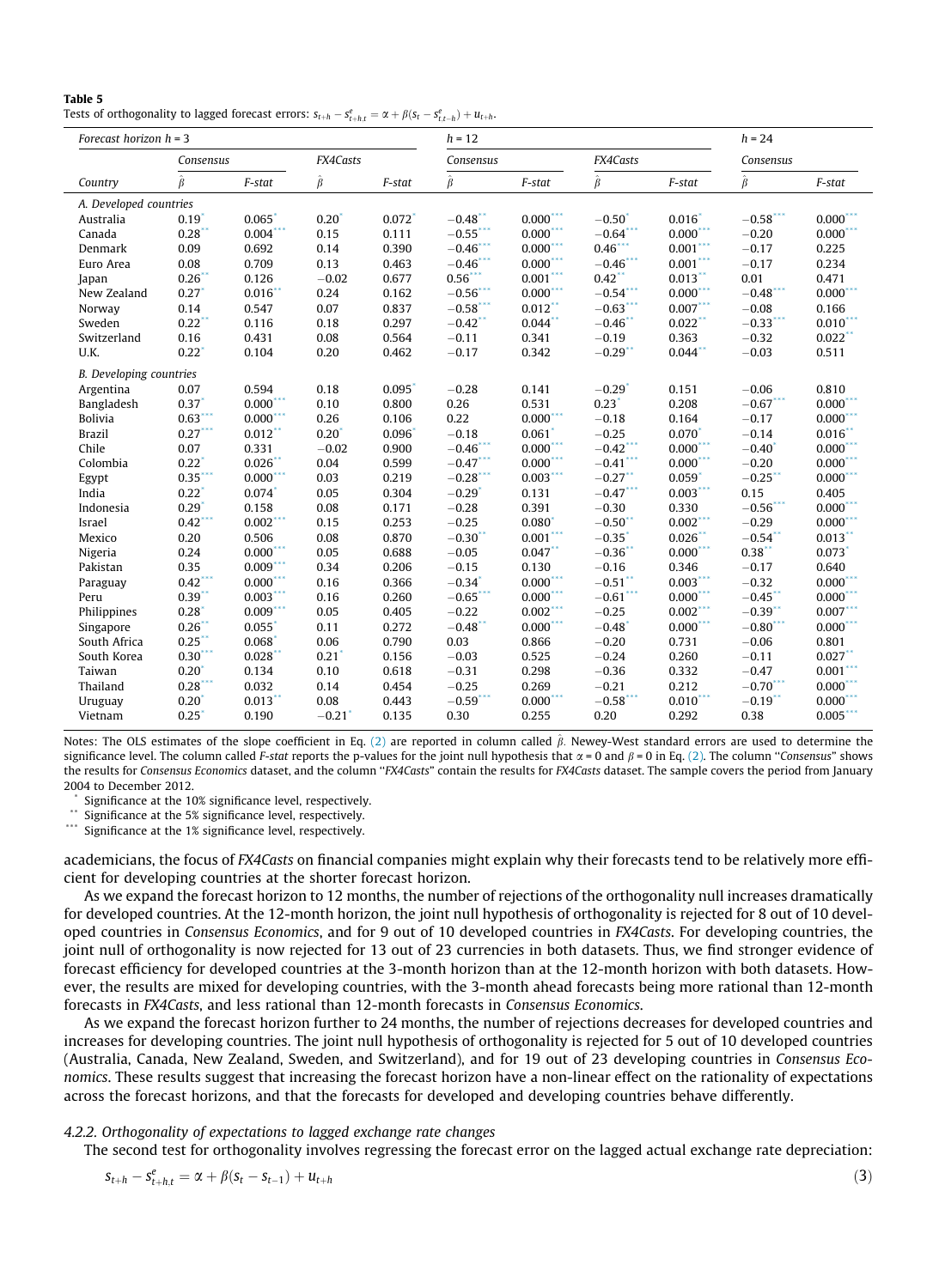If the forecast errors are orthogonal to lagged actual exchange rate changes, then the null of rationality (or orthogonality) implies that  $\alpha = 0$  and  $\beta = 0$  in Eq. [\(3\).](#page-11-0)

[Table 6](#page-13-0) reports the results of estimating Eq. [\(3\)](#page-11-0) for 3-, 12, and 24-month ahead forecasts. At the 3-month horizon, we find evidence against orthogonality for all developed countries except Sweden in Consensus Economics, and only for Australia in FX4Casts. For developing countries, the joint null of orthogonality is rejected for 20 out of 23 currencies in Consensus Economics, and for 3 out of 23 currencies in FX4Casts. Thus, 3-month ahead expectations are more rational in FX4Casts than in Consensus Economics.

As the forecast horizon increases from 3 to 12 months, the evidence of orthogonality gets stronger in Consensus Economics data and weaker in FX4Casts. At the 12-month horizon, the joint null hypothesis of orthogonality is rejected for 4 out of 10 developed countries (Australia, Canada, Japan, and New Zealand) in Consensus Economics, and for 7 out of 10 developed countries (Australia, Canada, Denmark, Euro Area, Japan, Norway, and Sweden) in FX4Casts. For developing countries, the joint null of orthogonality is rejected for 10 out of 23 currencies in Consensus Economics, and for 7 out of 23 currencies in FX4Casts. Even though the evidence of orthogonality gets weaker with the forecast horizon in FX4Casts, FX4Casts forecasts are still relatively more efficient at predicting the exchange rates of developing currencies than Consensus Economics forecasts.

As we expand the forecast horizon further to 24 months, the number of rejections of the orthogonality increases, which implies that the forecasts become less efficient than at the 12-month horizon.<sup>14</sup> At the 24-month horizon, the joint null hypothesis of orthogonality is rejected for 7 out of 10 developed countries (Australia, Canada, Denmark, the Euro Area, Japan, New Zealand, and Switzerland), and for 15 out of 23 developing countries with Consensus Economics. Thus, the results indicate that increasing the forecast horizon have a non-linear effect on the rationality of expectations across the forecast horizons, and that the forecasts for developed and developing countries follow a similar pattern.

#### 5. Forecasting performance of survey-based expectations

In order to evaluate the forecasting performance of professional forecasters, it is necessary to choose a loss function that quantifies the cost associated with the forecast errors and to select an appropriate test statistic to conduct statistical inference. We apply two evaluation methods to assess the forecasting ability of survey-based exchange rate forecasts. The first approach is based on the differences between the mean-squared prediction errors (MSPEs) of competing forecasts. The second method relies on the direction-of-change comparison, where the forecasts are evaluated based on their ability to correctly predict the direction of change in the exchange rates.

#### 5.1. Tests based on the MSPE comparison

Since the seminal work of [Meese and Rogoff \(1983\),](#page-21-0) the mean-squared prediction error (MSPE) approach has become dominant in the exchange rate forecasting literature. [Meese and Rogoff \(1983\)](#page-21-0) find that none of the empirical exchange rate models achieve lower root mean squared errors (RMSE) than a random walk, or a naïve no-change forecast. Their pessimistic finding has drawn substantial attention to the issue of exchange rate predictability. Multiple studies have assessed the forecasting performance of various candidate exchange rate models by using the random walk model as a benchmark. Summarizing the findings of rare studies that evaluate the accuracy of survey-based individual exchange rate forecasts, [Jongen et al.](#page-21-0) [\(2008\)](#page-21-0) conclude that ''the random walk model remains pre-eminent." Among the two variants of the random walk benchmark, with and without the drift, the random walk without drift has been shown to be more difficult to outperform. Hence, we choose the driftless random walk as the benchmark model to evaluate the performance of survey forecasts.

[Rossi \(2013\)](#page-21-0) surveys the literature on exchange rate predictability and discusses that the majority of studies in the exchange rate forecasting literature use either the [Diebold and Mariano \(1995\)](#page-20-0) and [West \(1996\)](#page-21-0), or the [Clark and West](#page-20-0) [\(2006\)](#page-20-0) tests for forecast evaluation. The Clark and West statistic is appropriate for evaluating models in population, since it tests whether the benchmark and the competing model are equivalent. Instead, the Diebold-Mariano and West statistic is suitable for evaluating forecasts, as it tests whether the forecasts from the random walk and the empirical model are equivalent. Since we do not have any information about the models used by the forecasters in both surveys, we use the Diebold-Mariano and West (DMW) test statistics to measure the forecast accuracy of survey forecasts against the driftless random walk.

The prediction errors of the random walk without drift and the survey forecasts are calculated as follows,

Random Walk without drift: 
$$
s_{t+h} - s_t
$$
  
Survey Forecasts:  $s_{t+h} - s_{t+h,t}^e$  (4)

For simplicity, let us focus on one-step-ahead forecasting. Assume that the sample size is T, and P is equal to the number of forecasts. In our case, T = P. The one step ahead prediction for  $y_{t+1}$  is 0 for the random walk without drift, and  $s_{t+1,t}^e$  for the survey forecast. The respective forecast errors for the two forecasts are  $\hat{e}_{1,t+1} = y_{t+1}$  and  $\hat{e}_{2,t+1} = s_{t+1} - s_{t+1,t}^e$ . Thus, the sample MSPEs for the two models become:

<sup>&</sup>lt;sup>14</sup> At the same time, Consensus Economics forecasts at the 24-month horizon are still more efficient than at the 3-month horizon.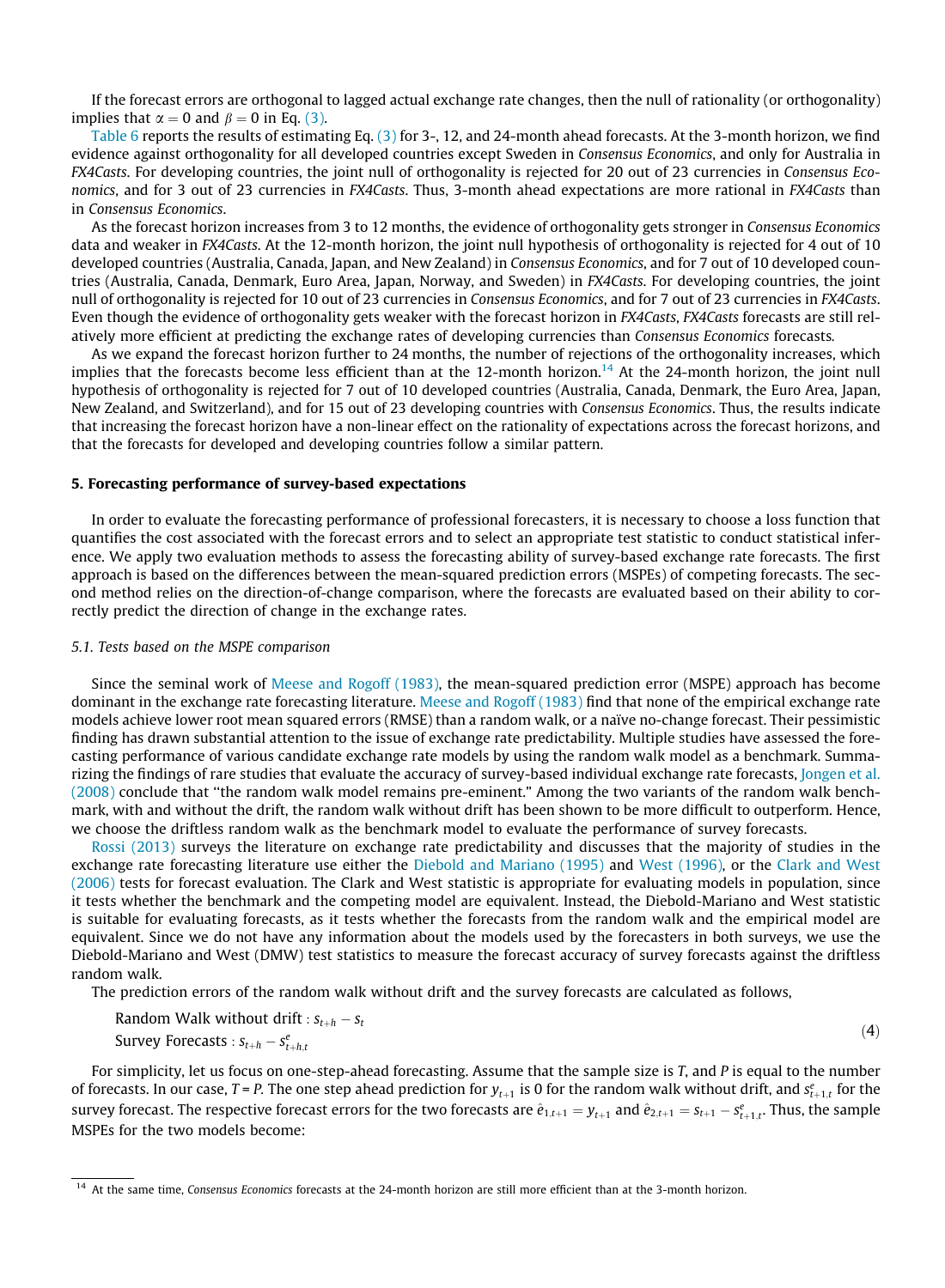<span id="page-13-0"></span>

| Table 6                                                                                                                           |  |
|-----------------------------------------------------------------------------------------------------------------------------------|--|
| Tests of orthogonality to lagged actual exchange rate change: $s_{t+h} - s_{t+h,t}^e = \alpha + \beta(s_t - s_{t-1}) + u_{t+h}$ . |  |

| FX4Casts<br>FX4Casts<br>Consensus<br>Consensus<br>Consensus<br>$\hat{\beta}$<br>$\hat{\beta}$<br>$\hat{\beta}$<br>$\hat{\beta}$<br>$\hat{\boldsymbol{\beta}}$<br>$F\text{-}stat$<br>$F$ -stat<br>F-stat<br>F-stat<br>F-stat<br>Country<br>A. Developed countries |
|------------------------------------------------------------------------------------------------------------------------------------------------------------------------------------------------------------------------------------------------------------------|
|                                                                                                                                                                                                                                                                  |
|                                                                                                                                                                                                                                                                  |
|                                                                                                                                                                                                                                                                  |
| $0.000***$<br>$0.009***$<br>$0.044$ **<br>$0.000$ **<br>$0.61$ <sup>*</sup><br>0.37<br>0.092<br>$-0.06$<br>$-0.40$<br>$-0.05$<br>Australia                                                                                                                       |
| $0.53$ <sup>*</sup><br>$0.000***$<br>$-0.30$ <sup>*</sup><br>$0.099$ <sup>*</sup><br>0.05<br>$0.001$ ***<br>0.13<br>0.305<br>0.15<br>0.055<br>Canada                                                                                                             |
| $0.50$ *<br>$-0.53$ **<br>$0.25$ **<br>$0.039$ **<br>0.18<br>0.361<br>$-0.18$<br>0.660<br>$0.072$ <sup>*</sup><br>$0.045$ **<br>Denmark                                                                                                                          |
| $0.50$ **<br>$0.25$ **<br>$0.042$ **<br>0.524<br>0.645<br>$-0.54$ **<br>0.061<br>0.048<br>Euro Area<br>0.15<br>$-0.19$                                                                                                                                           |
| $0.47***$<br>$0.000***$<br>$0.012$ **<br>0.636<br>$0.66$ **<br>$0.019**$<br>$0.87***$<br>0.10<br>$0.41$ <sup>*</sup><br>$0.073*$<br>Japan                                                                                                                        |
| $0.000***$<br>0.59<br>$-0.42$<br>0.33<br>0.122<br>0.03<br>$0.074$ <sup>*</sup><br>0.194<br>$-0.18$<br>$0.000$ **<br>New Zealand                                                                                                                                  |
| 0.68"<br>$0.020$ **<br>$-0.24$<br>0.461<br>$-0.56$<br>$0.045$ **<br>0.36<br>0.180<br>$-0.03$<br>0.262<br>Norway                                                                                                                                                  |
| $-0.59$ ***<br>0.50<br>0.24<br>0.432<br>$-0.20$<br>0.664<br>0.764<br>0.164<br>$0.015$ **<br>0.04<br>Sweden                                                                                                                                                       |
| $0.004$ **<br>$0.44$ <sup>**</sup><br>0.071<br>0.11<br>0.445<br>0.07<br>0.354<br>0.30<br>$-0.26$<br>0.333<br>Switzerland                                                                                                                                         |
| $0.55$ <sup>*</sup><br>$0.023$ **<br>0.41<br>0.271<br>0.13<br>0.632<br>0.10<br>U.K.<br>$-0.33$<br>0.265<br>0.544                                                                                                                                                 |
| <b>B.</b> Developing countries                                                                                                                                                                                                                                   |
| 0.105<br>0.48<br>$0.007***$<br>$-0.90$ <sup>**</sup><br>$0.072*$<br>0.08<br>$-1.58$<br>$0.38*$<br>0.406<br>$0.064$ <sup>*</sup><br>Argentina                                                                                                                     |
| 0.72<br>$0.001$ <sup>*</sup><br>$-0.08$<br>0.908<br>1.59<br>0.120<br>$-0.39$<br>0.186<br>0.31<br>0.837<br>Bangladesh                                                                                                                                             |
| $0.000***$<br>$1.92$ ***<br>2.86<br>$0.000***$<br>$0.000***$<br>0.17<br>$0.070^{*}$<br>0.34<br>0.028<br>0.13<br><b>Bolivia</b>                                                                                                                                   |
| $0.78$ <sup>*</sup><br>$0.002$ <sup>*</sup><br>0.33<br>$-0.22$<br>0.346<br>0.14<br>$0.006*$<br><b>Brazil</b><br>0.145<br>0.28<br>0.118                                                                                                                           |
| $0.35^*$<br>$0.020$ **<br>0.09<br>0.605<br>$0.022$ **<br>$-0.37$ <sup>*</sup><br>$0.015$ **<br>$-0.20$<br>$0.000***$<br>Chile<br>$-0.04$                                                                                                                         |
| $0.000***$<br>$0.004***$<br>$0.67$ **<br>$0.010***$<br>$0.000***$<br>$-0.02$<br>0.751<br>$-0.48$ <sup>*</sup><br>Colombia<br>0.14<br>$-0.06$                                                                                                                     |
| $0.000***$<br>$0.000***$<br>$0.81$ <sup>*</sup><br>0.125<br>$0.96*$<br>$-0.69$<br>$1.64$ **<br>0.10<br>0.286<br>$0.000***$<br>Egypt                                                                                                                              |
| $0.61***$<br>0.22<br>0.018<br>0.08<br>0.311<br>$0.83$ **<br>$0.078*$<br>0.120<br>$-0.39$<br>India<br>0.130                                                                                                                                                       |
| $0.64***$<br>0.018<br>0.01<br>0.491<br>0.325<br>$-0.36$<br>0.413<br>0.06<br>0.864<br>Indonesia<br>0.36                                                                                                                                                           |
| $0.85^*$<br>0.368<br>$0.030$ **<br>$0.000***$<br>0.06<br>0.742<br>0.17<br>$-0.57$ <sup>*</sup><br>0.102<br>0.27<br>Israel                                                                                                                                        |
| $0.79*$<br>$0.005$ ***<br>0.37<br>0.496<br>0.33<br>0.475<br>$-0.16$<br>0.787<br>0.28<br>0.065<br>Mexico                                                                                                                                                          |
| $0.000***$<br>$0.72$ <sup>*</sup><br>0.26<br>0.122<br>$0.68$ ***<br>0.023<br>$-0.04$<br>0.980<br>0.85<br>0.331<br>Nigeria                                                                                                                                        |
| $0.006***$<br>0.84<br>0.55<br>0.192<br>1.03<br>0.267<br>0.49<br>0.165<br>0.18<br>0.297<br>Pakistan                                                                                                                                                               |
| $0.000***$<br>0.68<br>$1.11$ <sup>*</sup><br>$0.000***$<br>$0.33$ <sup>**</sup><br>$0.073$ <sup>*</sup><br>0.28<br>$-0.67$<br>0.173<br>$0.000***$<br>Paraguay                                                                                                    |
| $0.79$ **<br>$0.002$ ***<br>0.538<br>$0.006***$<br>$0.001$ ***<br>$0.000$ **<br>0.01<br>$-0.32$<br>$-0.88$ <sup>*</sup><br>$-0.27$<br>Peru                                                                                                                       |
| $0.73***$<br>$0.000***$<br>0.344<br>0.71<br>0.255<br>0.08<br>0.611<br>0.38<br>$0.093$ <sup>*</sup><br>0.13<br>Philippines                                                                                                                                        |
| 0.63<br>$0.003$ ****<br>0.477<br>0.321<br>$0.000$ **<br>0.14<br>$-0.11$<br>$-0.50$<br>$0.011$ **<br>$-0.05$<br>Singapore                                                                                                                                         |
| $0.42$ <sup>*</sup><br>$0.027$ **<br>0.34<br>0.284<br>0.13<br>South Africa<br>0.18<br>0.411<br>$-0.03$<br>0.981<br>0.626                                                                                                                                         |
| 0.38<br>0.256<br>0.17<br>0.829<br>0.34<br>0.328<br>$-0.25$<br>0.267<br>0.22<br>South Korea<br>0.135                                                                                                                                                              |
| $0.58***$<br>$0.024$ **<br>0.432<br>$-0.54$ **<br>0.24<br>0.489<br>$-0.13$<br>$0.100*$<br>$-0.03$<br>0.571<br>Taiwan                                                                                                                                             |
| $0.55*$<br>$0.036$ **<br>0.573<br>$0.002***$<br>Thailand<br>0.15<br>0.517<br>0.29<br>0.16<br>0.578<br>$-0.13$                                                                                                                                                    |
| $0.010$ ***<br>$0.004$ ***<br>$0.000***$<br>$0.37$ <sup>*</sup><br>0.02<br>$-0.70$ <sup>*</sup><br>0.058<br>0.03<br>0.48<br>0.103<br>Uruguay                                                                                                                     |
| $0.000***$<br>$1.52$ **<br>0.27<br>0.377<br>0.40<br>0.18<br>$-0.08$<br>0.294<br>0.171<br>0.456<br>Vietnam                                                                                                                                                        |

Notes: The OLS estimates of the slope coefficient in Eq. [\(3\)](#page-11-0) are reported in column called  $\hat{\beta}$ . Newey-West standard errors are used to determine the significance level. The column called F-stat reports the p-values for the joint null hypothesis that  $\alpha = 0$  and  $\beta = 0$  in Eq. [\(3\)](#page-11-0). The column "Consensus" shows the results for Consensus Economics dataset, and the column ''FX4Casts" contain the results for FX4Casts dataset. The sample covers the period from January 2004 to December 2012.

\* Significance at the 10% significance level, respectively.

\*\* Significance at the 5% significance level, respectively.

\*\*\* Significance at the 1% significance level, respectively.

$$
\hat{\sigma}_1^2 = P^{-1} \sum_{t=T-P+1}^T y_{t+1}^2 \text{ and } \hat{\sigma}_2^2 = P^{-1} \sum_{t=T-P+1}^T (s_{t+1} - s_{t+1,t}^e)^2 \tag{5}
$$

[Diebold and Mariano \(1995\)](#page-20-0) and [West \(1996\)](#page-21-0) construct a t-type statistics which is assumed to be asymptotically normal, and the population MSPEs are equal under the null. Defining the following equations,

$$
\hat{f}_t = \hat{e}_{1,t}^2 - \hat{e}_{2,t}^2
$$
\n
$$
\bar{f} = P^{-1} \sum_{t=T-P+1}^{T} \hat{f}_{t+1} = \hat{\sigma}_1^2 - \hat{\sigma}_2^2
$$
\n
$$
\hat{V} = P^{-1} \sum_{t=T-P+1}^{T} (\hat{f}_{t+1} - \bar{f})^2
$$
\n(6)

The DMW test statistic is

$$
DMW = \frac{\bar{f}}{\sqrt{P^{-1}\hat{V}}}
$$
\n(7)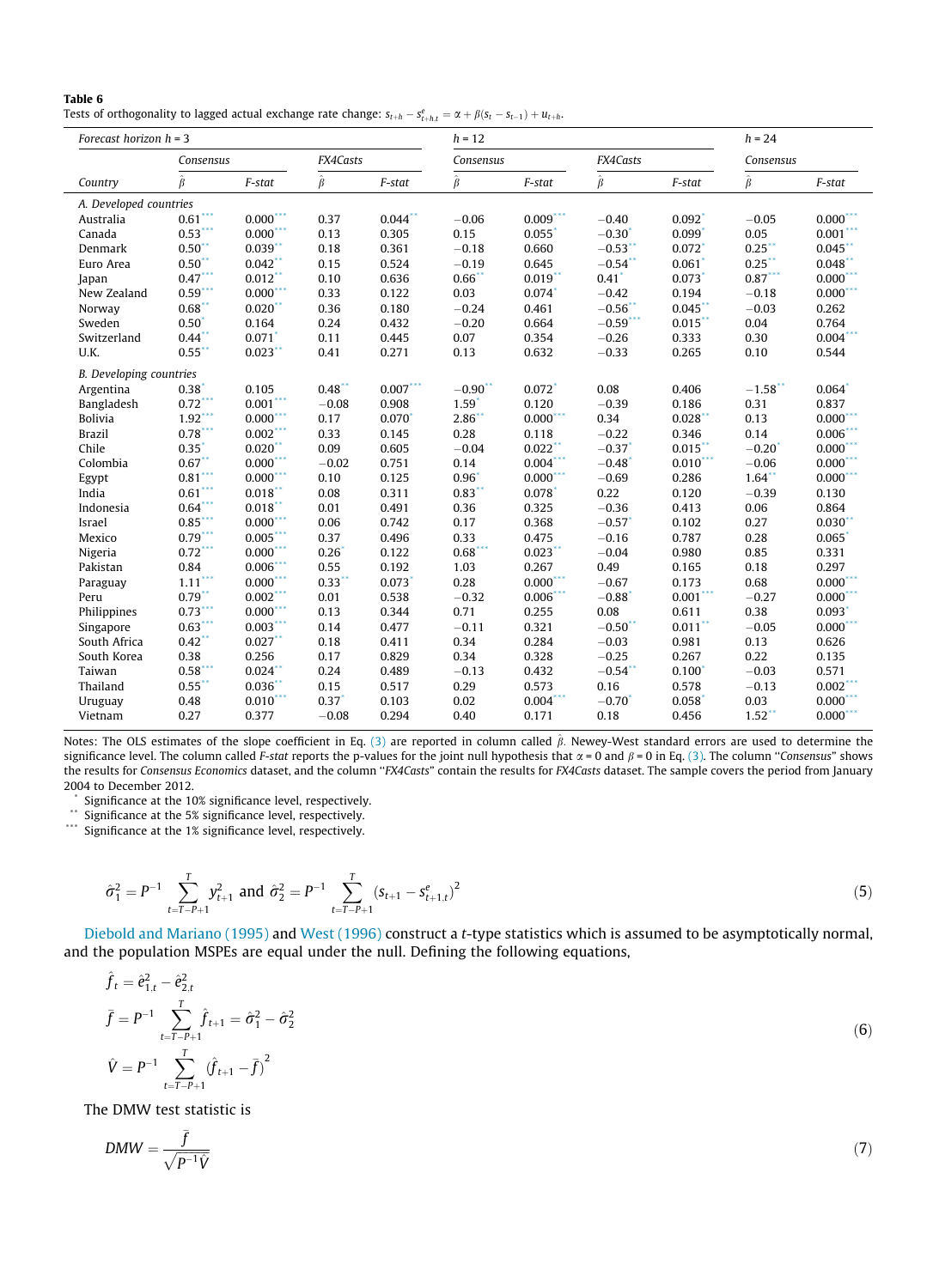<span id="page-14-0"></span>

| Table 7 |                               |  |
|---------|-------------------------------|--|
|         | Tests of predictive accuracy. |  |

| Forecast horizon $h = 3$       |                   |             |                   | $h = 12$             |                   |             |                   | $h = 24$    |                   |                      |
|--------------------------------|-------------------|-------------|-------------------|----------------------|-------------------|-------------|-------------------|-------------|-------------------|----------------------|
|                                | Consensus         |             | FX4casts          |                      | Consensus         |             | FX4casts          |             | Consensus         |                      |
| Country                        | <b>MSPE</b> Ratio | <b>DMW</b>  | <b>MSPE Ratio</b> | <b>DMW</b>           | <b>MSPE</b> Ratio | <b>DMW</b>  | <b>MSPE Ratio</b> | <b>DMW</b>  | <b>MSPE Ratio</b> | <b>DMW</b>           |
| A. Developed countries         |                   |             |                   |                      |                   |             |                   |             |                   |                      |
| Australia                      | 1.274             | $-3.116$    | 1.041             | $-1.167$             | 0.984             | 0.233       | 0.972             | 0.468       | 1.056             | $-0.714$             |
| Canada                         | 1.192             | $-2.145$    | 1.057             | $-1.188$             | 0.837             | $2.604$ *** | 0.831             | 3.138       | 0.907             | 1.430                |
| Denmark                        | 1.096             | $-1.204$    | 1.105             | $-1.986$             | 0.785             | $3.142$ *** | 0.935             | 0.866       | 0.531             | $4.551$ ***          |
| Euro Area                      | 1.101             | $-1.255$    | 1.066             | $-1.165$             | 0.784             | 3.159       | 0.927             | 0.981       | 0.534             | 4.530***             |
| Japan                          | 1.374             | $-3.560$    | 1.200             | $-3.866$             | 1.888             | $-6.457$    | 1.590             | $-5.672$    | 1.234             | $-2.139$             |
| New Zealand                    | 1.305             | $-2.753$    | 1.088             | $-1.488$             | 1.068             | $-0.673$    | 1.008             | $-0.132$    | 1.088             | $-0.777$             |
| Norway                         | 1.132             | $-1.631$    | 1.021             | $-0.687$             | 0.659             | 4.972***    | 0.859             | 2.808       | 0.566             | $5.126$ ***          |
| Sweden                         | 1.169             | $-2.015$    | 1.061             | $-1.418$             | 0.729             | 4.044***    | 0.876             | $2.207$ **  | 0.458             | 4.967***             |
| Switzerland                    | 1.155             | $-1.462$    | 1.106             | $-1.784$             | 1.014             | $-0.156$    | 1.154             | $-2.015$    | 1.018             | $-0.214$             |
| U.K.                           | 1.080             | $-1.055$    | 1.051             | $-0.816$             | 0.713             | 3.840**     | 0.790             | 2.622       | 0.650             | $5.635***$           |
| <b>B.</b> Developing countries |                   |             |                   |                      |                   |             |                   |             |                   |                      |
| Argentina                      | 0.621             | $3.146$ *** | 0.838             | $2.545***$           | 0.614             | 2.941       | 0.684             | 4.099***    | 0.512             | $4.593***$           |
| Bangladesh                     | 1.525             | $-3.784$    | 0.877             | 0.919                | 0.812             | $1.767$ **  | 0.658             | $3.914$ *** | 0.478             | 4.228                |
| <b>Bolivia</b>                 | 2.356             | $-5.701$    | 0.908             | $1.519$ <sup>*</sup> | 2.197             | $-8.874$    | 0.867             | 1.568       | 3.268             | $-10.747$            |
| <b>Brazil</b>                  | 1.218             | $-3.009$    | 1.055             | $-0.986$             | 1.276             | $-3.820$    | 1.213             | $-4.754$    | 1.817             | $-6.859$             |
| Chile                          | 1.014             | $-0.256$    | 0.952             | 1.468                | 0.997             | 0.040       | 0.970             | 0.604       | 1.286             | $-3.510$             |
| Colombia                       | 1.295             | $-2.813$    | 1.019             | $-0.428$             | 1.357             | $-3.071$    | 1.052             | $-0.954$    | 2.041             | $-9.386$             |
| Egypt                          | 1.849             | $-5.293$    | 1.084             | $-1.112$             | 1.802             | $-6.003$    | 1.547             | $-2.537$    | 1.884             | $-4.630$             |
| India                          | 1.173             | $-1.612$    | 1.066             | $-1.800$             | 1.200             | $-3.069$    | 1.205             | $-3.669$    | 1.190             | $-2.388$             |
| Indonesia                      | 1.286             | $-3.629$    | 1.091             | $-2.507$             | 0.947             | 0.752       | 1.121             | $-2.103$    | 0.636             | 3.151                |
| Israel                         | 1.270             | $-2.642$    | 1.078             | $-2.399$             | 1.003             | $-0.034$    | 1.316             | $-5.996$    | 1.166             | $-2.286$             |
| Mexico                         | 1.145             | $-1.218$    | 1.109             | $-1.558$             | 0.932             | 1.070       | 0.977             | 0.469       | 0.865             | $1.523*$             |
| Nigeria                        | 1.751             | $-2.931$    | 1.047             | $-0.798$             | 1.337             | $-2.479$    | 1.241             | $-3.905$    | 1.812             | $-2.914$             |
| Pakistan                       | 0.953             | 0.318       | 0.869             | 3.093                | 0.692             | $4.294$ **  | 0.742             | $4.623***$  | 0.520             | $6.572$ ***          |
| Paraguay                       | 1.534             | $-2.785$    | 1.000             | $-0.006$             | 1.549             | $-3.884$    | 1.111             | $-2.123$    | 2.304             | $-8.964$             |
| Peru                           | 1.601             | $-3.068$    | 1.012             | $-0.284$             | 1.375             | $-4.935$    | 1.186             | $-2.110$    | 1.579             | $-5.841$             |
| Philippines                    | 1.257             | $-2.576$    | 0.986             | 0.284                | 1.205             | $-3.508$    | 1.019             | $-0.255$    | 1.230             | $-3.712$             |
| Singapore                      | 1.235             | $-1.812$    | 1.087             | $-1.292$             | 0.839             | $2.012$ **  | 0.771             | 2.936       | 0.536             | $9.120$ ***          |
| South Africa                   | 1.212             | $-2.357$    | 1.036             | $-0.827$             | 0.921             | 0.850       | 0.932             | 1.025       | 0.725             | 2.988                |
| South Korea                    | 0.968             | 0.342       | 1.033             | $-1.053$             | 0.938             | 0.810       | 1.062             | $-1.383$    | 0.911             | $1.521$ <sup>*</sup> |
| Taiwan                         | 1.289             | $-2.592$    | 1.126             | $-2.211$             | 0.936             | 0.582       | 1.121             | $-1.080$    | 0.824             | 1.193                |
| Thailand                       | 1.312             | 83.241      | 1.267             | $-3.492$             | 1.142             | $-2.084$    | 0.944             | 0.942       | 0.747             | $5.781***$           |
| Uruguay                        | 1.459             | $-3.006$    | 1.087             | $-2.399$             | 1.605             | $-5.087$    | 1.372             | $-5.109$    | 2.735             | $-9.857$             |
| Vietnam                        | 0.915             | 0.564       | 0.837             | 2.068                | 0.668             | $4.110$ *** | 0.568             | 5.459***    | 0.763             | $6.345$ ***          |

Notes: The table reports the ratio of the out-of-sample MSPEs of survey forecasts to that of the random walk model without drift and the DMW statistics for the test of equal forecasting ability between the forecasts. The MSPE Ratios below 1 are marked in bold to indicate that the MSPE of survey forecasts is lower than that of the random walk. Significant test statistics indicates rejection of the null of equal forecasting ability. The column ''Consensus" shows the results for Consensus Economics dataset, and the column "FX4Casts" contain the results for FX4Casts dataset. The sample covers the period from January 2004 to December 2012.

Significance at the 10% significance level, respectively.

Significance at the 5% significance level, respectively.

Significance at the 1% significance level, respectively.

Table 7 reports the ratio of the MSPEs of survey forecasts to that of the random walk without drift and the DMW statistics for the test of equal forecasting ability. The MSPE Ratio below 1 indicates that the MSPE of survey forecasts is lower than that of the driftless random walk. At the 3-month horizon, we find no evidence of forecasting ability for developed countries. For developing countries, we find weak evidence of forecasting ability for developing countries in both datasets, with FX4Casts expectations being more accurate than Consensus Economics. For developed countries, all the MSPE ratios are greater than one and the DMW statistics are insignificant, indicating that the forecasts from both datasets are not able to outperform the random walk model at the short horizon. Using Consensus Economics forecasts, the MSPEs for 4 out 23 developing countries are lower than MSPEs of the random walk, however the differences are significant based on the DMW statistic only for Argentina. There is slightly more evidence of forecasting ability in the short-run for developing countries in FX4Casts. The MSPE ratio is less than one for 7 out of 23 currencies, and the null of equal forecasting performance is rejected for 5 out of 23 currencies.

As the forecast horizon increases, the forecasting ability of survey forecasts improves for both groups of countries. At the 12-month horizon, the MSPE ratio is less than one for 7 out of 10 developed countries (Australia, Canada, Denmark, Euro Area, Norway, Sweden, and the U.K.) in both datasets. The forecasts significantly outperform the random walk based on the DMW statistics at least at the 10 percent significance level for 6 out of 10 developed countries (Canada, Denmark, Euro Area, Norway, Sweden, and the U.K.) in Consensus Economics, and for 4 out of 10 developed countries (Canada, Norway, Sweden, and the U.K.) in FX4Casts data. For developing countries, the MSPE ratio is less than one for 11 out of 23 currencies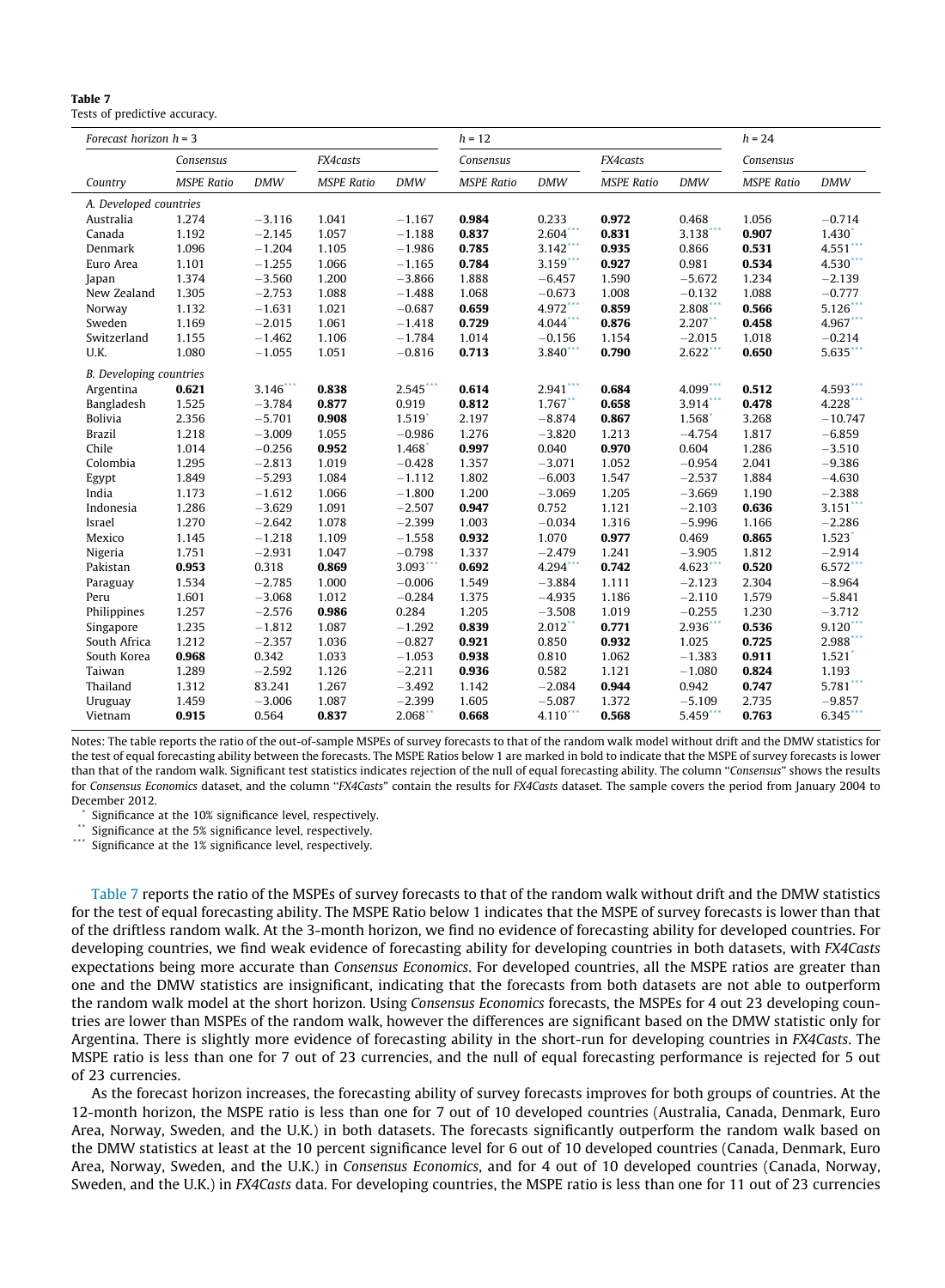in Consensus Economics, and for 10 out of 23 developing countries in FX4Casts data. The forecasts significantly outperform the random walk null for 5 out of 23 currencies in Consensus Economics, and for 6 out of 23 developing countries in FX4Casts data.

At the 24-month horizon, the MSPE ratio is less than one for 6 out of 10 developed countries (Canada, Denmark, Euro Area, Norway, Sweden, and the U.K.), and for 11 out of 23 developing countries in Consensus Economics. Survey forecasts significantly outperform the driftless random walk at least at the 10 percent significance level for the same 6 out of 10 developed countries, and for 10 out of 23 developing countries.

Overall, two observations can be made from the results in [Table 7](#page-14-0). First, the forecasting ability of survey forecasters increases with the forecast horizon. Second, survey forecasts are somewhat more accurate for developing than for developed countries at the short forecast horizon, especially in FX4Casts dataset. To further examine the forecasting power of survey expectations, we evaluate the performance of professional forecasters based on the test of directional accuracy.

#### 5.2. Tests based on the directional accuracy

To evaluate the directional accuracy of survey forecasts, we rely on the nonparametric test developed by [Pesaran and](#page-21-0) [Timmermann \(1992\).](#page-21-0) The test statistic is based on the proportion of times that the direction of change in the exchange rate is correctly forecasted. Under the null, the actual and predicted values of the exchange rate change are independently distributed, so that the model have no ability to predict the sign of actual values.

If  $\hat{y}_t$  is the predicted value of  $y_t$ ,  $p_y = Pr(y_t > 0)$ ,  $p_y = Pr(\hat{y}_t > 0)$ , and  $\hat{p}$  is the proportion of times that the sign of  $y_t$  is correctly forecasted, the Pesaran and Timmermann test (PT test, henceforth) statistic,  $S_n$  is

$$
S_n = \frac{\hat{p} - \hat{p}_*}{(\hat{\nu}(\hat{p}) - \hat{\nu}(\hat{p}_*))^{1/2}}
$$
(8)

where  $\hat{p}_* = p_y p_{\hat{y}} + (1 - p_y)(1 - p_{\hat{y}})$ 

$$
\hat{v}(\hat{p}) = \frac{1}{n}\hat{p}_*(1-\hat{p}_*)
$$

$$
\hat{\text{\it v}}(\hat{p}_*)=\frac{1}{n}(2p_y-1)^2p_{\hat{y}}(1-p_{\hat{y}})+\frac{1}{n}(2p_{\hat{y}}-1)^2p_{y}(1-p_{y})+4\frac{1}{n^2}p_{y}p_{\hat{y}}(1-p_{\hat{y}})(1-p_{y})
$$

The null hypothesis of the PT test is that  $y_t$  and  $\hat{y}_t$  are distributed independently, and the two-sided test statistic in Eq. (8),  $S_n$ , converges to the standard normal distribution under the null hypothesis.

[Table 8](#page-16-0) reports the proportion of survey forecasts that correctly predict the sign of actual exchange rate change (PCS), where the ratio greater than 0.5 indicates that more than half of the forecasts are successful, and the respective PT test statistics for 3-, 12-, and 24-month ahead forecasts from the two datasets.<sup>15</sup> At the 3-month horizon, the success ratios are greater than 0.5 for 6 out of 10 developed countries (Denmark, Euro Area, Norway, Sweden, Switzerland, and the U.K.) in Consensus Economics, and for 4 out of 10 developed countries (Canada, Denmark, Norway, and the U.K.) in FX4Casts. The PT test is significant for 1 out of 10 developed countries (the U.K.) in Consensus Economics, and for no developed countries in FX4Casts. For developing countries, the proportion of the forecasts with the correct sign is greater than 0.5 for 11 out of 23 currencies in Consensus Economics, and for 16 out of 23 currencies in FX4Casts. The null of no directional accuracy is rejected for 4 out of 23 developing countries in Consensus Economics, and for 1 out of 24 developing countries in FX4Casts. Overall, the forecasts from both surveys show that the evidence of directional accuracy is weak at the 3-month ahead forecast horizon.

As the forecast horizon increases, the directional accuracy of survey forecasts improves for developed countries, and stays about the same for developing countries. At the 12-month ahead horizon, the proportion of forecasts with the correct sign is greater than 0.5 for 7 out of 10 developed countries (Canada, Denmark, Euro Area, Norway, Sweden, Switzerland, and the U. K.) in Consensus Economics, and for 9 out of 10 developed countries (all countries except Japan) in FX4Casts. The PT statistic is significant at least at the 10 percent level for 9 out of 10 developed countries (all countries except Japan) in Consensus Economics, and for 6 out of 10 developed countries (Canada, Denmark, Euro Area, Norway, Sweden, and the U.K.) in FX4Casts. For developing countries, the proportion of forecasts with the correct sign is greater than 0.5 for 12 out of 23 currencies in Consensus Economics, and for 16 out of 23 currencies in FX4Casts. The PT statistic is significant at least at the 10 percent level for 2 out of 23 developing countries in Consensus Economics, and for 3 out of 23 developing countries in FX4Casts.

At the 24-month horizon, the proportion of forecasts with the correct sign is greater than 0.5 for 8 out of 10 developed countries (all countries except Australia and Japan), and for 12 out of 23 developing countries in Consensus Economics. The PT statistic is significant at least at the 10 percent level for 7 out of 10 developed countries (Australia, Denmark, Euro Area, New Zealand, Norway, Sweden, and the U.K.), and for 3 out of 23 developing countries. Thus, the evidence of directional accuracy at the 24-month horizon is about the same as at the 12-month horizon for all currencies.

<sup>&</sup>lt;sup>15</sup> The PT test statistics cannot be calculated for Pakistan at the 12-month forecast horizon, and for Argentina, Bangladesh, Egypt, Pakistan, Paraguay, South Korea, Uruguay, and Vietnam at the 24-month forecast horizon. Perpetual depreciation of the Vietnamese dong against the U.S. dollar or consistent expectation of the depreciation for the other currencies make the denominator in Eq.  $(8)$  equal to 0.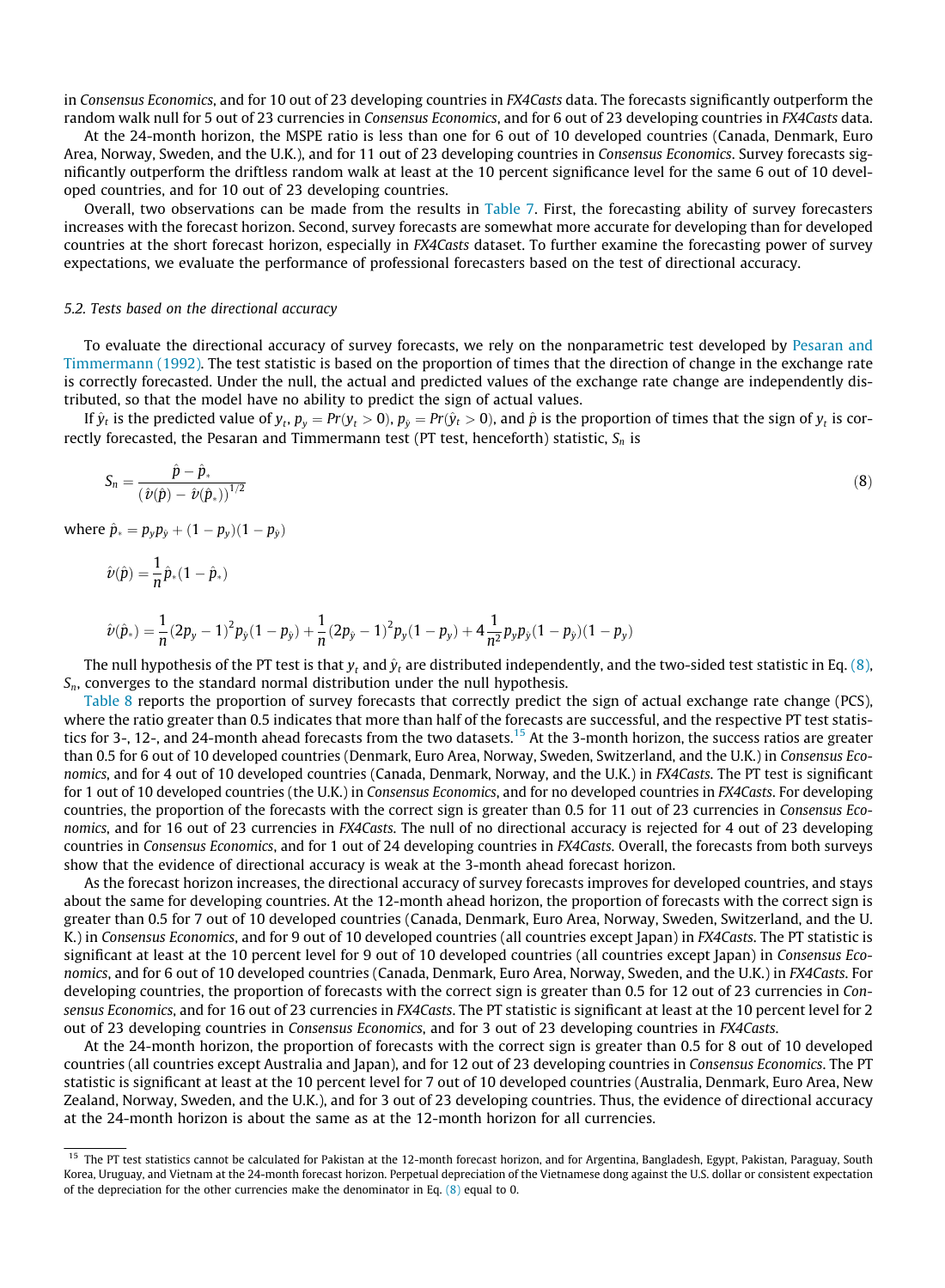| Forecast horizon $h = 3$       |           |            |          | $h = 12$ |       |                      | $h = 24$ |                      |           |                       |
|--------------------------------|-----------|------------|----------|----------|-------|----------------------|----------|----------------------|-----------|-----------------------|
|                                | Consensus |            | FX4casts |          |       | Consensus            |          |                      | Consensus |                       |
| Country                        | PCS       | PT         | PCS      | PT       | PCS   | PT                   | PCS      | PT                   | PCS       | PT                    |
| A. Developed countries         |           |            |          |          |       |                      |          |                      |           |                       |
| Australia                      | 0.429     | $-0.746$   | 0.486    | $-0.278$ | 0.417 | 2.389                | 0.563    | 1.253                | 0.417     | $2.350$ **            |
| Canada                         | 0.467     | $-0.467$   | 0.533    | 0.254    | 0.531 | $1.995$ **           | 0.802    | 5.901***             | 0.512     | 1.481                 |
| Denmark                        | 0.514     | 0.338      | 0.505    | 0.154    | 0.688 | $3.819***$           | 0.646    | 3.009                | 0.690     | 4.114***              |
| Euro Area                      | 0.505     | 0.088      | 0.495    | $-0.085$ | 0.688 | 3.797***             | 0.656    | 3.186                | 0.679     | 3.883***              |
| Japan                          | 0.457     | $-1.112$   | 0.362    | $-2.938$ | 0.354 | $-3.268$             | 0.344    | $-3.480$             | 0.405     | $-3.546$              |
| New Zealand                    | 0.429     | $-0.556$   | 0.467    | $-0.697$ | 0.458 | $2.015$ <sup>*</sup> | 0.521    | 0.429                | 0.512     | 2.339                 |
| Norway                         | 0.543     | 0.424      | 0.543    | 0.133    | 0.750 | 4.302***             | 0.667    | $2.240^{\degree}$    | 0.726     | 3.781                 |
| Sweden                         | 0.505     | $-0.232$   | 0.495    | $-0.434$ | 0.750 | 4.479***             | 0.656    | $2.143$ <sup>*</sup> | 0.750     | 4.390**               |
| Switzerland                    | 0.533     | 0.664      | 0.467    | $-0.708$ | 0.594 | $2.132$ **           | 0.510    | 0.509                | 0.536     | 0.650                 |
| U.K.                           | 0.600     | $2.374$ ** | 0.533    | 0.711    | 0.688 | 3.706***             | 0.708    | 4.149***             | 0.726     | 4.446***              |
| <b>B.</b> Developing countries |           |            |          |          |       |                      |          |                      |           |                       |
| Argentina                      | 0.752     | $2.030**$  | 0.638    | $-0.055$ | 0.885 | $-0.345$             | 0.760    | 0.107                | 0.952     | NA                    |
| Bangladesh                     | 0.638     | $-0.180$   | 0.629    | 0.545    | 0.802 | $-0.485$             | 0.792    | 0.329                | 0.857     | NA                    |
| <b>Bolivia</b>                 | 0.152     | $-0.977$   | 0.410    | $-3.501$ | 0.156 | $-0.865$             | 0.438    | $-2.055$             | 0.155     | 0.652                 |
| <b>Brazil</b>                  | 0.505     | 1.014      | 0.457    | $-1.168$ | 0.365 | $-0.213$             | 0.406    | $-1.466$             | 0.393     | 1.323                 |
| Chile                          | 0.562     | 1.786      | 0.562    | 0.611    | 0.458 | $2.692$ ***          | 0.688    | 2.796                | 0.310     | 0.911                 |
| Colombia                       | 0.457     | 0.290      | 0.610    | 1.412    | 0.375 | 0.583                | 0.625    | 0.093                | 0.238     | 0.894                 |
| Egypt                          | 0.457     | $-1.288$   | 0.705    | 4.301*** | 0.375 | $-2.246$             | 0.688    | 3.839***             | 0.405     | NA                    |
| India                          | 0.438     | $-1.702$   | 0.495    | $-1.087$ | 0.500 | 0.147                | 0.490    | $-2.253$             | 0.464     | $-0.697$              |
| Indonesia                      | 0.486     | $-0.236$   | 0.486    | $-0.647$ | 0.563 | 1.602                | 0.448    | $-1.300$             | 0.643     | $2.710$ <sup>**</sup> |
| Israel                         | 0.371     | $-2.446$   | 0.410    | $-1.991$ | 0.510 | 1.229                | 0.229    | $-5.237$             | 0.393     | 0.155                 |
| Mexico                         | 0.505     | 0.769      | 0.514    | 0.511    | 0.542 | $1.914$ **           | 0.542    | 1.351                | 0.595     | $1.957$ <sup>*</sup>  |
| Nigeria                        | 0.419     | $-1.109$   | 0.514    | 1.128    | 0.427 | $-1.583$             | 0.615    | 2.495**              | 0.524     | $-0.124$              |
| Pakistan                       | 0.771     | $-0.739$   | 0.667    | $-0.752$ | 0.979 | NA                   | 0.833    | $-0.594$             | 1.000     | NA                    |
| Paraguay                       | 0.410     | 0.309      | 0.543    | $-0.304$ | 0.375 | 1.064                | 0.469    | $-1.995$             | 0.155     | NA                    |
| Peru                           | 0.371     | $-2.657$   | 0.619    | $-1.099$ | 0.406 | $-0.856$             | 0.604    | $-0.723$             | 0.226     | $-0.244$              |
| Philippines                    | 0.457     | $-0.105$   | 0.552    | $-0.074$ | 0.417 | $-1.655$             | 0.615    | $-1.011$             | 0.417     | 0.041                 |
| Singapore                      | 0.581     | $-0.579$   | 0.410    | $-9.403$ | 0.677 | $-2.136$             | 0.729    | $-2.284$             | 0.893     | $-0.434$              |
| South Africa                   | 0.581     | $2.281$ ** | 0.505    | $-0.288$ | 0.594 | 1.088                | 0.583    | $-0.127$             | 0.750     | 3.235                 |
| South Korea                    | 0.543     | $-0.393$   | 0.562    | $-0.692$ | 0.635 | $-0.850$             | 0.635    | $-1.251$             | 0.583     | 0.062                 |
| Taiwan                         | 0.533     | $-0.209$   | 0.524    | $-1.877$ | 0.552 | $-1.495$             | 0.542    | $-2.341$             | 0.690     | <b>NA</b>             |
| Thailand                       | 0.438     | $-1.845$   | 0.381    | $-2.770$ | 0.448 | $-4.030$             | 0.500    | $-0.548$             | 0.762     | 1.538                 |
| Uruguay                        | 0.362     | $-0.739$   | 0.543    | $-1.596$ | 0.344 | $-1.187$             | 0.438    | $-3.557$             | 0.143     | NA                    |
| Vietnam                        | 0.752     | 1.953      | 0.724    | 0.486    | 0.844 | $-0.818$             | 0.875    | $-0.364$             | 0.952     | NA                    |

Notes: The table reports the ratio of the proportion of forecasts that have correct sign (PCS) and the PT statistics for the test of directional accuracy of the forecasts. The PCS statistics marked in bold indicate that more than half of the forecasts are successful at predicting the sign of the exchange rate change. Significant test statistics indicate rejection of the null of independence between the actual and predicted exchange rate changes. (NA) denotes that the PT test statistics cannot be calculated for that specific currency. The column "Consensus" shows the results for Consensus Economics dataset, and the column ''FX4Casts" contain the results for FX4Casts dataset. The sample covers the period from January 2004 to December 2012.

 $*$  Significance at the 10% significance level, respectively.

Significance at the 5% significance level, respectively.

Significance at the 1% significance level, respectively.

#### 5.3. Economic value of survey forecasts

In addition to evaluating the performance of exchange rate forecasts with statistical measures, we apply two statistics to assess the economic value of survey expectations. First, we provide the Directional Value (DV) statistic developed by [Blaskowitz and Herwartz \(2011\)](#page-20-0) that integrates the predicted direction of the exchange rate change with its magnitude:

$$
DV_h = \frac{\sum_{t=T-P+1}^{T} |s_{t+h,t}^e - s_t|.DA_{t+h,t}}{\sum_{t=T-P+1}^{T} |s_{t+h,t} - s_t|} \tag{9}
$$

where DA is equal to 1, if the predicted sign is correct, and 0 otherwise, and  $h$  is the forecast horizon. While the PT test statistic examines the directional accuracy of survey forecasts and is robust to outlying forecasts, it disregards the magnitude of the realized directional movements. In contrast, the DV statistic measures the economic value of the forecasts by accounting for the size of the predicted directional movements.

Second, we report the Sharpe ratio, defined as the annualized excess return per unit of risk, to measure the risk-adjusted economic value of the forecasts. We use the buy and hold trading strategy provided in [Gençay \(1998\)](#page-21-0) to calculate the annualized excess return of the forecasts. Trading signals in the buy and hold strategy are based on the spot rate. A prediction of an increase in  $s_t$  (appreciation of the dollar) is described as a buying signal, and a decrease in  $s_t$  (depreciation of the dollar) is

#### <span id="page-16-0"></span>Table 8

Tests of directional accuracy.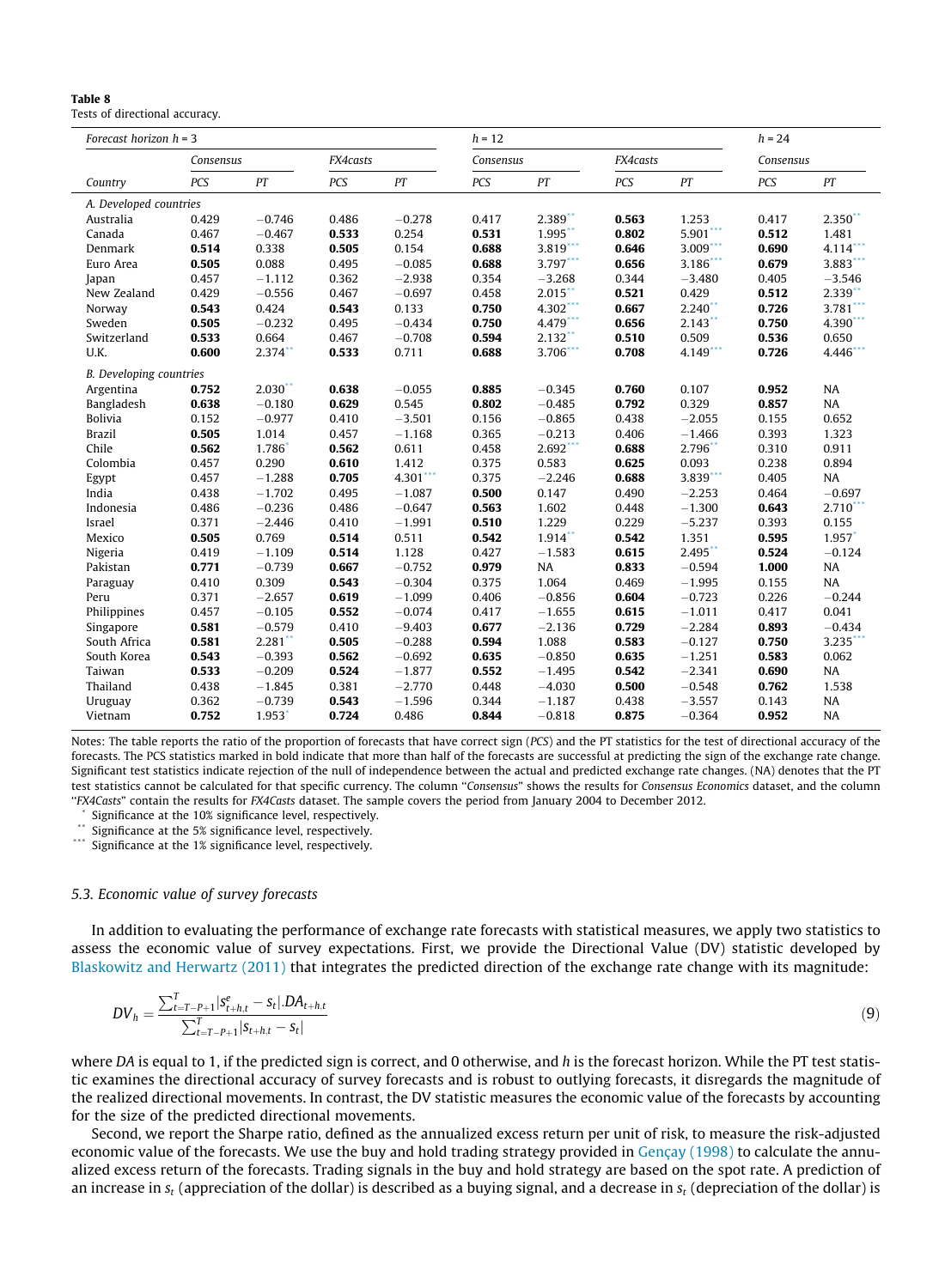described as a selling signal. The investor buys/sells the investment currency, and holds it at least until the end of the forecast horizon. The Sharpe ratio (SR) is defined as follows:

$$
SR_h = \frac{x\overline{s}}{\sigma_{xs}}
$$
  
\n
$$
x\overline{s} = P^{-1}xs
$$
  
\n
$$
xs = \sum_{t=T-P+1}^{T} (s_{t+h,t} - s_t) \cdot sign(s_{t+h,t}^e - s_t)
$$
\n(10)

where xs is the excess return of the trading strategy and  $\sigma_{\rm xs}$  is the standard deviation of the excess return.

Table 9 reports the Directional Value (DV) statistics and the Sharpe ratios for 3-, 12-, and 24-month ahead forecasts from the two datasets. Overall, the economic value of the forecasts tends to improve with the forecast horizon, especially for developed countries. For developed countries, the DV statistics increases with the forecast horizon for 6 out of 10 countries (Denmark, Euro Area, New Zealand, Norway, Sweden, and the U.K.) in Consensus Economics, and for all 10 countries in FX4Casts. For developing countries, the DV improves with the forecast horizon for 6 out of 23 countries (Chile, Israel, Mexico, Singapore, South Africa, and Taiwan) in Consensus Economics, and for all countries except Brazil, Egypt, and Peru in FX4Casts.

At the 3-month horizon, Consensus Economics forecasts produce higher DV statistics than the forecasts from FX4casts for all developed countries and for 22 out of 23 developing countries (except for Peru). Therefore, Consensus Economics forecasts are more successful in the short run. At the 12-month ahead horizon, the DV statistics of FX4casts forecasts increase for all advanced countries and for 20 out of 23 developing countries (except for Brazil, Egypt, and Peru). However, there is less

| Table 9 |  |  |
|---------|--|--|
|         |  |  |

Economic evaluation of survey forecasts.

 $\overline{v}$ 

| Forecast horizon $h = 3$       |           |              | $h = 12$ |              |           |              | $h = 24$ |              |           |              |
|--------------------------------|-----------|--------------|----------|--------------|-----------|--------------|----------|--------------|-----------|--------------|
|                                | Consensus |              | FX4casts |              | Consensus |              | FX4casts |              | Consensus |              |
| Country                        | DV        | Sharpe Ratio | DV       | Sharpe Ratio | DV        | Sharpe Ratio | DV       | Sharpe Ratio | DV        | Sharpe Ratio |
| A. Developed countries         |           |              |          |              |           |              |          |              |           |              |
| Australia                      | 0.204     | $-0.064$     | 0.130    | 0.057        | 0.163     | $-0.024$     | 0.220    | 0.185        | 0.226     | $-0.029$     |
| Canada                         | 0.179     | $-0.037$     | 0.132    | 0.080        | 0.166     | 0.287        | 0.256    | 0.406        | 0.172     | 0.240        |
| Denmark                        | 0.200     | 0.046        | 0.154    | 0.063        | 0.260     | 0.414        | 0.315    | 0.285        | 0.411     | 0.685        |
| Euro Area                      | 0.192     | 0.068        | 0.152    | 0.142        | 0.258     | 0.384        | 0.317    | 0.297        | 0.406     | 0.681        |
| Japan                          | 0.290     | $-0.042$     | 0.130    | $-0.194$     | 0.305     | $-0.276$     | 0.230    | $-0.226$     | 0.254     | $-0.003$     |
| New Zealand                    | 0.183     | 0.014        | 0.117    | $-0.022$     | 0.240     | 0.066        | 0.179    | 0.157        | 0.448     | 0.099        |
| Norway                         | 0.222     | 0.095        | 0.107    | 0.098        | 0.308     | 0.664        | 0.257    | 0.472        | 0.350     | 0.628        |
| Sweden                         | 0.229     | 0.021        | 0.109    | 0.088        | 0.338     | 0.548        | 0.254    | 0.399        | 0.434     | 0.606        |
| Switzerland                    | 0.256     | 0.012        | 0.135    | 0.005        | 0.312     | 0.113        | 0.279    | $-0.090$     | 0.270     | 0.030        |
| U.K.                           | 0.204     | 0.204        | 0.157    | 0.069        | 0.232     | 0.591        | 0.312    | 0.437        | 0.280     | 0.784        |
| <b>B.</b> Developing countries |           |              |          |              |           |              |          |              |           |              |
| Argentina                      | 0.773     | 0.508        | 0.361    | 0.253        | 1.054     | 0.942        | 0.550    | 0.547        | 1.009     | 1.559        |
| Bangladesh                     | 0.863     | 0.348        | 0.404    | 0.439        | 0.787     | 0.834        | 0.524    | 0.911        | 0.890     | 1.017        |
| <b>Bolivia</b>                 | 0.394     | $-0.371$     | 0.285    | 0.379        | 0.282     | $-0.546$     | 0.476    | 0.046        | 0.305     | $-0.858$     |
| <b>Brazil</b>                  | 0.188     | $-0.113$     | 0.096    | $-0.014$     | 0.094     | $-0.132$     | 0.091    | $-0.297$     | 0.169     | $-0.521$     |
| Chile                          | 0.159     | 0.086        | 0.121    | 0.179        | 0.162     | 0.035        | 0.222    | 0.145        | 0.193     | $-0.340$     |
| Colombia                       | 0.217     | $-0.041$     | 0.114    | 0.179        | 0.176     | $-0.110$     | 0.185    | 0.038        | 0.212     | $-0.689$     |
| Egypt                          | 0.645     | $-0.224$     | 0.534    | 0.155        | 0.409     | $-0.163$     | 0.499    | 0.062        | 0.376     | 0.000        |
| India                          | 0.176     | 0.072        | 0.143    | $-0.031$     | 0.148     | $-0.113$     | 0.201    | $-0.246$     | 0.138     | $-0.073$     |
| Indonesia                      | 0.175     | $-0.077$     | 0.108    | $-0.011$     | 0.170     | 0.121        | 0.154    | $-0.132$     | 0.303     | 0.380        |
| Israel                         | 0.186     | $-0.160$     | 0.081    | $-0.115$     | 0.200     | 0.046        | 0.082    | $-0.616$     | 0.210     | $-0.176$     |
| Mexico                         | 0.223     | 0.074        | 0.111    | $-0.052$     | 0.277     | 0.326        | 0.203    | 0.142        | 0.336     | 0.478        |
| Nigeria                        | 0.525     | $-0.072$     | 0.226    | 0.156        | 0.289     | 0.093        | 0.330    | 0.193        | 0.432     | 0.260        |
| Pakistan                       | 0.828     | 0.483        | 0.411    | 0.458        | 0.806     | 0.828        | 0.469    | 0.755        | 0.679     | 1.147        |
| Paraguay                       | 0.333     | $-0.144$     | 0.107    | 0.152        | 0.324     | $-0.328$     | 0.144    | $-0.399$     | 0.219     | $-0.793$     |
| Peru                           | 0.163     | $-0.204$     | 0.284    | 0.138        | 0.069     | $-0.437$     | 0.268    | $-0.421$     | 0.053     | $-0.624$     |
| Philippines                    | 0.268     | $-0.116$     | 0.173    | 0.230        | 0.178     | $-0.266$     | 0.276    | 0.191        | 0.128     | $-0.342$     |
| Singapore                      | 0.299     | 0.129        | 0.156    | 0.107        | 0.364     | 0.377        | 0.368    | 0.537        | 0.407     | 1.275        |
| South Africa                   | 0.259     | 0.223        | 0.112    | 0.091        | 0.325     | 0.347        | 0.213    | 0.263        | 0.554     | 0.662        |
| South Korea                    | 0.243     | 0.103        | 0.148    | 0.032        | 0.347     | 0.041        | 0.238    | $-0.094$     | 0.305     | 0.019        |
| Taiwan                         | 0.278     | 0.088        | 0.180    | 0.037        | 0.423     | 0.245        | 0.407    | 0.170        | 0.727     | 0.551        |
| Thailand                       | 0.242     | $-0.089$     | 0.094    | $-0.160$     | 0.189     | 0.180        | 0.196    | 0.211        | 0.258     | 0.614        |
| Uruguay                        | 0.211     | $-0.149$     | 0.130    | $-0.083$     | 0.215     | $-0.406$     | 0.146    | $-0.535$     | 0.168     | $-0.932$     |
| Vietnam                        | 0.641     | 0.344        | 0.409    | 0.422        | 0.577     | 0.653        | 0.548    | 0.977        | 0.389     | 0.898        |

Notes: The table reports the Directional Value (DV) statistics to measure the economic value of survey forecasts and the Sharpe Ratio to measure the riskadjusted annualized returns of exchange rate forecasts. Sharpe ratios above 0 are marked in bold to indicate forecasts that are successful at generating economic value relative to zero return benchmark. The column "Consensus" shows the results for Consensus Economics dataset, and the column "FX4Casts" contain the results for FX4Casts dataset. The sample covers the period from January 2004 to December 2012.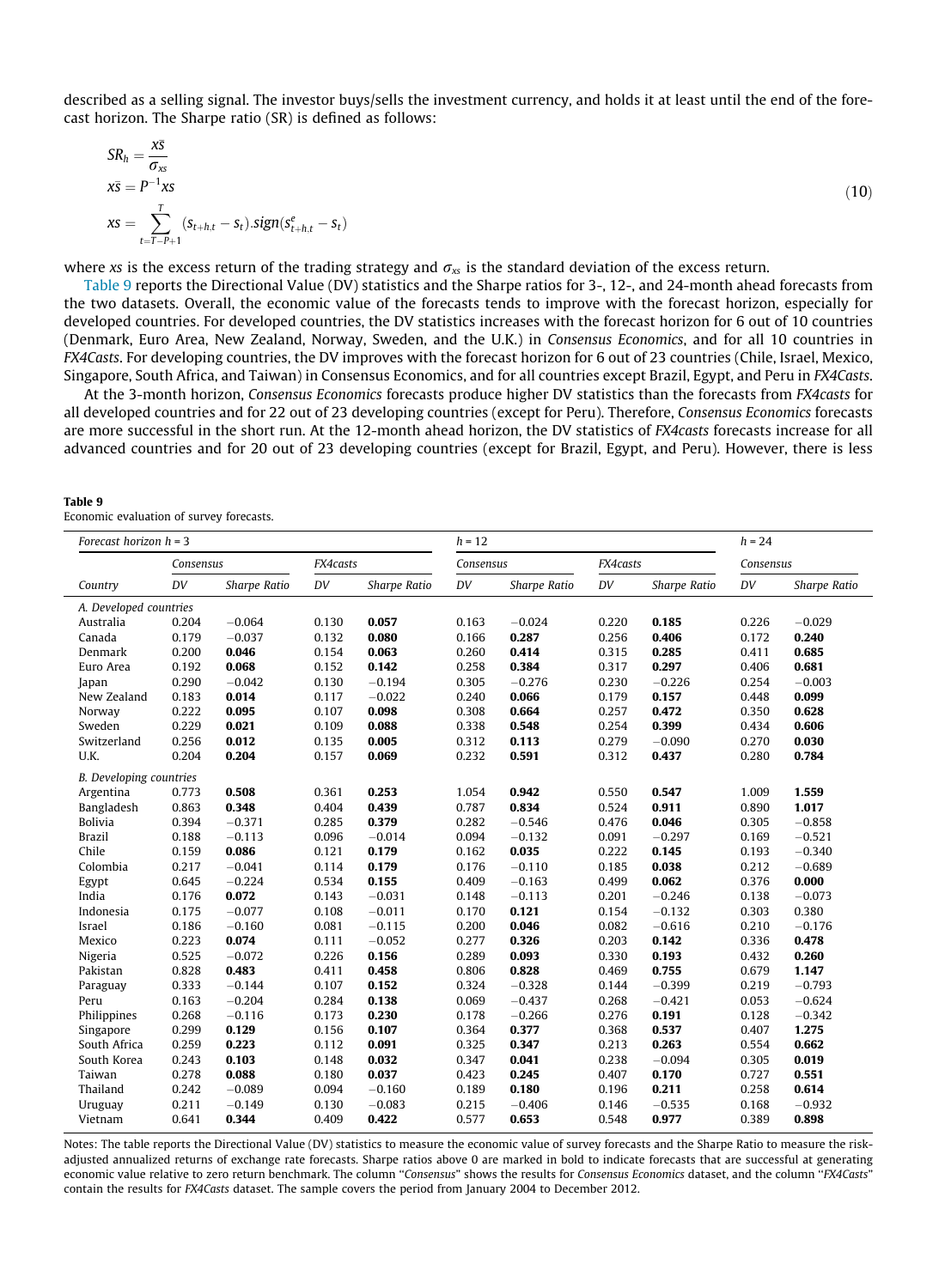improvement in the DV statistics for Consensus Economics forecasts. Consensus Economics forecasts produce higher DV statistics than the forecasts from FX4casts for 5 out of 10 developed countries (Japan, New Zealand, Norway, Sweden, and Switzerland) and for 13 out of 23 developing countries. At the 24-month horizon, the DV statistics increase for 8 out of 10 developed countries (except for Japan and Switzerland), and for 13 out of 23 developing countries in Consensus Economics.

The benchmark for calculating the Sharpe ratios of the exchange rate forecasts is a zero return, meaning that investors do not take any position in the foreign exchange market. Therefore, the survey forecasts that have Sharpe ratios greater than 0 are considered to be successful. In contrast to the results with the DV statistics, FX4casts performs better relative to Consensus Economics at the 3-month horizon. Sharpe ratios are positive for 7 out of 10 developed countries and for 11 out of 23 developing countries in Consensus Economics, and for 8 out of 10 developed countries and for 16 out of 23 developing countries in FX4casts.

At the 12-month ahead horizon, the Sharpe ratios of Consensus Economics forecasts improve both for advanced and developing countries. Positive statistics are found for 8 out of 10 developed countries and for 14 out of 23 developing countries. However, the total number of positive Sharpe ratios in FX4Casts stays the same for developed countries (8 out of 10 countries), and slightly decreases for developing countries (15 out of 23 countries) in FX4casts. At the 24-month horizon, the number of positive Sharpe ratios for developed countries does not change (8 out of 10 countries) but slightly decreases for developing countries (12 out of 23 countries) in Consensus Economics.

#### 5.4. Summary of the results

We have reported the results on rationality, predictive accuracy, and economic value for the two datasets of professional exchange rate forecasts that contain 33 currencies each. Table 10 summarizes the number of significant statistics for each

#### Table 10

Summary of the results for rationality and predictive accuracy tests.

|                                | Consensus economics |                |                | FX4Casts       |                |
|--------------------------------|---------------------|----------------|----------------|----------------|----------------|
|                                | $h = 3$             | $h = 12$       | $h = 24$       | $h = 3$        | $h = 12$       |
| A. Developed countries         |                     |                |                |                |                |
| <b>Rationality tests</b>       |                     |                |                |                |                |
| <b>Unbiasedness Test</b>       | 10                  | 5              | 9              | 9              | 3              |
| Orthogonality Test 1           | 3                   | 8              | 5              | $\mathbf{1}$   | 9              |
| Orthogonality Test 2           | 9                   | 4              | $\overline{7}$ | 1              | $\overline{7}$ |
| Predictive accuracy tests      |                     |                |                |                |                |
| MSPE Ratio < 1                 | 0                   | $\overline{7}$ | 6              | 0              | 7              |
| <b>DMW</b> Test                | $\bf{0}$            | 6              | 6              | 0              | $\overline{4}$ |
| PCS > 0.5                      | 6                   | $\overline{7}$ | 8              | 4              | 9              |
| PT Test                        | $\mathbf{1}$        | 9              | $\overline{7}$ | 0              | 6              |
| Number of countries            | 10                  | 10             | 10             | 10             | 10             |
| <b>B.</b> Developing countries |                     |                |                |                |                |
| <b>Rationality tests</b>       |                     |                |                |                |                |
| Unbiasedness Test              | 19                  | 17             | 18             | 18             | 15             |
| Orthogonality Test 1           | 16                  | 13             | 19             | 2              | 13             |
| Orthogonality Test 2           | 20                  | 10             | 15             | 3              | $\overline{7}$ |
| Predictive accuracy tests      |                     |                |                |                |                |
| MSPE Ratio < 1                 | 4                   | 11             | 11             | 7              | 10             |
| <b>DMW</b> Test                | $\mathbf{1}$        | 5              | 10             | 5              | 6              |
| PCS > 0.50                     | 11                  | 12             | 12             | 16             | 16             |
| PT Test                        | 4                   | $\overline{2}$ | 3              | $\mathbf{1}$   | 3              |
| Number of countries            | 23                  | 23             | 23             | 23             | 23             |
| C. All countries               |                     |                |                |                |                |
| <b>Rationality tests</b>       |                     |                |                |                |                |
| Unbiasedness Test              | 29                  | 22             | 27             | 27             | 25             |
| Orthogonality Test 1           | 19                  | 21             | 24             | 3              | 22             |
| Orthogonality Test 2           | 29                  | 14             | 22             | $\overline{4}$ | 14             |
| Predictive accuracy tests      |                     |                |                |                |                |
| MSPE Ratio $< 1$               | 4                   | 18             | 17             | 7              | 17             |
| <b>DMW Test</b>                | $\mathbf{1}$        | 11             | 16             | 5              | 10             |
| PCS > 0.50                     | 17                  | 19             | 20             | 20             | 25             |
| PT Test                        | 5                   | 11             | 10             | $\mathbf{1}$   | 9              |
| Number of countries            | 33                  | 33             | 33             | 33             | 33             |
|                                |                     |                |                |                |                |

Notes: The first three rows in Panels A-C report the number of significant rejections of the joint null of unbiasedness and orthogonality (at the 10% significance level or higher). "Orthogonality Test 1" and "Orthogonality Test 2" denote the tests of orthogonality of the forecast errors to lagged forecast errors and to lagged actual exchange rate depreciation, respectively. The last five rows in Panels A and B report the number of MSPE ratios less than one, the number of significant DMW statistics, the number of proportions of correctly signed forecasts above 0.50, the number of significant PT statistics (at the 10% significance level or higher), and the overall number of countries in each group. In Panel A, all the cells have 10 possible rejections. In Panel B, all the cells have 23 possible rejections. In Panel C, all the cells have 33 possible rejections. The sample covers the period from January 2004 to December 2012.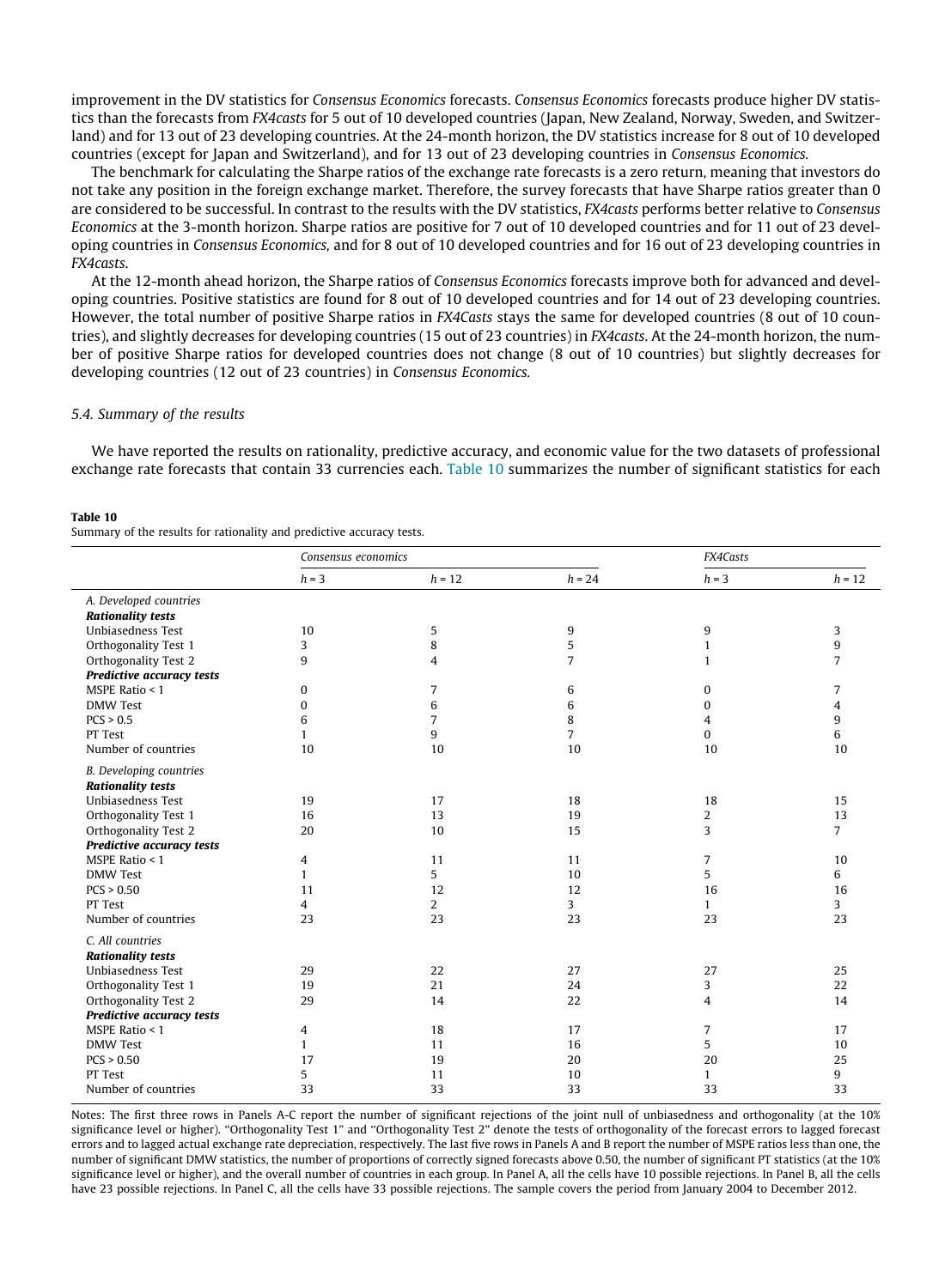#### Table 11

Summary of the results for economic evaluation of survey forecasts.

|                                                                                           | Consensus economics  |                      |                      | FX4Casts             |                      |  |
|-------------------------------------------------------------------------------------------|----------------------|----------------------|----------------------|----------------------|----------------------|--|
|                                                                                           | $h = 3$              | $h = 12$             | $h = 24$             | $h = 3$              | $h = 12$             |  |
| A. Developed countries<br>DV<br>Sharpe ratio<br>Sharpe ratio $> 0$                        | 0.216<br>0.032       | 0.258<br>0.277<br>8  | 0.325<br>0.372<br>8  | 0.132<br>0.039<br>8  | 0.262<br>0.232<br>8  |  |
| <b>B.</b> Developing countries<br>Directional Value<br>Sharpe Ratio<br>Sharpe Ratio $> 0$ | 0.360<br>0.030<br>11 | 0.342<br>0.112<br>14 | 0.368<br>0.115<br>12 | 0.208<br>0.128<br>16 | 0.295<br>0.106<br>15 |  |
| C. All countries<br>DV<br>Sharpe ratio<br>Sharpe ratio $> 0$                              | 0.317<br>0.031<br>18 | 0.317<br>0.165<br>22 | 0.355<br>0.224<br>20 | 0.185<br>0.099<br>24 | 0.285<br>0.149<br>23 |  |

Notes: The table reports the means of the economic evaluation statistics for FX4Casts and Consensus Economics 3-12-, and 24-month forecasts. "DV" and ''Sharpe Ratio" denote the means of the Directional Value and Sharpe ratio, respectively. The row ''Sharpe Ratio > 0" reports the number of countries with Sharpe ratios greater than 0 in each group. Panel A reports the summary statistics for developing countries, Panel B for developing countries, and Panel C for all countries. The sample covers the period from January 2004 to December 2012.

dataset. Panel A contains the results for developed countries, Panel B for developing countries, and Panel C for all currencies in each dataset. The first three rows in each panel report the number of times the joint null hypothesis of unbiasedness or orthogonality is rejected at least at the 10 percent significance level. ''Orthogonality Test 1" is the test for orthogonality of the forecast errors to the lagged forecast errors, and ''Orthogonality Test 2" is the test for orthogonality of the forecast errors to the past exchange rate changes. Smaller number of rejections indicates stronger evidence for rationality of exchange rate expectations. The next four rows summarize the results of the predictive accuracy tests: the number of MSPE ratios below 1, the number of significant DMW statistics, the number of proportions of correctly signed forecasts above 0.50, and the number of significant PT statistics (at least at the 10 percent significance level). The last row in each panel is the total number of countries in each group. Therefore, the maximum number of rejections would be 10 for the cells in Panel A, 23 for the cells in Panel B, and 33 for the cells in Panel C.

Overall, we find strong evidence against the unbiasedness of expectations at the 3-month ahead forecast horizon. As the forecast horizon increases to 12 months, the bias in the exchange rate forecasts sharply decreases for developed countries, while the forecast bias stays virtually the same for developing countries. At the 24-month horizon, the unbiasedness hypothesis is strongly rejected again for 9 out of 10 developed countries and 18 out of 23 developing countries.

The results of orthogonality tests are very different with Consensus Economics and FX4Casts. Since the results are clearer for FX4Casts, we summarize them below. Based on both tests, we find strong evidence of forecast efficiency at the short forecast horizon. As the horizon increases to 12 months, we find strong evidence against rationality of forecasts for developed countries and relatively weaker evidence against rationality for developing countries.

The predictive accuracy tests show that the forecasting ability of forecasters increases with the forecast horizon. While there is no significant evidence of short-term predictability based on the DMW statistics for developed countries and weak evidence of predictability for developing countries, the evidence of forecasting accuracy is much stronger at the 12 and 24 month horizon. While the forecasters are better at predicting the direction of change for developed countries, they are more successful at predicting the magnitude of the exchange rate change for developing countries.

Table 11 summarizes the results for the economic value of survey expectations. The table reports the means of the DV statistics and Sharpe ratios, and the number of countries with the Sharpe Ratios greater than 0 in each group. Panel A reports the summary statistics for developing countries, Panel B for developing countries, and Panel C for all countries. Three observations are apparent from the results. Fist, positive Sharpe ratios for the majority of developed and developing countries (at least with FX4Casts data) indicate that the forecasters are successful relative to zero return forecast. Second, the mean directional value is larger for developing countries than developed countries. Third, both measures of economic value for developed countries increase on average with the forecast horizon.

#### 6. Conclusions

We examine the rationality, predictive accuracy, and economic value of survey-based exchange rate forecasts for 10 developed and 23 developing countries in Consensus Economics and FX4Casts datasets from January 2004 to December 2012. For developing countries, the null of unbiasedness is strongly rejected at the 3-, 12-, and 24-month horizons. For developed countries, we find strong evidence that the forecasts are biased at the short horizon. The results indicate that increasing the forecast horizon has a non-linear effect on the unbiasedness of survey forecasts for developed countries. The forecast bias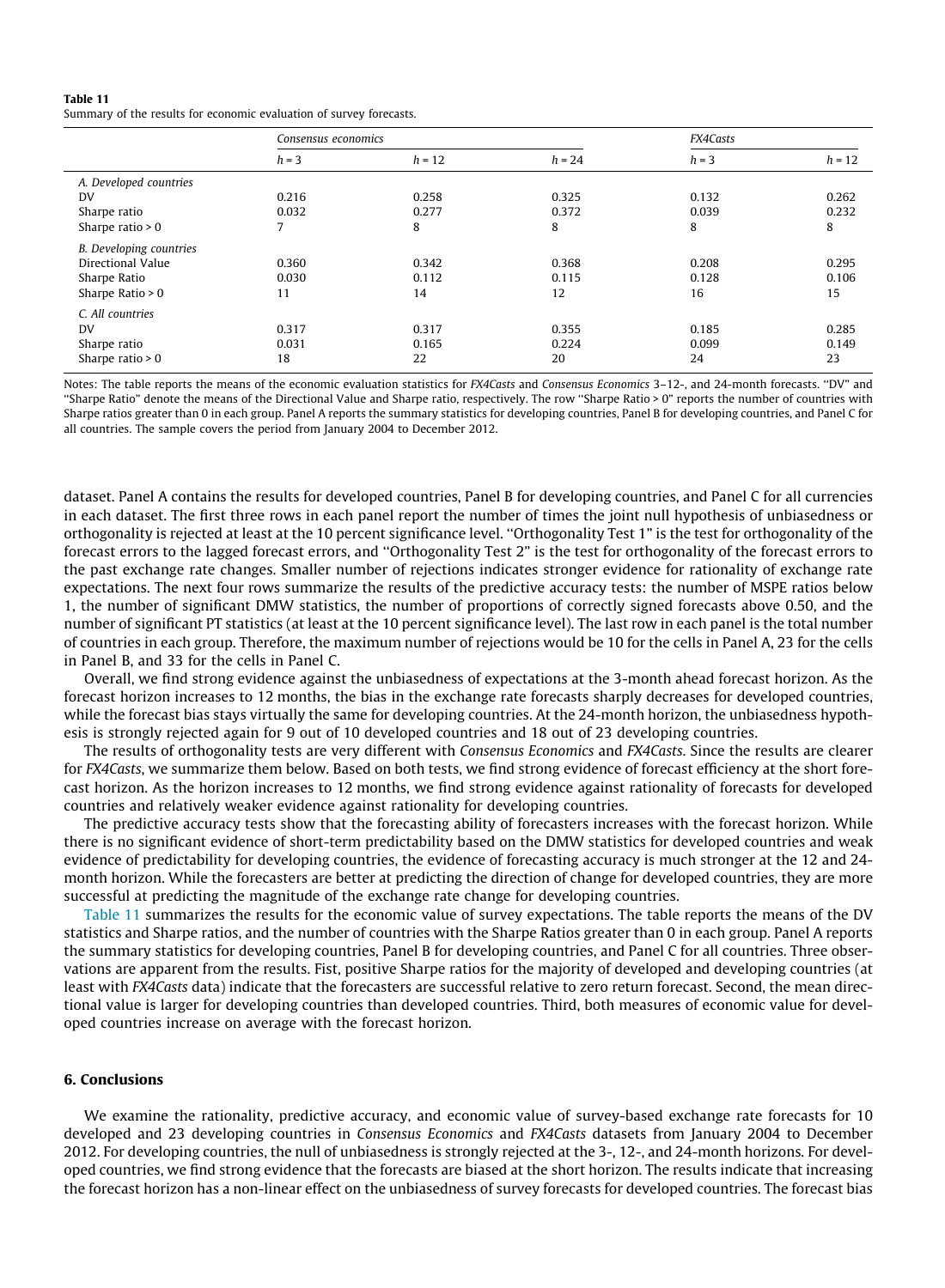<span id="page-20-0"></span>sharply decreases at the 12-month horizon, but rises again at the 24-month horizon. Interestingly, professional forecasters in FX4Casts are very efficient at the short forecast horizon based on the two orthogonality criteria. As the horizon increases to 12 months, forecast efficiency is strongly rejected for developed countries, while the forecasts for developing countries are relatively more efficient.

Using the tests based on the MSPE and directional accuracy comparison, we find that the forecasting performance is stronger for developed countries. The evidence of forecasting ability is poor at the short horizon, which is consistent with [Jongen et al. \(2008\)](#page-21-0) who summarize the studies that evaluate the accuracy of survey-based exchange rate forecasts and conclude that ''the random walk model remains pre-eminent." The evidence of forecasting ability improves significantly at longer horizons. This result is in line with the empirical finding in [Mark \(1995\), Engel et al. \(2008\),](#page-21-0) and [Ince \(2014\)](#page-21-0) among others that the evidence of exchange rate predictability is stronger at longer forecast horizons. Also, directional accuracy of survey forecasts for developed countries is better at longer horizons, however, for developing countries the directional accuracy does not improve over longer forecast horizons.

We assess the economic value of the forecasts based on the Directional Value statistic developed by Blaskowitz and Herwartz (2011) and the Sharpe Ratio. The results indicate that the forecasters are successful at generating positive economic profits. The mean directional value is larger for developing than developed countries at all forecast horizons. As with the statistical evaluation of the forecast accuracy, both economic value statistics for developed countries increase on average with the forecast horizon. Overall, survey-based forecasts are more successful based on the economic evaluation than statistical evaluation, especially for FX4Casts. This result is not surprising, considering the focus of FX4Casts on large financial institutions, whose objective is generating economic profits.

Overall, our analysis indicates that exchange rate forecasts are not rational. There are several future avenues of research on empirical evaluation of open-economy models that assume rational expectation hypothesis. First, these models can be reevaluated using survey-based expectations as a proxy for market expectations instead of ex-post actual exchange rates. Second, further study of the nature of exchange rate expectation formation mechanisms could help to improve our understanding of the exchange rate models. Additionally, the results suggest that statistical inference methodology can be effectively complemented by economic evaluation of survey-based exchange rate forecasts, which can capture important aspects of the market participants' behavior. Future research in this direction might reveal the details about the models that forecasters are using to produce economic gains.

#### Acknowledgements

We thank Olivier Coibion, Iordanis Petsas, Tatevik Shekhposyan, and participants at presentations at the Southern Economics Association Meetings 2015, Western Economic Association Meetings 2014, Canadian Economic Association Meetings 2013, and Appalachian State University for helpful comments and discussions. We also thank Alan Teck at FX4Casts for helpful suggestions and interpretations of the data. We are grateful for the financial assistance from the Walker College of Business at the Appalachian State University and Emory University that supported this study.

#### References

[Aiolfi, Marco, Capistran, Carlos, Timmermann, Allan, 2011. Forecast combinations. In: Clements, Michael P., Hendry, David F. \(Eds.\), The Oxford Handbook of](http://refhub.elsevier.com/S1042-4431(16)30153-6/h0005) [Economic Forecasting. Oxford](http://refhub.elsevier.com/S1042-4431(16)30153-6/h0005).

[Avraham, David, Ungar, Meyer, Zilberfarb, Ben-Zion, 1987. Are foreign exchange forecasts rational? An empirical note. Econ. Lett. 24, 291–293](http://refhub.elsevier.com/S1042-4431(16)30153-6/h0010).

Bank for International Settlements, February 2014. Triennial Central Bank Survey Global Foreign Exchange Market Turnover in 2013, <[http://www.bis.org/](http://www.bis.org/publ/rpfxf13fxt.pdf) [publ/rpfxf13fxt.pdf](http://www.bis.org/publ/rpfxf13fxt.pdf)> (Last accessed on 10/17/2016).

[Bansal, Ravi, Dahlquist, Magnus, 2000. The forward premium puzzle: different tales from developed and emerging economies. J. Int. Econ. 51, 115–144](http://refhub.elsevier.com/S1042-4431(16)30153-6/h0020). [Bénassy-Quéré, Agnès, Larribeaub, Sophie, MacDonald, Ronald, 2003. Models of exchange rate expectations: how much heterogeneity? J. Int. Financ.](http://refhub.elsevier.com/S1042-4431(16)30153-6/h0025) [Markets Inst. Money 13, 113–136.](http://refhub.elsevier.com/S1042-4431(16)30153-6/h0025)

[Blaskowitz, Oliver, Herwartz, Helmut, 2011. On economic evaluation of directional forecasts. Int. J. Forecast. 27, 1058–1065.](http://refhub.elsevier.com/S1042-4431(16)30153-6/h0030)

[Bonham, Carl S., Cohen, Richard H., 2001. To aggregate, pool, or neither: testing the rational-expectations hypothesis using survey data. J. Bus. Econ. Stat. 19,](http://refhub.elsevier.com/S1042-4431(16)30153-6/h0035) [278–293.](http://refhub.elsevier.com/S1042-4431(16)30153-6/h0035)

[Cavaglia, Stefano, Verschoor, Willem F.C., Wolff, Christian C.P., 1993. Further evidence on exchange rate expectations. J. Int. Money Finance 12, 78–98](http://refhub.elsevier.com/S1042-4431(16)30153-6/h0040).

[Cavusoglu, Nevin, Neveu, Andre, 2015. The predictive power of survey-based exchange rate forecasts: is there a role for dispersion? J. Forecast. 34, 337–353.](http://refhub.elsevier.com/S1042-4431(16)30153-6/h0045) [Chinn, Menzie, 2006. The \(partial\) rehabilitation of interest rate parity in the floating rate era: longer horizons, alternative expectations, and emerging](http://refhub.elsevier.com/S1042-4431(16)30153-6/h0050) [markets. J. Int. Money Finance 26, 7–21.](http://refhub.elsevier.com/S1042-4431(16)30153-6/h0050)

[Chinn, Menzie, Frankel, Jeffrey, 1994. Patterns in exchange rate forecasts for 25 currencies. J. Money Credit Bank. 26, 759–770](http://refhub.elsevier.com/S1042-4431(16)30153-6/h0055).

[Chinn, Menzie, Frankel, Jeffrey, 2002. Survey data on exchange rate expectations: more currencies, more horizons, more tests. In: Allen, W., Dickinson, D.](http://refhub.elsevier.com/S1042-4431(16)30153-6/h0060) [\(Eds.\), Monetary Policy, Capital Flows and Financial Market Developments in the Era of Financial Globalization: Essays in Honour of Max Fry. Routledge,](http://refhub.elsevier.com/S1042-4431(16)30153-6/h0060) [London, pp. 145–167](http://refhub.elsevier.com/S1042-4431(16)30153-6/h0060).

[Clark, Todd, West, Kenneth, 2006. Using out-of-sample mean squared prediction errors to test the martingale difference hypothesis. J. Economet. 135, 155–](http://refhub.elsevier.com/S1042-4431(16)30153-6/h0065) [186.](http://refhub.elsevier.com/S1042-4431(16)30153-6/h0065)

[Diebold, Francis, Mariano, Robert, 1995. Comparing predictive accuracy. J. Bus. Econ. Stat. 13, 253–263.](http://refhub.elsevier.com/S1042-4431(16)30153-6/h0070)

[Dreger, Christian, Stadtmann, Georg, 2008. What drives heterogeneity in foreign exchange rate expectations: insights from a new survey. Int. J. Finance](http://refhub.elsevier.com/S1042-4431(16)30153-6/h0075) [Econ. 13, 360–367](http://refhub.elsevier.com/S1042-4431(16)30153-6/h0075).

[Dominguez, Kathryn M., 1986. Are foreign exchange forecasts rational? New evidence from survey data. Econ. Lett. 21, 277–281.](http://refhub.elsevier.com/S1042-4431(16)30153-6/h0080)

[Elliott, Graham, Ito, Takatoshi, 1999. Heterogeneous expectations and tests of efficiency in the yen/dollar forward exchange rate market. J. Monetary Econ.](http://refhub.elsevier.com/S1042-4431(16)30153-6/h0085) [43, 435–456](http://refhub.elsevier.com/S1042-4431(16)30153-6/h0085).

[Engel, Charles, 1996. The forward discount anomaly and the risk premium: a survey of recent evidence. J. Empirical Finance 3, 123–192](http://refhub.elsevier.com/S1042-4431(16)30153-6/h0090).

[Engel, Charles, Mark, Nelson C., West, Kenneth D., 2008. Exchange rate models are not as bad as you think. In: NBER Macroeconomics Annual 2007.](http://refhub.elsevier.com/S1042-4431(16)30153-6/h0095) [University of Chicago Press, Chicago, IL, pp. 381–441.](http://refhub.elsevier.com/S1042-4431(16)30153-6/h0095)